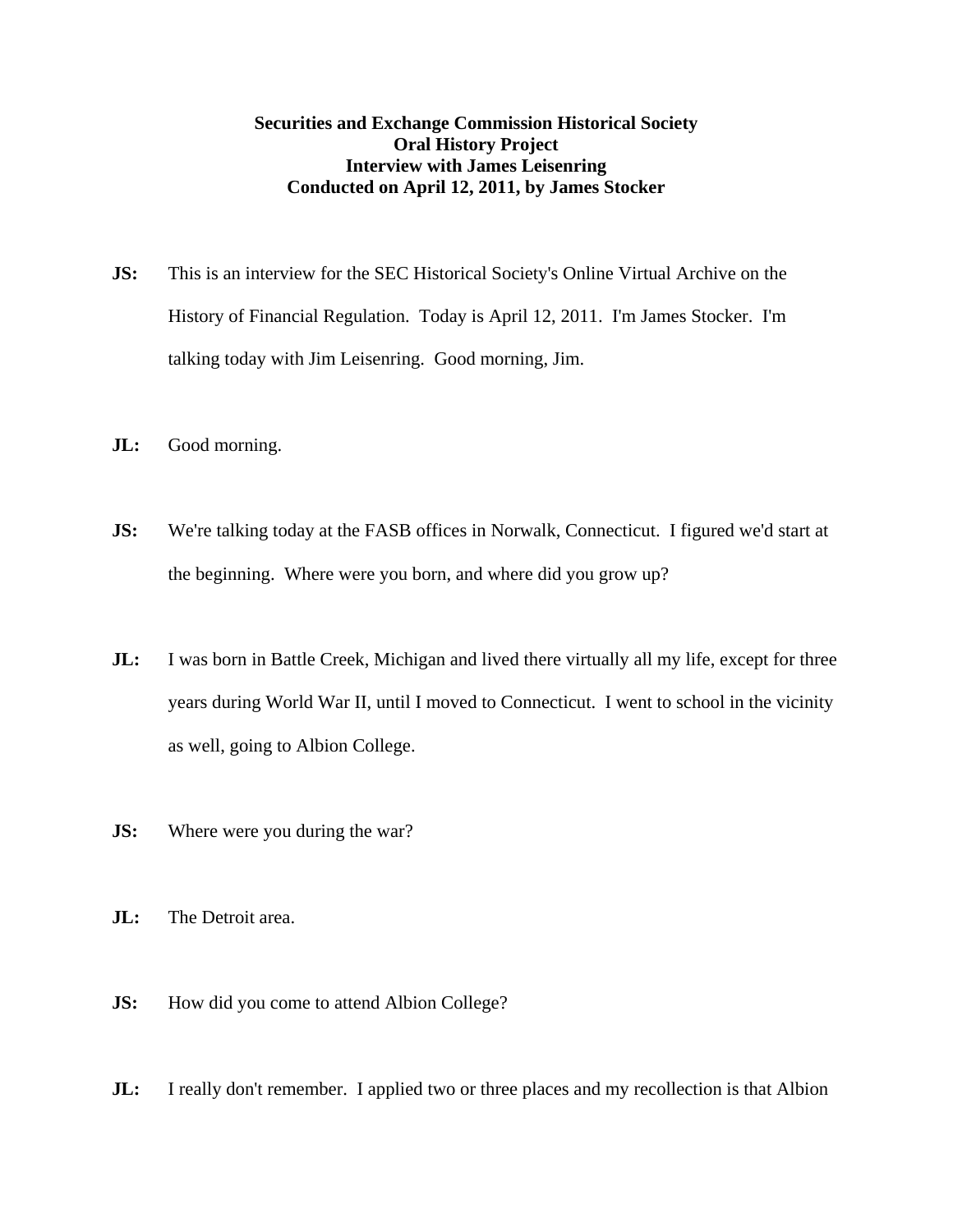was the best school that I got into. (Laughter.) Like a lot of people, I picked the best school that admitted me.

- **JS:** Did you study economics or accounting?
- **JL:** Economics. Albion College had no accounting major when I was there. I think I took nine hours of accounting.
- **JS:** Did you have any particular influences while you were there, any professors that you remember?
- **JL:** An accounting professor that influenced me because I took the last three hours of accounting from him – was Maynard Aris. Certainly he encouraged me to study more accounting at some point in time. Because I was an economics-political science major, there were other professors at Albion that influenced me, perhaps as much as Maynard, particularly Charles Hardy in the political science department.
- **JS:** After you graduated in 1962, you did an MBA at Western Michigan University. Why did you decide to do an MBA?
- **JL:** I decided to do an MBA for a variety of reasons. I always knew I was either going to go get an MBA or go to law school. I decided against law school in my senior year because I just became more interested in economics and accounting and finance. I frankly went to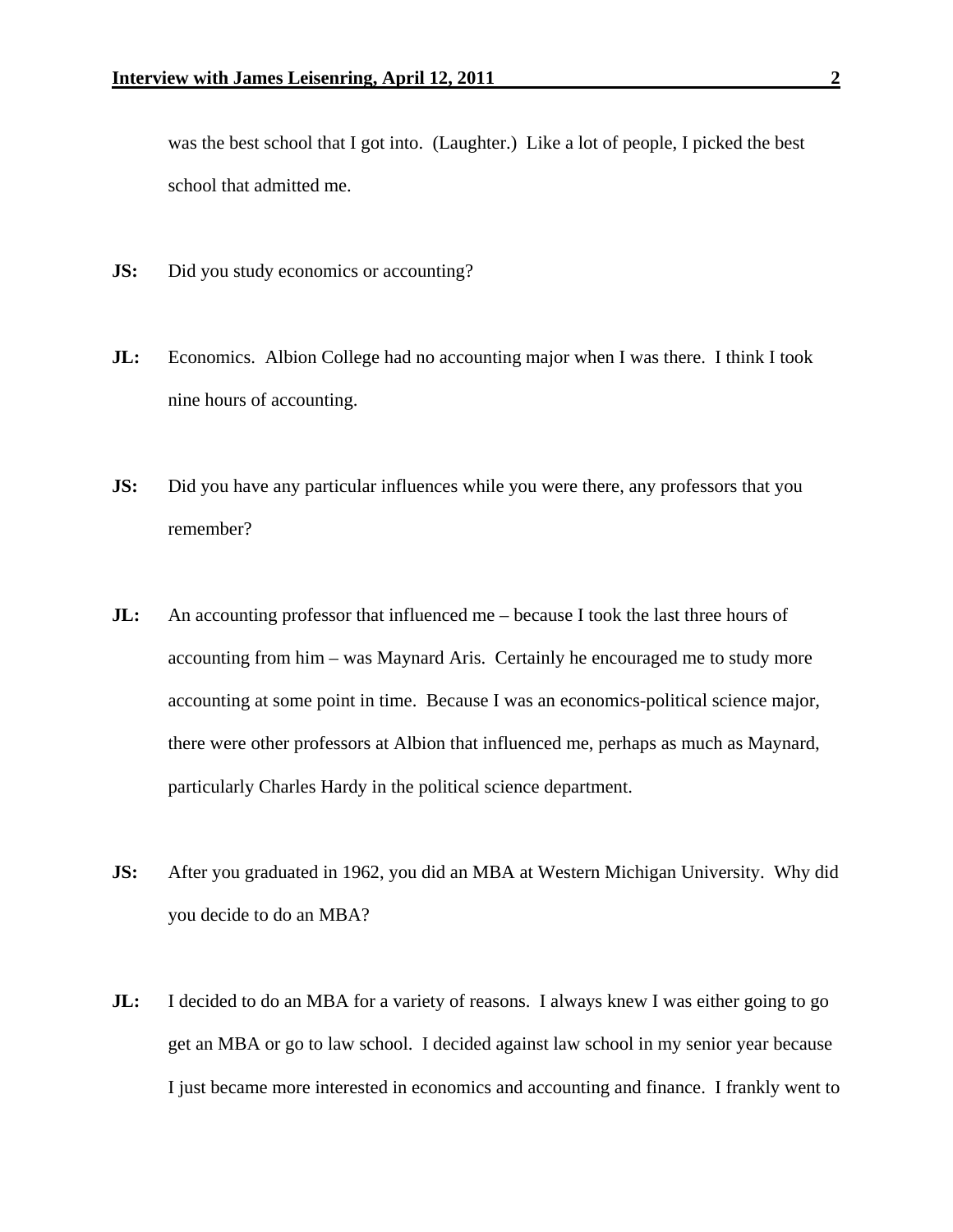Western Michigan because they offered me what was, at the time, a significant amount of money to go there to work on an MBA with a research fellowship.

- **JS:** That sounds like a good reason. Then afterwards you decided to stay there as an instructor.
- **JL:** Yes, initially, I was not really interested in accounting. In those days you took an MBA with a concentration and my concentration was in finance. I had to take a couple of undergraduate accounting classes at Western for no credit to meet the prerequisites to take the finance courses that I needed for the MBA. In the process of taking those accounting courses, I became acquainted with a couple of the accounting professors. They got me more interested in accounting.

 There were some unfortunate health problems with one of the professors there, and the university asked me to step in and teach introductory accounting, which I did by staying two pages ahead of the students at all times. It really forces you to learn something to have to teach it, and I became much more interested in accounting by teaching elementary accounting.

- **JS:** How do you think teaching accounting shaped your later career as an accounting standards setter?
- **JL:** I don't know that teaching it in the early days shaped my career at all, but later, I taught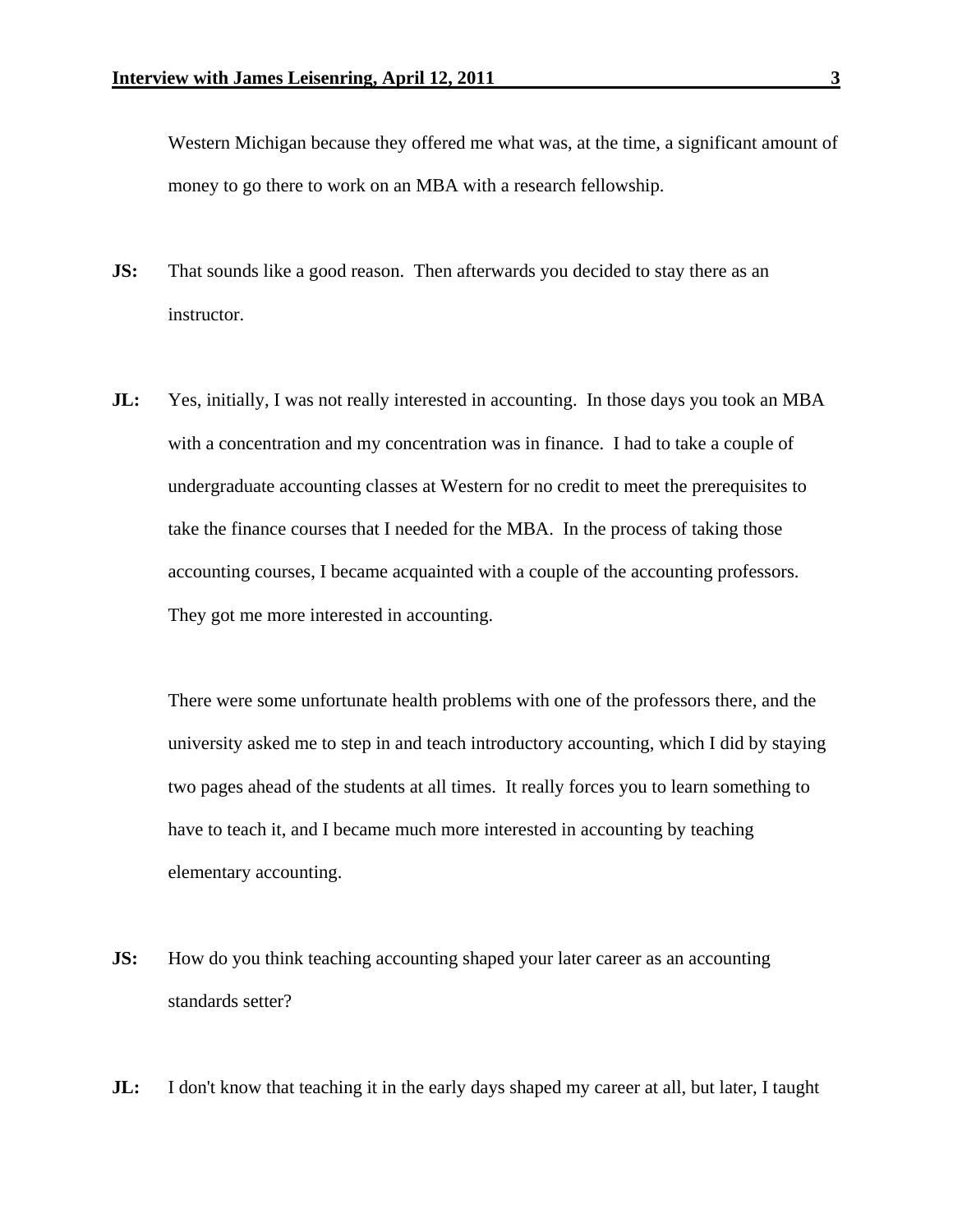accounting theory seminars and theory and problems classes or the capstone accounting class. It certainly caused me to appreciate that you ought to have an underlying basis for the conclusions that you are reaching about accounting issues. There ought to be some basis for consistency in your conclusions, which is something that I have believed in all through the standards setting period of my life.

- **JS:** Why did you decide to leave academia and enter practice?
- **JL:** Money. Western Michigan was perfectly willing to tolerate me as an MBA CPA on the faculty, but even way back then, that was not the right way to pursue an academic career. I was unwilling, however, to take the time to go get a Ph.D. So I left and went into public accounting.
- **JS:** What was your first job in the accounting profession?
- **JL:** Because I had been teaching for four years, I went with a firm as a manager in their technical area.
- **JS:** What firm was that?
- **JL:** Doeren Mayhew, in Detroit.
- **JS:** How did you come to form the firm of Bristol, Leisenring, Herkner & Company?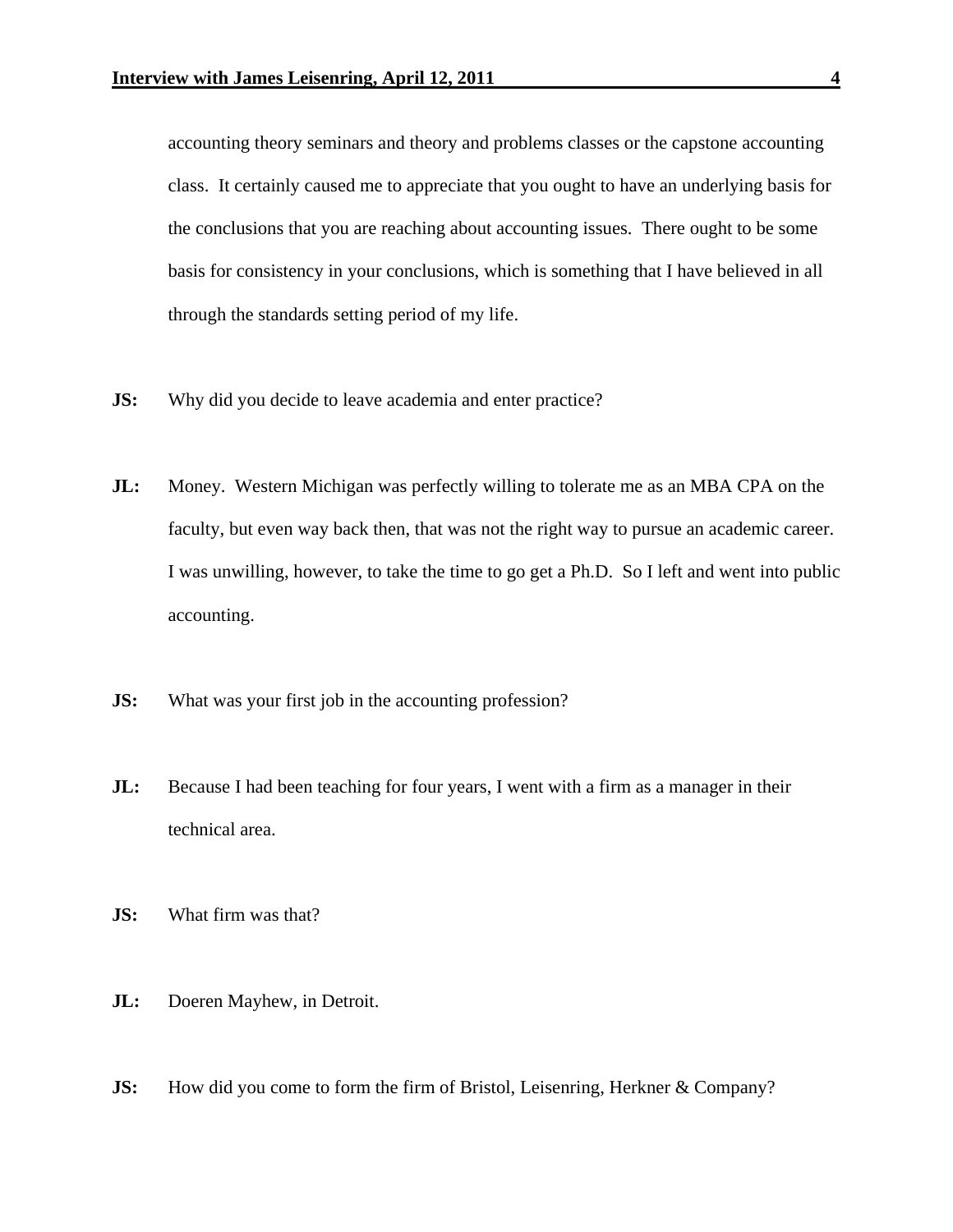- **JL:** Bristol, Leisenring, Herkner is a split-up of Doeren Mayhew. Doeren Mayhew was a Detroit-based firm. They had offices other than in Detroit, in Battle Creek, Kalamazoo, other places. The firm partners, like frequently happens, amiably decided it was better to part company and Bristol, Leisenring, Herkner became the outstate (out of Detroit) offices of what was Doeren Mayhew.
- **JS:** What kind of clients did you work on?
- **JL:** Private companies, almost exclusively; we did a little bit of SEC work, but almost none. For a small firm, we were very heavily skewed toward an audit practice and did have some rather large clients, but they were private companies.
- **JS:** How did you move from private practice to the FASB?
- **JL:** I moved from private practice to the FASB in a couple of steps. My firm was very supportive of me being involved in professional activities and a big part of our client base was in the construction industry. I was asked by the AICPA to be on a task force that wrote the Construction Contractors' Audit Guide and SOP 80-1, and as a result I had significant contact with AICPA staff. The AICPA in turn asked me to go on what was then the Auditing Standards Executive Committee. While I was on that committee, it changed its name to the Auditing Standards Board. After two years of service on the Auditing Standards Board, they asked me to chair the Board for three years.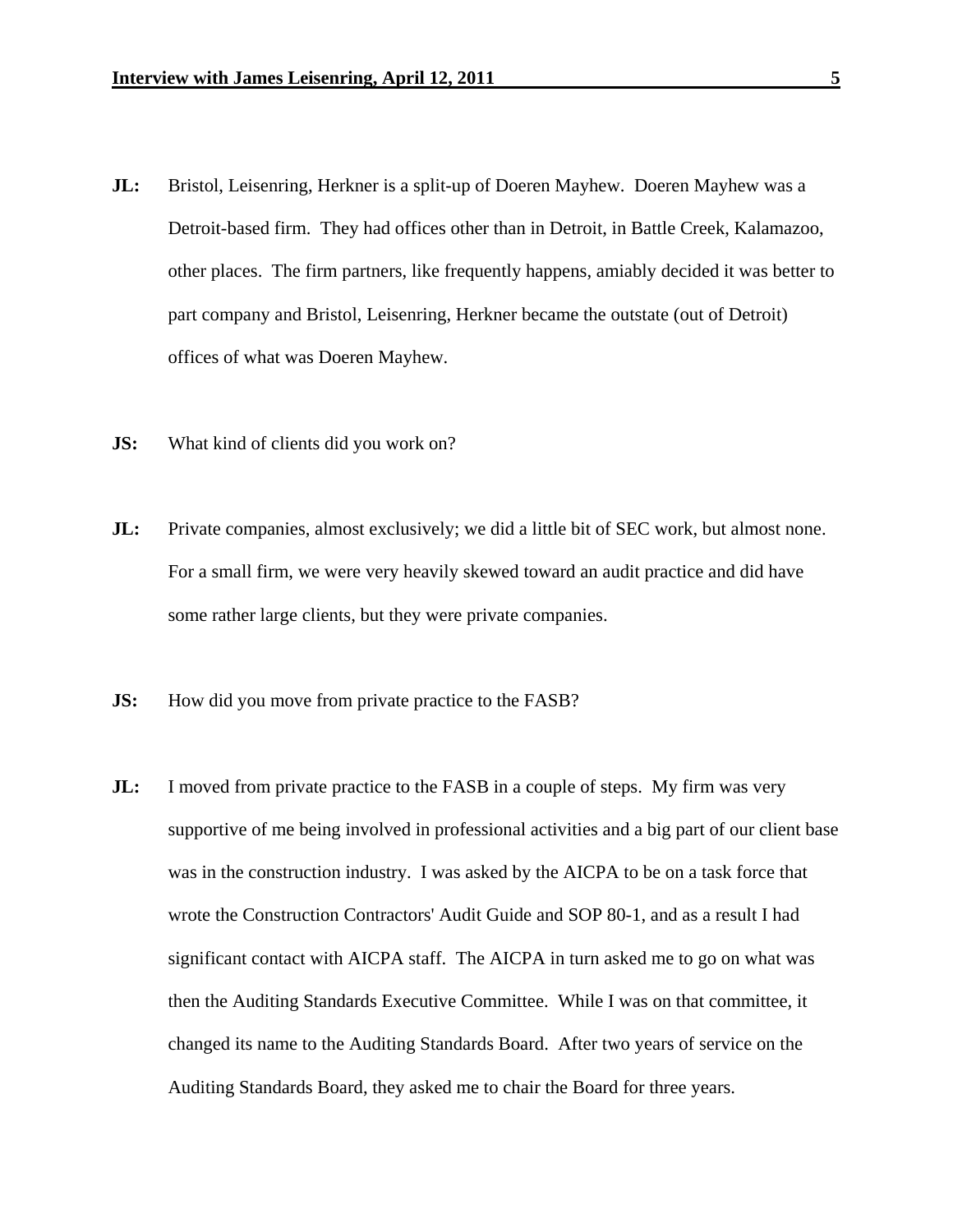**JS:** Why did the Board change its name?

**JL:** I don't remember why they changed their name.

**JS:** It was just a name change? It did not change its duties at all?

**JL:** It did not change anything in my recollection, no. In that period, there was some amount of Congressional testimony required with respect to the issues that led to the Foreign Corrupt Practices Act. That gave me a visibility as the Auditing Standards Board chairman that put me in touch with the then-chairman of the FASB, Don Kirk.

 Chairman Kirk sent me a letter just as I was leaving the Auditing Standards Board – my term was up – saying that they needed to replace the Director of Research and Technical Activities at the FASB, and asked for three suggestions as to who might be qualified for that job. He said he had sent that letter to about twenty or twenty-five people. I sent him, dutifully, my three suggestions, as he requested. He called me back in a couple of weeks and said my name was on a number of the letters he received and asked if I would consider the job? I told him unequivocally, no, I was not interested. But if you have ever met Mr. Kirk, you would know he is a very persuasive person. Eventually I went to the FASB as Director of Research and Technical Activities.

**JS:** Why were you hesitant to take the position?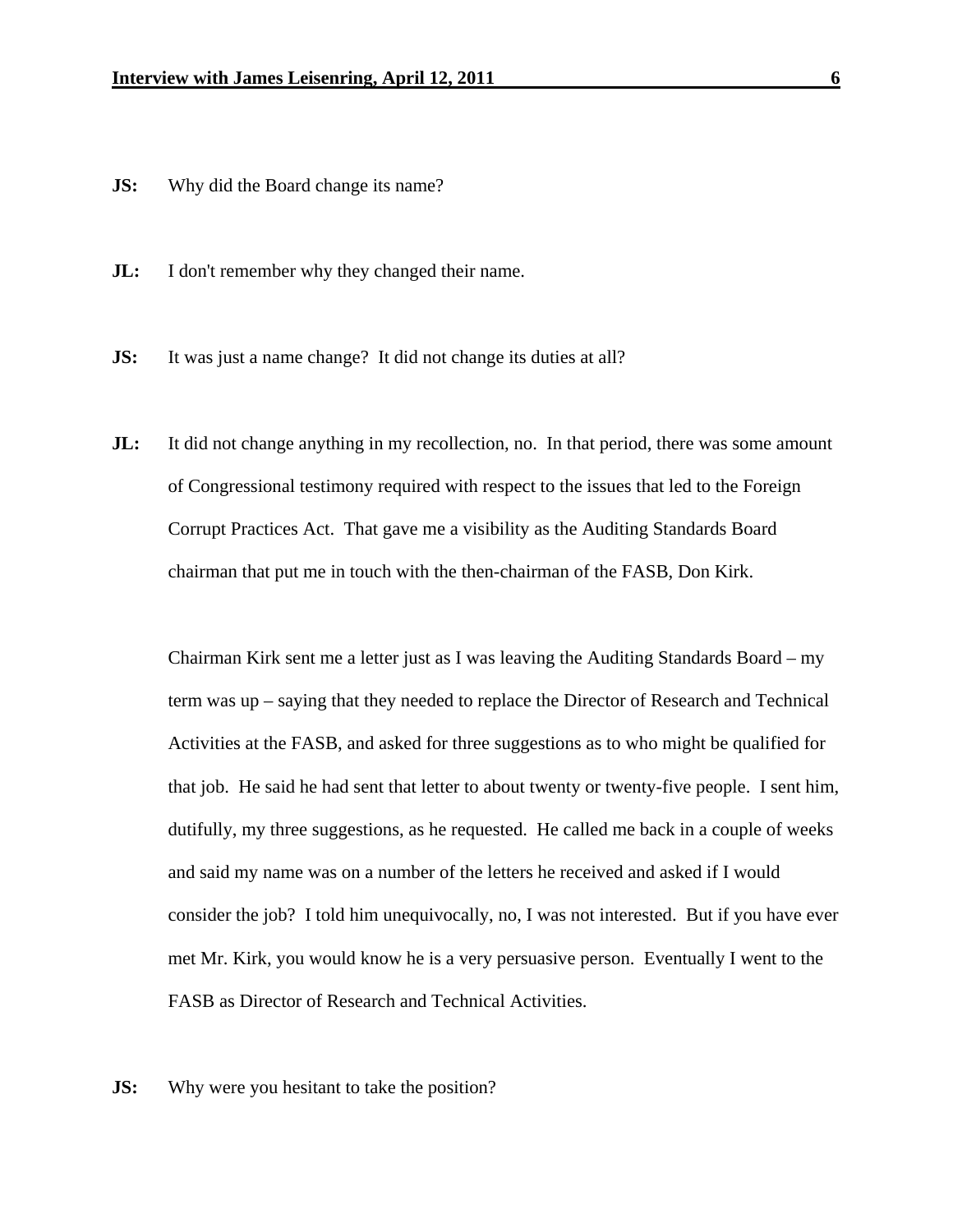- **JL:** I actually am one of those rare ones, I guess. I loved public accounting. I loved practicing accounting. The Auditing Standards Board had occupied an enormous amount of my time, and I was not practicing accounting as much as I would have enjoyed. I looked forward to going back to it. It just did not dawn on me that I wanted to be a standard setter or that I wanted to move to Connecticut. It also did not dawn on me that my family would want to be disrupted, as I had a daughter in junior high and a daughter in high school. So my initial reaction was "No."
- **JS:** When you took the position, did you expect to spend the rest of your career in accounting standards setting?
- **JL:** Absolutely not. I made a commitment to Don Kirk that I would stay for the rest of his term which was, I think at the time, about three-and-a-half or four years. I fully intended at that point in time to go back to public accounting.
- **JS:** Tell me about the job of the FASB research director. What sort of projects did you work on?
- **JL:** At that time there were three classes of activities within the technical agenda: First, there were so-called major projects. At the time the biggest one was pensions. Then we had what we called implementation and practice problems. They were much more narrowlyfocused. There also was an effort to extract some of the AICPA literature and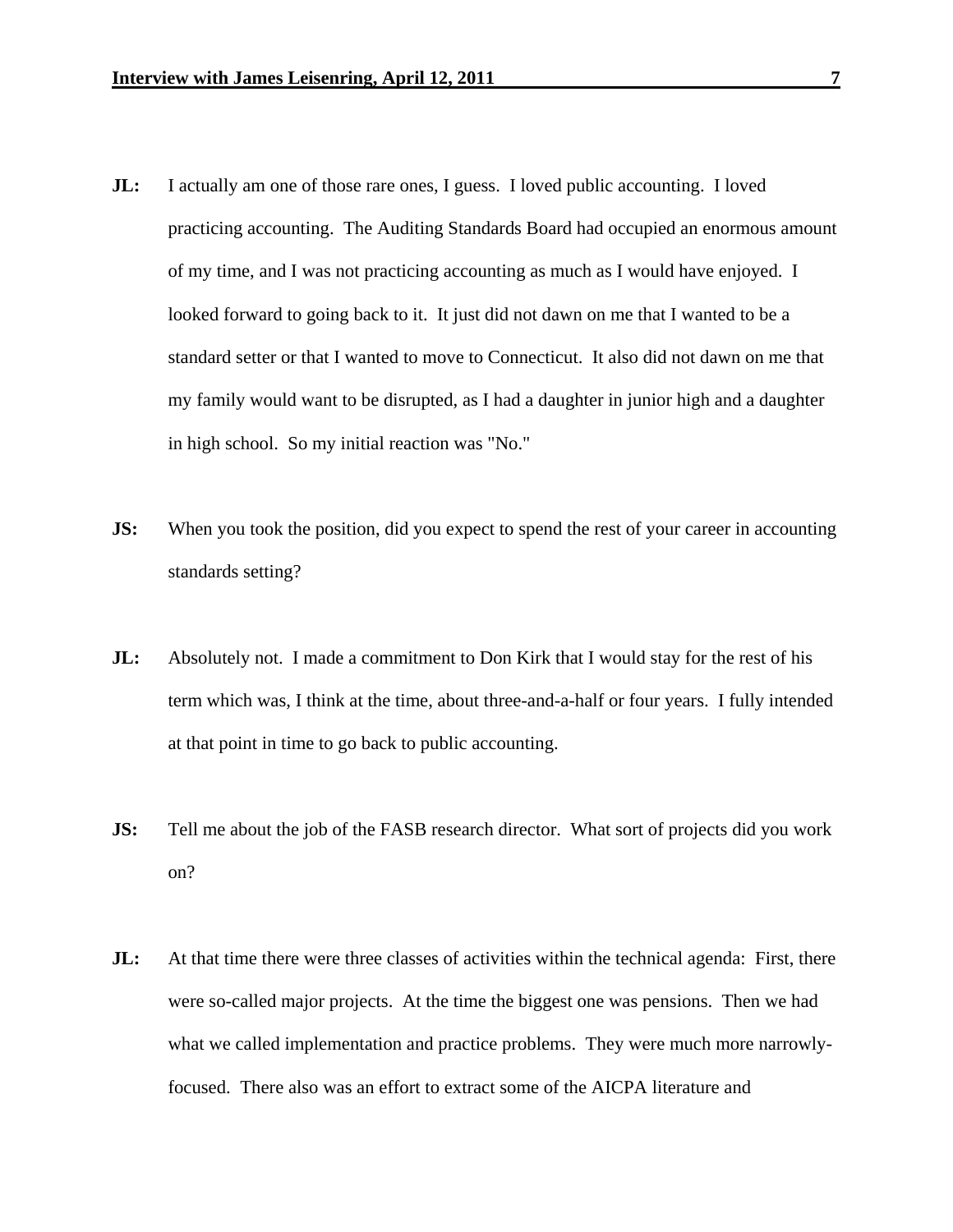incorporate it into the FASB literature. Then the third class of project activity was the Conceptual Framework. At that point, I recall we spent about 25 percent to a 33 1/3 percent of our time on the Conceptual Framework. I had an early indoctrination in the necessity of reaching some conclusions around conceptual issues.

- **JS:** Tell me about the Conceptual Framework. What was the point of coming up with a Conceptual Framework?
- **JL:** I thinkthe Board had realized from its inception that it needed one. Indeed, one of the criticisms of the APB, the predecessor of the FASB, is it did not have a conceptual foundation for its conclusions. They were accused of making ad hoc decisions to issues that should be answered consistently.
- **JS:** What sort of research does one do in order to come up with a conceptual framework?
- **JL:** The research that was done, or rather that what one should have done this is probably debatable – is to identify what seemed to be the impediments to reaching consistent conclusions on standards issues. The FASB's initial agenda had on it accounting for contingencies and it also had research and development costs. The Board quickly learned that they did not have an effective definition of an asset to determine what to do with research and development costs, and they did not have an effective definition of a liability to deal with the issues of accounting for contingencies.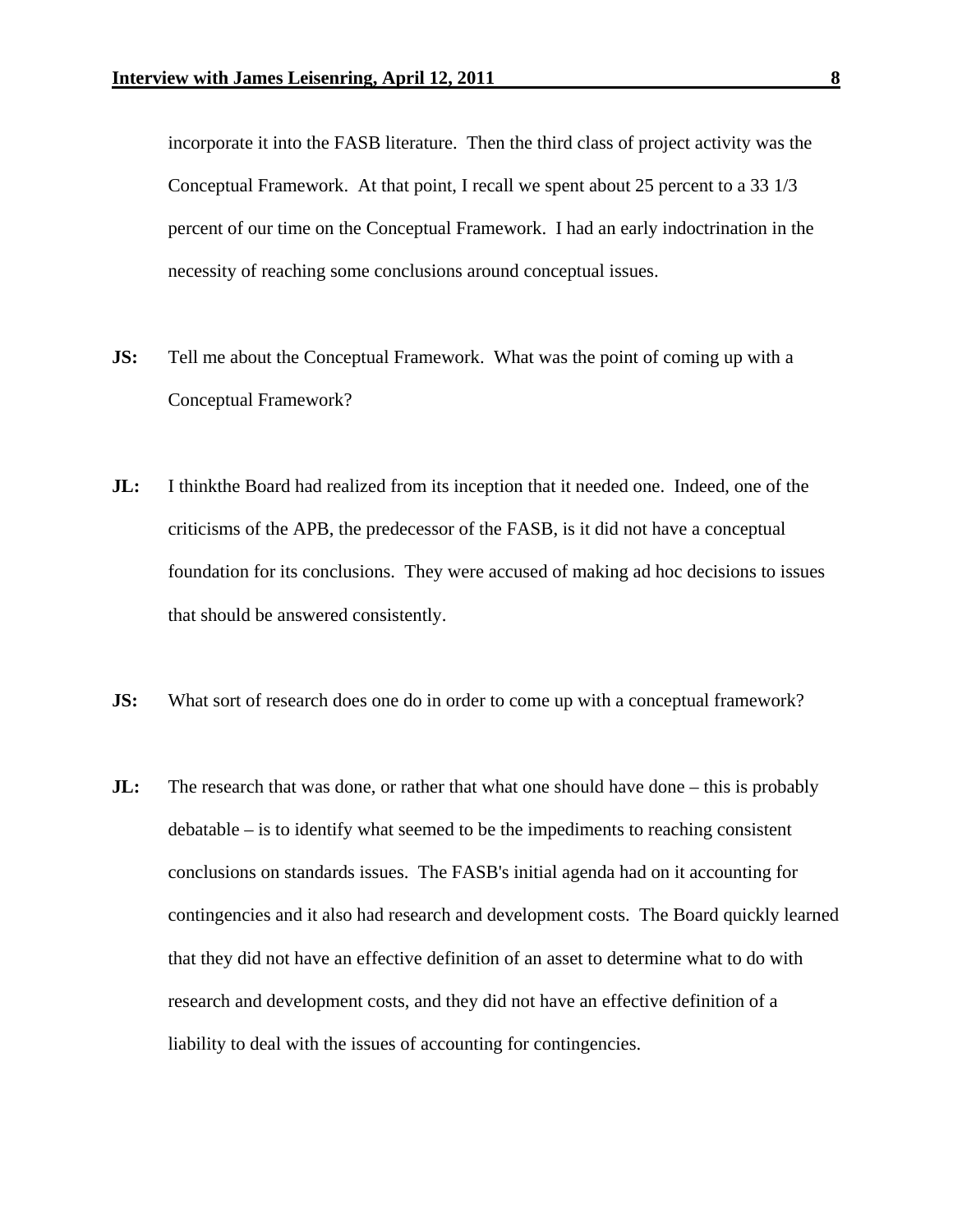It became obvious to the initial Board that asset and liability definitions were going to be significant. And, of course, once you decide there is an asset or liability, you have to decide whether or not to recognize them and how to measure them.

 The early focus – on the objective of financial reporting and the qualitative characteristics of information that make it decision useful, which took several years to agree, resulted in Concept Statements One and Two. Later efforts were directed to elements definitions and recognition and measurement.

- **JS:** Were accounting firms as interested in participating in the process that led to these Conceptual Statements as they were in the standards themselves? Or did they see them as something abstract and more removed?
- **JL:** I think the firms are in better position to answer that, but my perception would be that they were very encouraging of the work on the framework, but they were not as directly involved and did not feel the need to be as directly involved as the Board. It was not that they discouraged the effort in any way. I think their day-to-day activities inevitably made them more interested in standards setting issues than the Conceptual Framework.
- **JS:** Let's talk a little bit about the relationship between the Board members and the staff. How did the staff transmit their research to the Board members?
- **JL:** I don't know when this became the mode of operation at the FASB, but when I arrived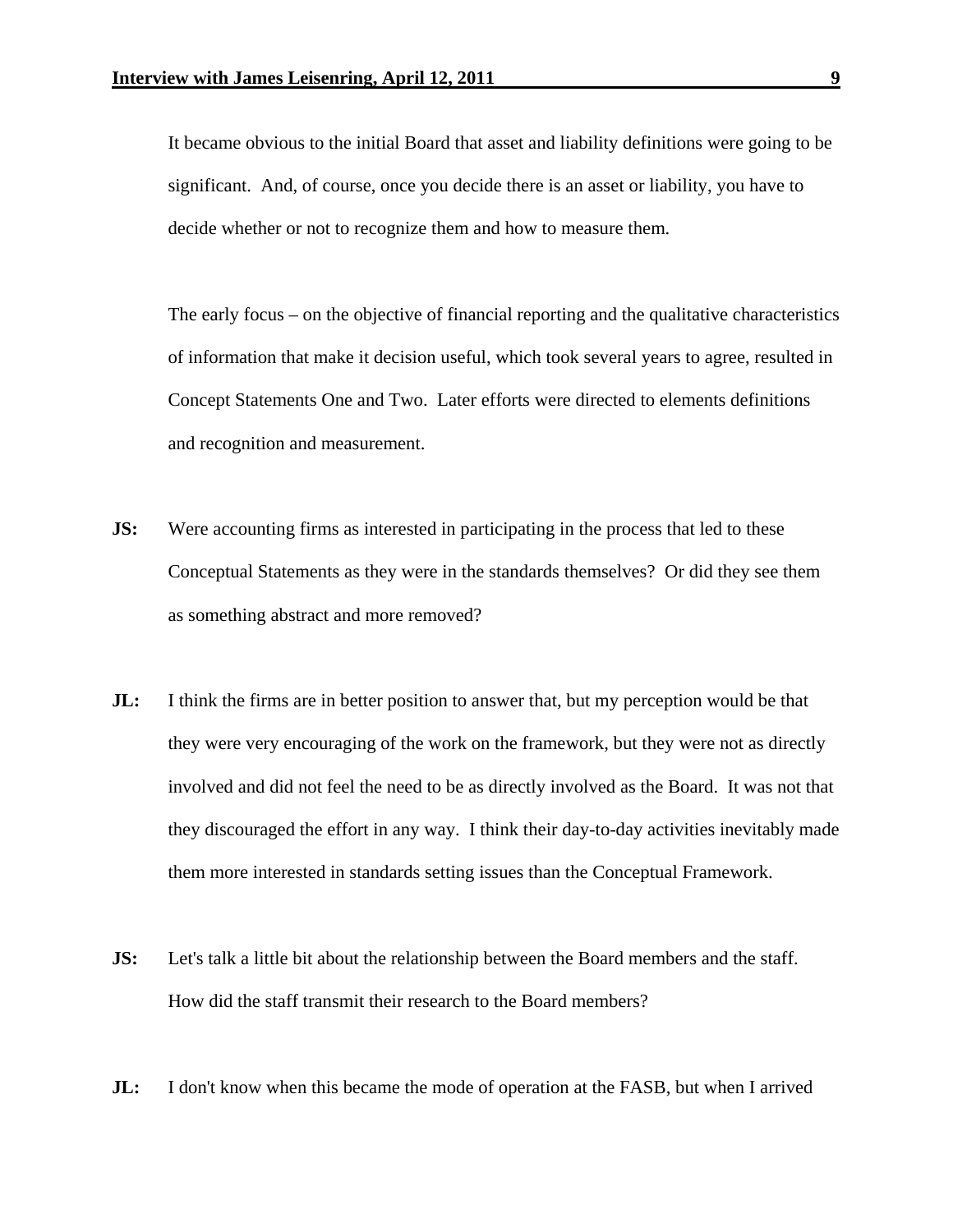here – that's probably due to the leadership of Kirk and the rest of the Board – the staff was expected to be very independent. They were told to develop their own conclusions on issues. They were told to do their best to educate the Board about their research and convince the Board of what they thought were the optimal conclusions.

 My approach was to suggest and to emphasize to the staff that they had an incredible luxury. If they were interested in accounting standards and accounting theory, to be assigned a specific issue – for example, a person might be working exclusively on foreign currency or on pensions that would allow them to eventually know more about the subject matter than anybody in the world. It was their obligation to make sure they knew more about it, and to reach conclusions that they thought were the optimal answers, and to present them to the Board. Essentially, they became educators, since the Board did not know as much about each subject, because the Board would have a dozen or more things on its agenda. The staff objective was to become the experts.

 That philosophy served the Board well and, I believe, continues essentially to this day. I still think the staff is very independent and is the strength of the FASB. They are told to make sure the Board is aware of the issues they become aware of.

**JS:** So the Board members were probably working on many different issues at any one given point of time. Do the staff members prepare briefing papers or do they give presentations to the entire Board?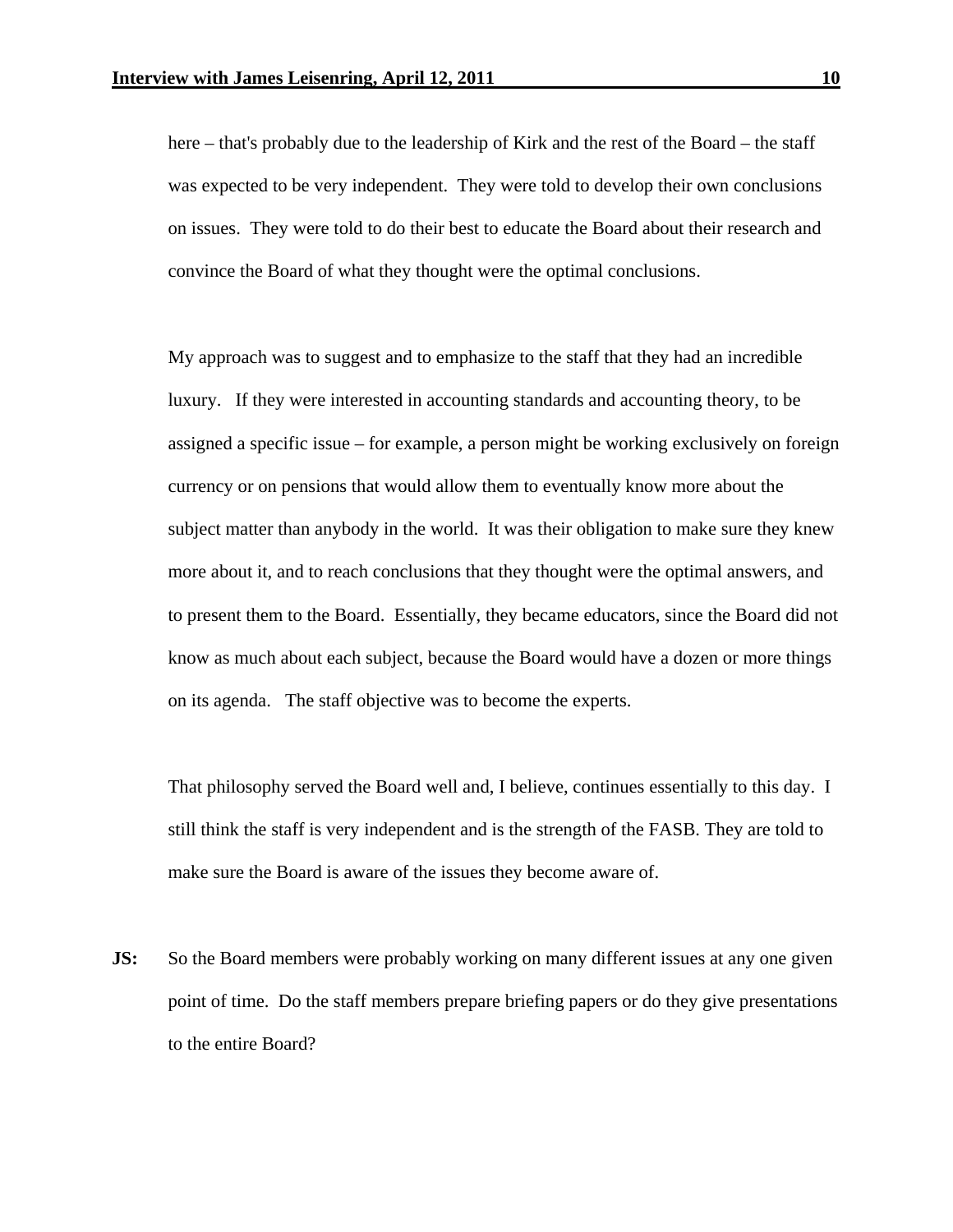- **JL:** They prepare briefing papers, and those are presented in public meetings. The decisionmaking of the Board is in pre-announced public meetings with agenda papers that the staff has prepared with their recommendations.
- **JS:** I understand that there is a rule of procedure that prevents so-called educational presentations to any more than three Board members at once. Was there a rule about that?
- **JL:** Yes, but educational presentations are now open to the public. That's the easiest way to solve that problem. The FASB does not have private meetings on technical matters with a majority of the Board present.
- **JS:** Do you think that would be a problem, if you had private presentations by staff members to Board members?
- **JL:** They can talk one-on-one, but the thought is that you cannot have a sufficient number of Board members present that could issue a standard meet in private. You should not be able to go offline, so to speak, and reach your conclusion and come into a public meeting and rubber stamp it.

 I think people have to appreciate that open meetings, public meetings, are not there so that people know the results of the deliberation. Obviously you can print minutes an hour after the meeting and people would know the conclusion of the meeting. Open meetings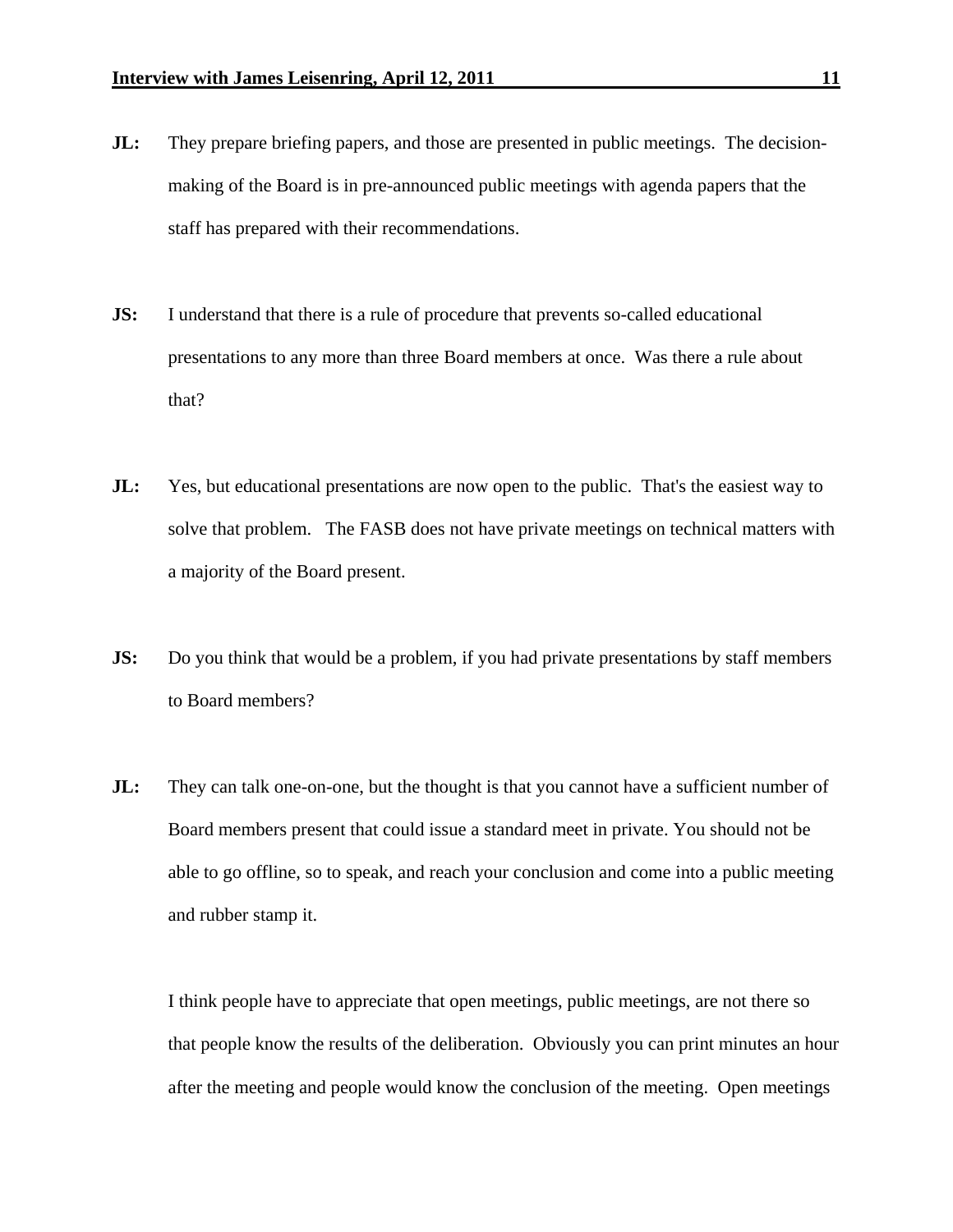are needed because the public has a public interest in the performance of the Board. They can assess the quality of the deliberations. They can assess the individual Board members' contributions, or lack thereof, to the deliberations. That is all part of having a public responsibility.

- **JS:** One of the things that happened while you were research director was a reorganization of the industry fellows program. Do you remember much about that?
- **JL:** The industry fellows program was not reorganized while I was director, to my recollection; not at all, no. The program was present when I arrived and still exists..
- **JS:** I asked that because I read a newspaper article from the early eighties.
- **JL:** I do not believe the article is correct.
- **JS:** Well, what the article said was that the program had been in existence since 1977, but that no fellows from the accounting profession had actually come to work at the FASB during this period in the early 1980s because they had trouble recruiting people from the accounting firms.
- **JL:** That is just not true. They may have had trouble recruiting people in the early years. I was not here and was not aware of that. When I came here there were fellows on board from the firms, industry and academic community, and I was here in 1982. The first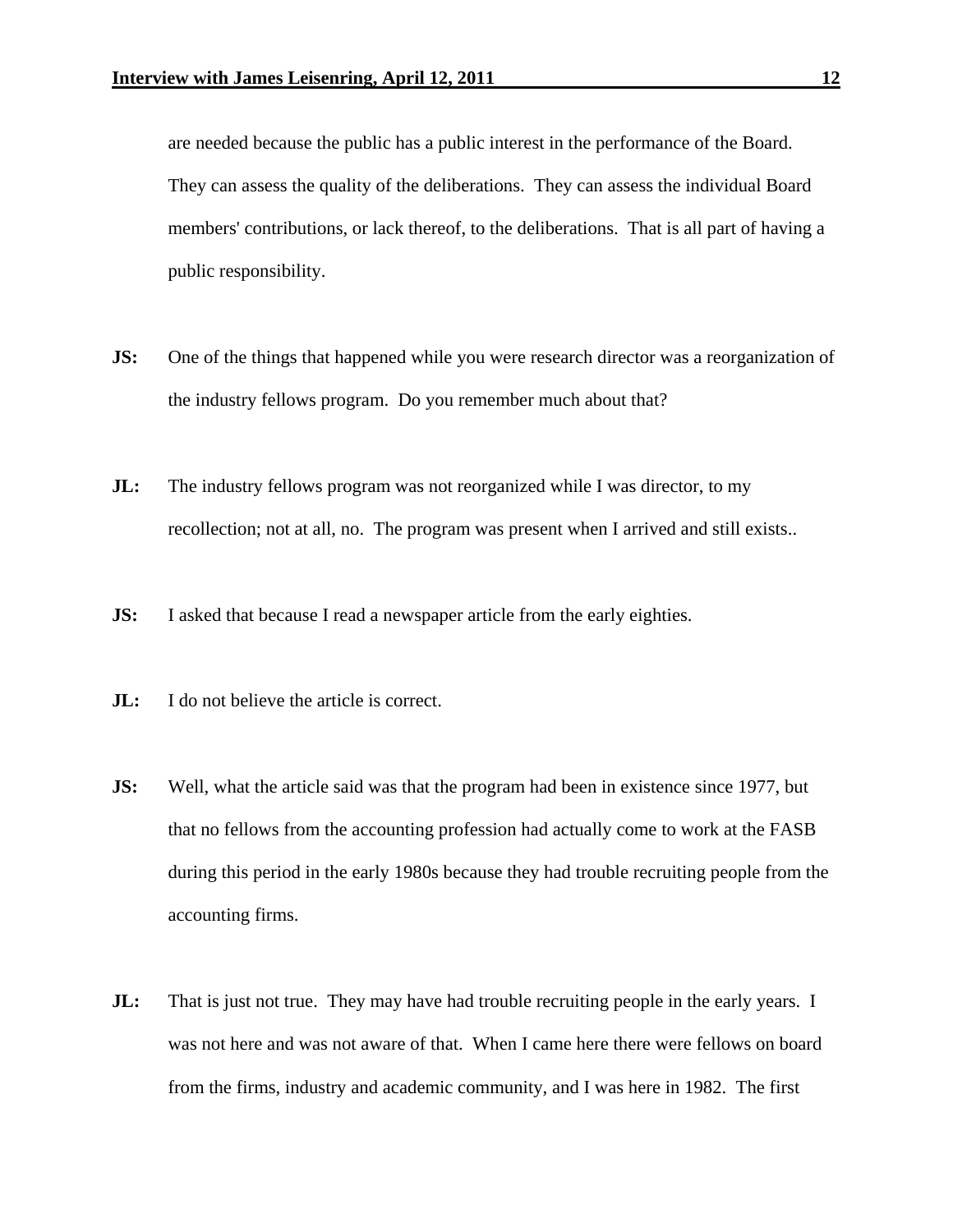fellows were in 1974 and they came from the large firms.

- **JS:** How important was their work in communicating with the firms?
- **JL:** Well, their principal responsibility is to be like any other staff member, except that because their tenure is for two years, they were the ones that were the principal project managers and staff on implementation and practice problems and not on major projects, that were predictably going to last four, five or six years. They also were not particularly involved with the Framework. The so-called permanent staff did the major projects and the framework. The fellows worked on implementation and practice issues.

 In my tenure, the fellows became critical to the success of the Emerging Issues Task Force. The formation of the Emerging Issues Task Force gave greater visibility and credibility to the work that the practice fellows had been doing right along. They were the staff of the Emerging Issues Task Force. I was the chairman, but they were the staff.

- **JS:** That's very interesting. Let's definitely talk about that just a little bit later. Just to talk a little bit more about the job of the research director, in recruiting staff, did the FASB have a high turnover rate at this point? Did you have any trouble keeping staff? Were people interested in going back into the private sector?
- **JL:** Some people were. It varied. We actually had a model that I inherited when I became research director that suggested about five years is long enough to be at the FASB. That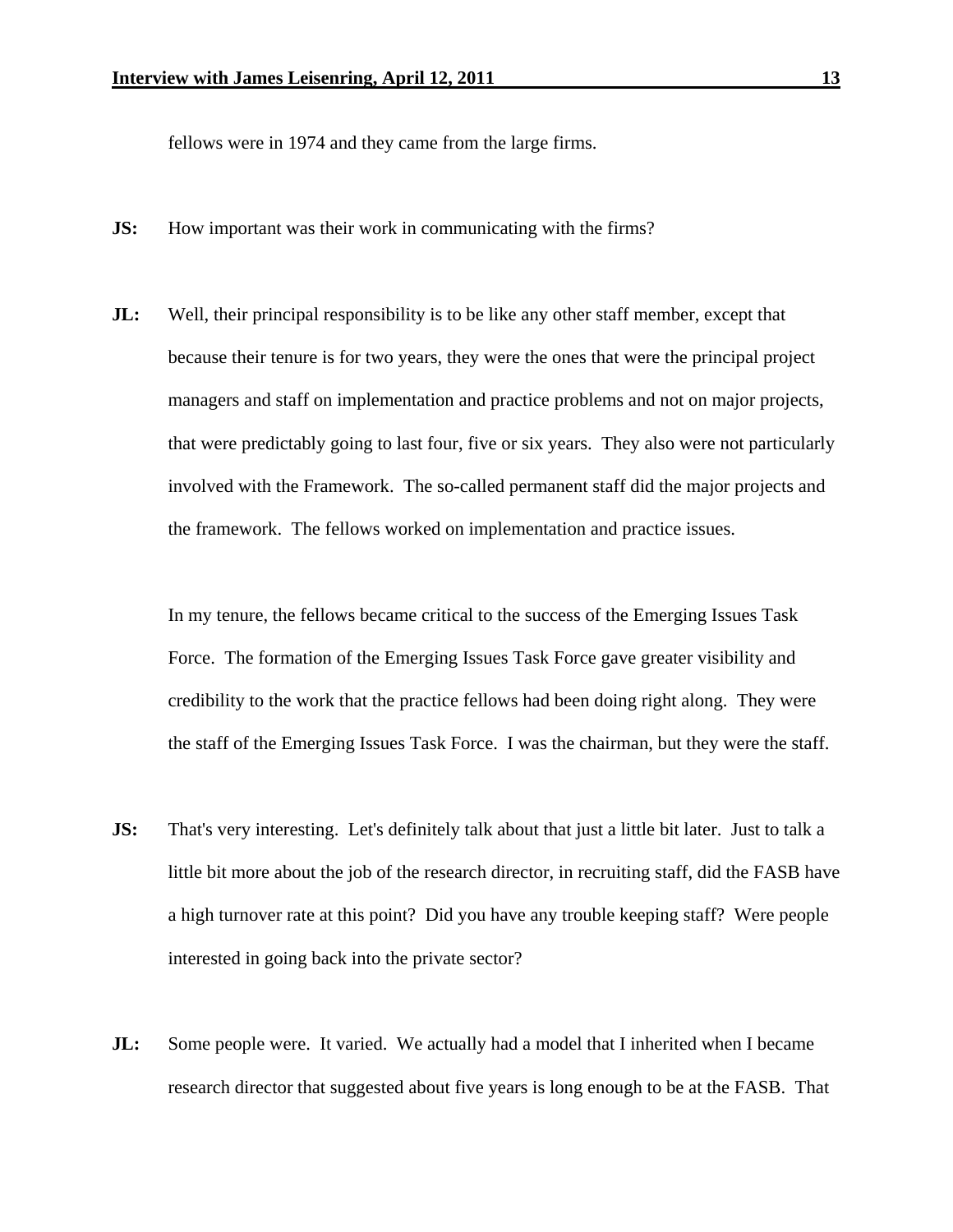got stretched out a little bit as the projects started to take a little bit longer. There was always a conscious debate and decision when you were a project manager and finished a major project, were you going to start another one and probably then have your tenure stretch to ten or eleven years or was it time to move on?

 Typically, the staff and the research director reached a mutual conclusion with most individuals that the useful model was to do a major project, stay on for a year or so to make sure no implementation questions or difficulties arose, and then move on. That did not happen for everybody, and there were people that stayed here for much longer period of time, but they were the exception, not the rule.

- **JS:** Was it possible to move up the ranks? Was it easy?
- **JL:** There were not many ranks in which to move. Above project manager, we had only a couple of other positions, senior technical advisors. Those people were not moving and we did not want them to. It was really stay a project manager or move on.
- **JS:** As research director, did you have any contact with the trustees?
- **JL:** A very limited amount, I reported to the Board, so my trustee involvement was just when they requested it.
- **JS:** They did not offer any input into your work or anything?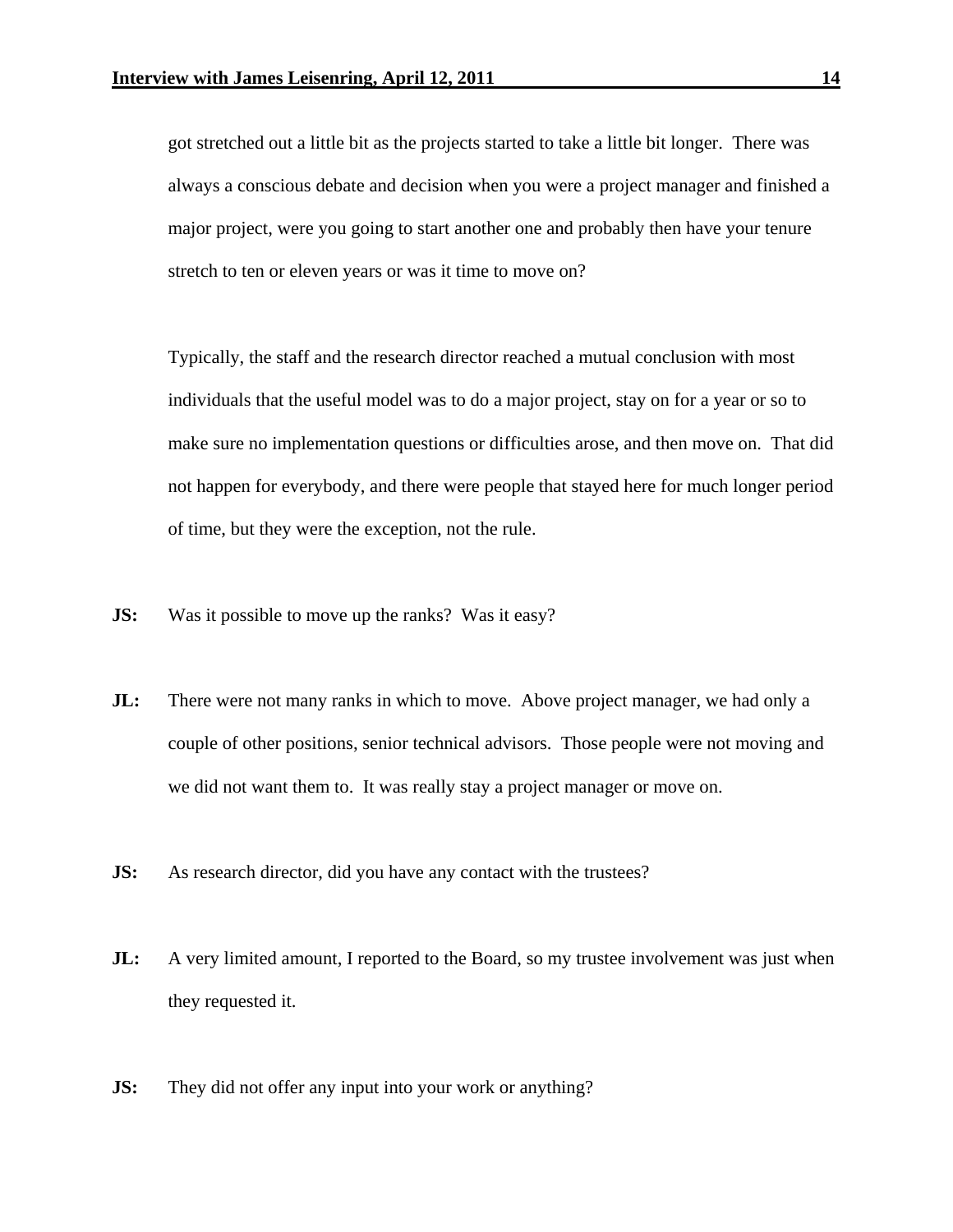- **JL:** No, not directly. No, sir.
- **JS:** What about with Congress or the SEC?
- **L:** I had a lot of involvement as research director with the SEC. Again, once the EITF began its work, the SEC was very interested and involved in EITF issues. Staff and research director involvement with the SEC was significant, from day one for me as research director and for many on the staff after formation of the EITF. With Congress, not so much, although I had a few activities with Congress as research director. Most of the activities I've ever had with Congress came later, as a Board member.
- **JS:** Let's talk a little bit about the EITF now. How did this come about?
- **JL:** The EITF was really instigated by the trustees. The trustees included the senior managing partners of some of the major firms. There was a period of time when there were a lot of assertions that companies were opinion shopping, which means that they were looking for answers to technical issues. There were pressures on auditing firms to change answers in response to what perhaps one firm was willing to do. It was thought to be a race to sort of a lowest common denominator.

 That portrayal might be unfair. It may actually have been a race to the right answer. But at least, the perception was that that was not the case, and they thought that it was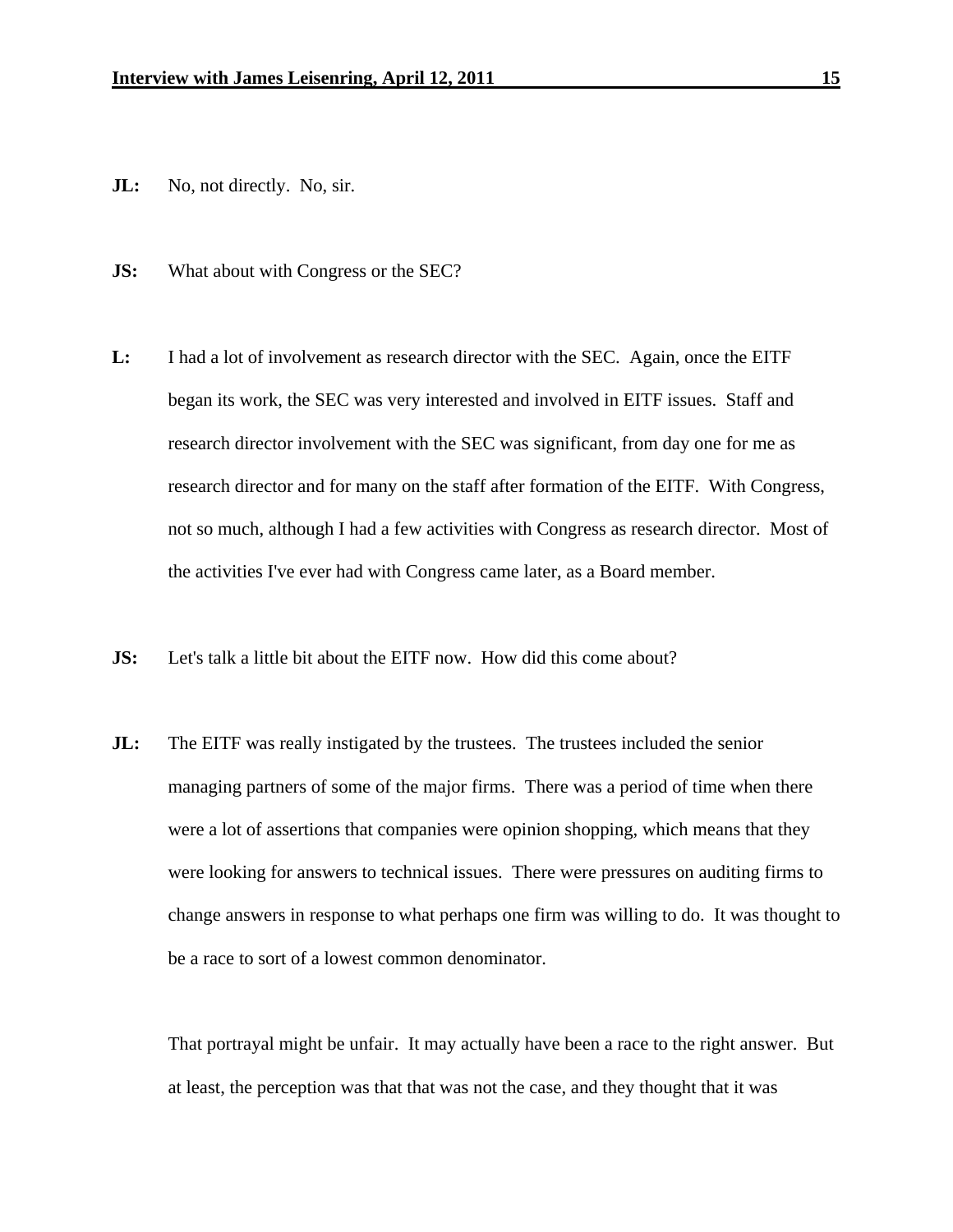undermining the respect for the profession. The trustees asked that the FASB give "more timely guidance" – those were the buzz words at the time – so that these issues did not linger and that they would be resolved. The trustees asked that we explore how to be more involved with that timely guidance.

 A task force was formed. It was chaired by Robert Thompson from Shell Oil, that wrote a report that recommended essentially the structure of the EITF. One of the things that I thought was important about the EITF was that it brought the accounting issues into the public arena, because the meetings of the EITF were open to the public. The issues were debated and resolved in public. Particularly for firms other than the largest, it gave them an avenue to understand the issues of concern. There wasn't any risk that eight firms could go in a room and resolve an issue between themselves, which the antitrust people thought was not defensible – and an important reason to have the meetings be in public through the FASB.

- **JS:** That's interesting because that's basically what the APB had been twelve years before.
- **JL:** That's right, but it was not thought to be acceptable. The issue needed to be resolved in a different forum. Early on, the issues were lingering ones that had been troublesome to the profession for the previous few years and there was sort of an early rush to address many of those issues. After that, frequently the issues were ones where a registrant and the SEC were in conflict with one another. A good many of the issues were those where the SEC did not agree with a firm or did not agree with a registrant and the SEC would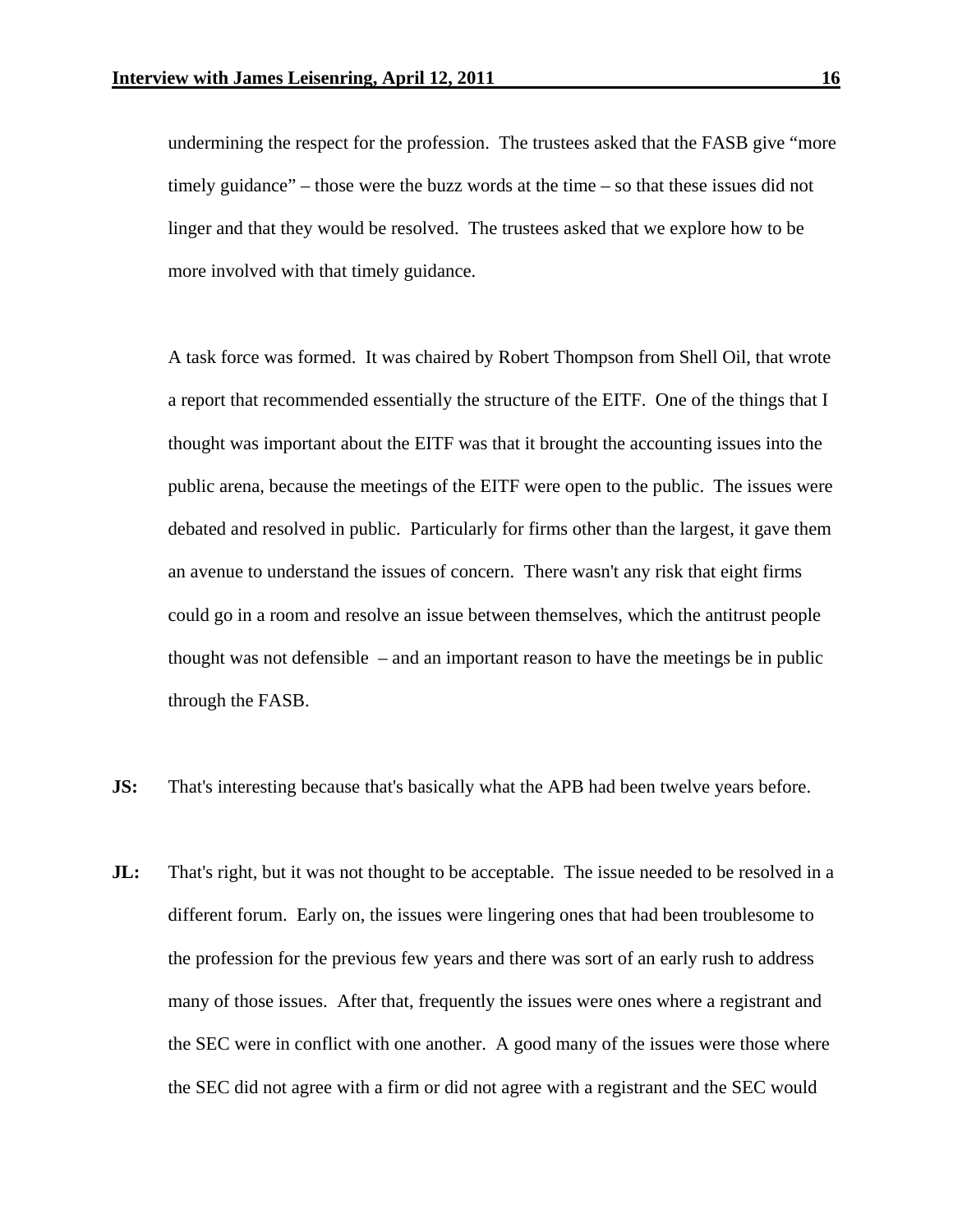say, "We're willing to have this issue debated. Bring the issue to the EITF."

 As a result, after the first couple of years, there were many issues that a firm or a registrant would ask the staff of the FASB to put on the EITF agenda. There was an agenda committee formed that vetted those issues and decided which ones needed resolution.

- **JS:** So it was almost a forum for arbitration?
- **JL:** It was not really arbitration and it was not a matter of negotiation. It was still a matter of decision-making and deliberation. SEC acceptance and enforcement of a consensus gave the EITF an authoritative status that met the Trustees' initial objective of giving timely guidance. Some people think that the process got out of hand and too much guidance has been issued, and certainly, there is a group of people who would prefer less specific resolution to certain issues.
- **JS:** I read that in the first year of its existence, the EITF met eleven times and dealt with sixty-five issues. It certainly was working on a lot of different subjects.
- **JL:** Early on that was true, but in all honesty, some of those issues were pretty easy compared to some of them later on. The issues got much more difficult two or three or four years into the history of the EITF than they were in the early years.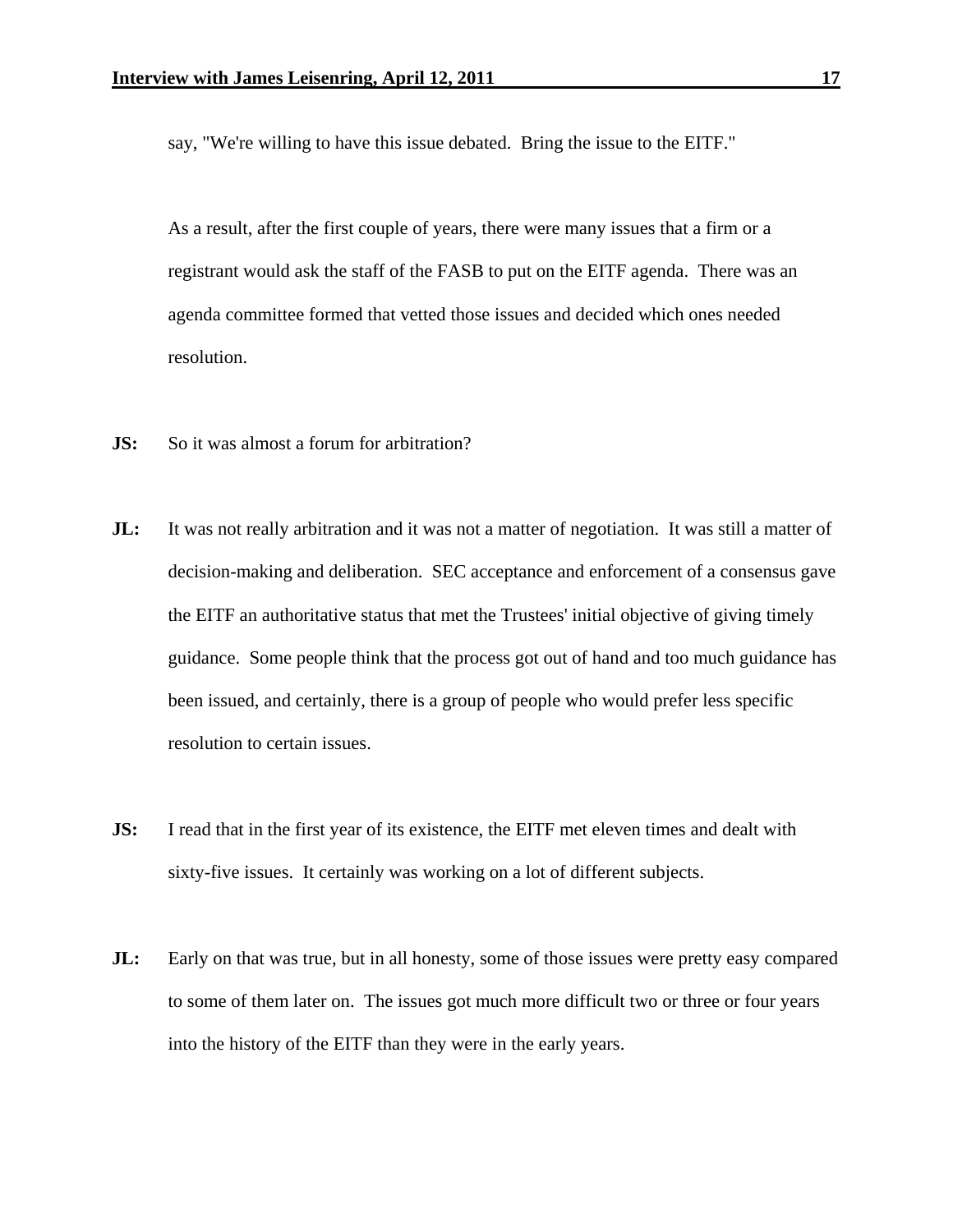- **JS:** Tell me about the difference between EITF rulings and FASB standards.
- **JL:** There's a GAAP hierarchy in the United States that starts with FASB standards and moves down a hierarchy. As a practical matter, there is not much difference. The EITF conclusions are not supposed to be inconsistent with an FASB standard. That would make the GAAP hierarchy very important, but it is less important if they are not inconsistent, if they are primarily interpretive and they are consistent with the standards.

 In recent years, the FASB has begun to clear EITF issues. People have made a big deal about that and it does make it more obvious that the FASB is clearing, debating and involved with the issues. As a practical matter, from day one, Board members took an interest in the issues. If they actually thought that a conclusion of the EITF was incompatible with U.S. GAAP, they would not have settled for that.

- **JS:** Do you remember any instance when that happened?
- **JL:** No, but I do remember instances where we had debates about whether it was consistent or not and ended up being satisfied that the answer was appropriate.
- **JS:** It was many years ago. Do any issues that the EITF dealt with still stick out in your mind from those early years?
- **JL:** Not really, they have all kind of blurred together. That's probably a combination of my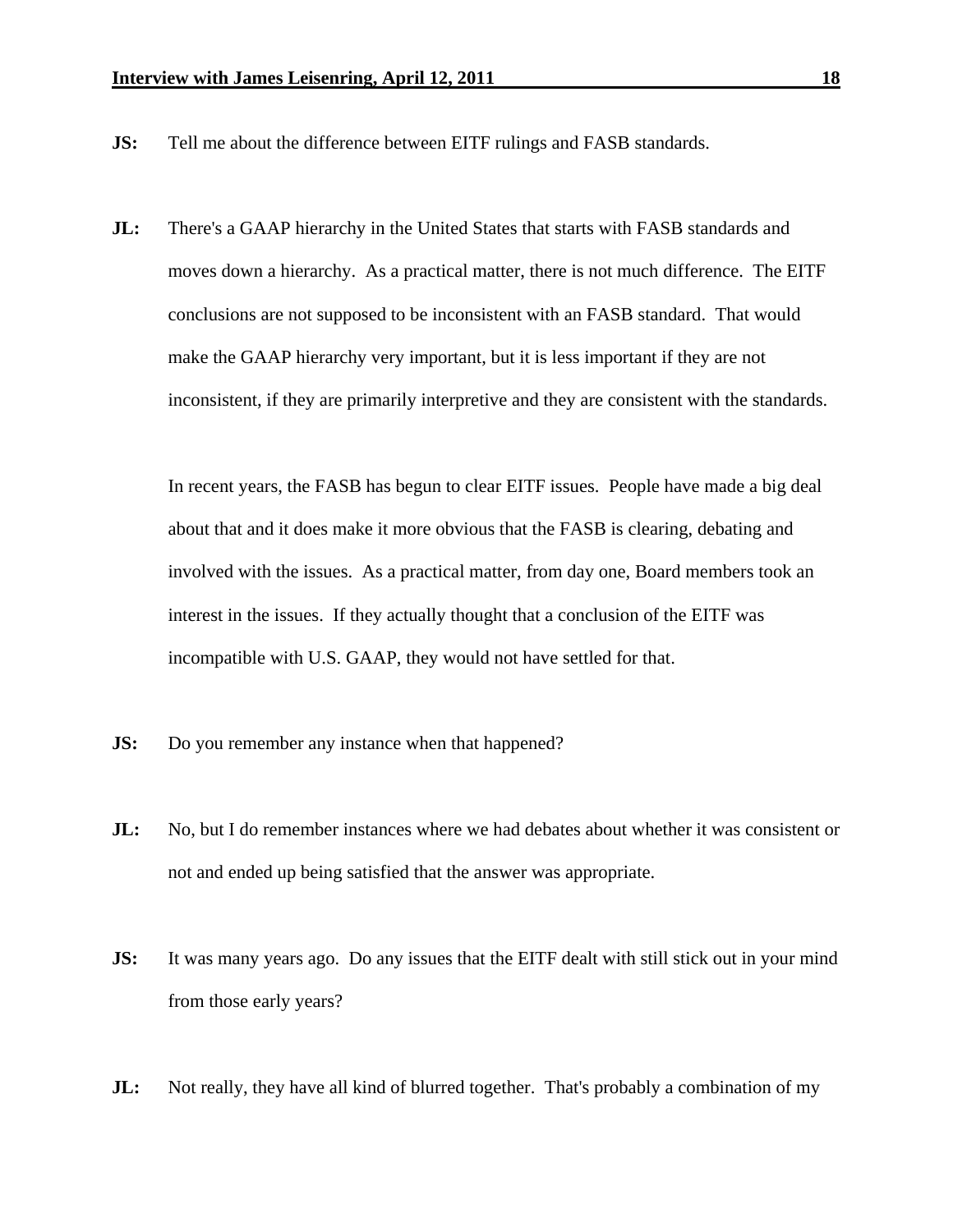age and the length of time since I dealt with them.

- **JS:** You have done a nice job of attributing credit for the EITF, to the trustees, but some people have said that you were very much involved in the creation of the EITF itself and the structuring.
- **JL:** Well, it was my assignment to do that. Frankly, there were several that deserve recognition. Keith Wishon from Price Waterhouse was the number one staff person in the formative year. Keith deserves as much credit as I do for what happened in that first year, as does JT Ball. JT Ball was the assistant director at the FASB, handling implementation and practice problems. He and Keith and I worked very closely together. Certainly Keith and JT have just as much right to feel good about the accomplishments in the early years of the EITF as I do.
- **JS:** Some people have argued that the EITF was more of a forum for the accounting firms to advance the interest of their clients than a group that was actually interested in finding professional solutions to the problems. Do you think that's a fair criticism?
- **JL:** I don't think it is completely fair, no. I think there are certain instances where that may have been the case, particularly when the registrant and the firm disagree with the SEC and they brought it to the EITF. You would not really have expected the registrant or the firm that had reached a conclusion with its client to not advocate their answer.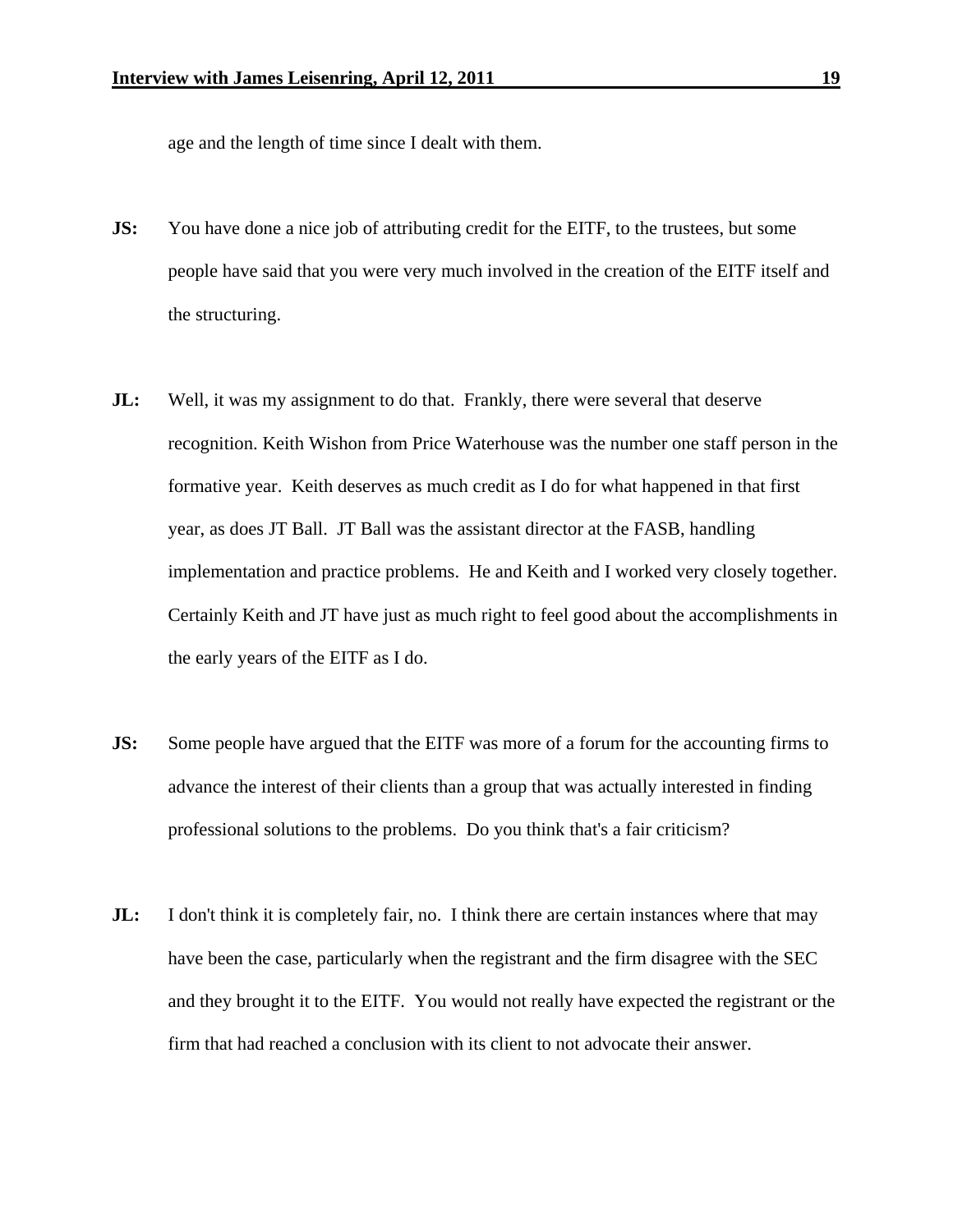Far, far more often the firm said, "This has not been our position, but we understand this alternative and we'll accept it and move on." So, episodically that could very well be right, but I don't think universally it's fair. I think the firms behaved far better than that.

- **JS:** In 1987 you were appointed as a Board member. Is it typical for a staff member, even a high level one, to go on to become a Board member?
- **JL:** It was not then but it has become more so now, because three present Board members are former staff people. Russ Golden, Larry Smith and Leslie Seidman all had very similar jobs at the FASB.
- **JS:** Why was it not typical before?
- **JL:** I think more than anything else it was just timing.
- **JS:** You don't think that there was maybe a disinclination either to hire staff members or maybe some desire to see a separation between the staff and the Board?
- **JL:** No, I don't think so.
- **JS:** Were you surprised to be offered a seat on the Board?
- **JL:** No, I wasn't surprised, because when Don Kirk's terms as chairman was completed, I was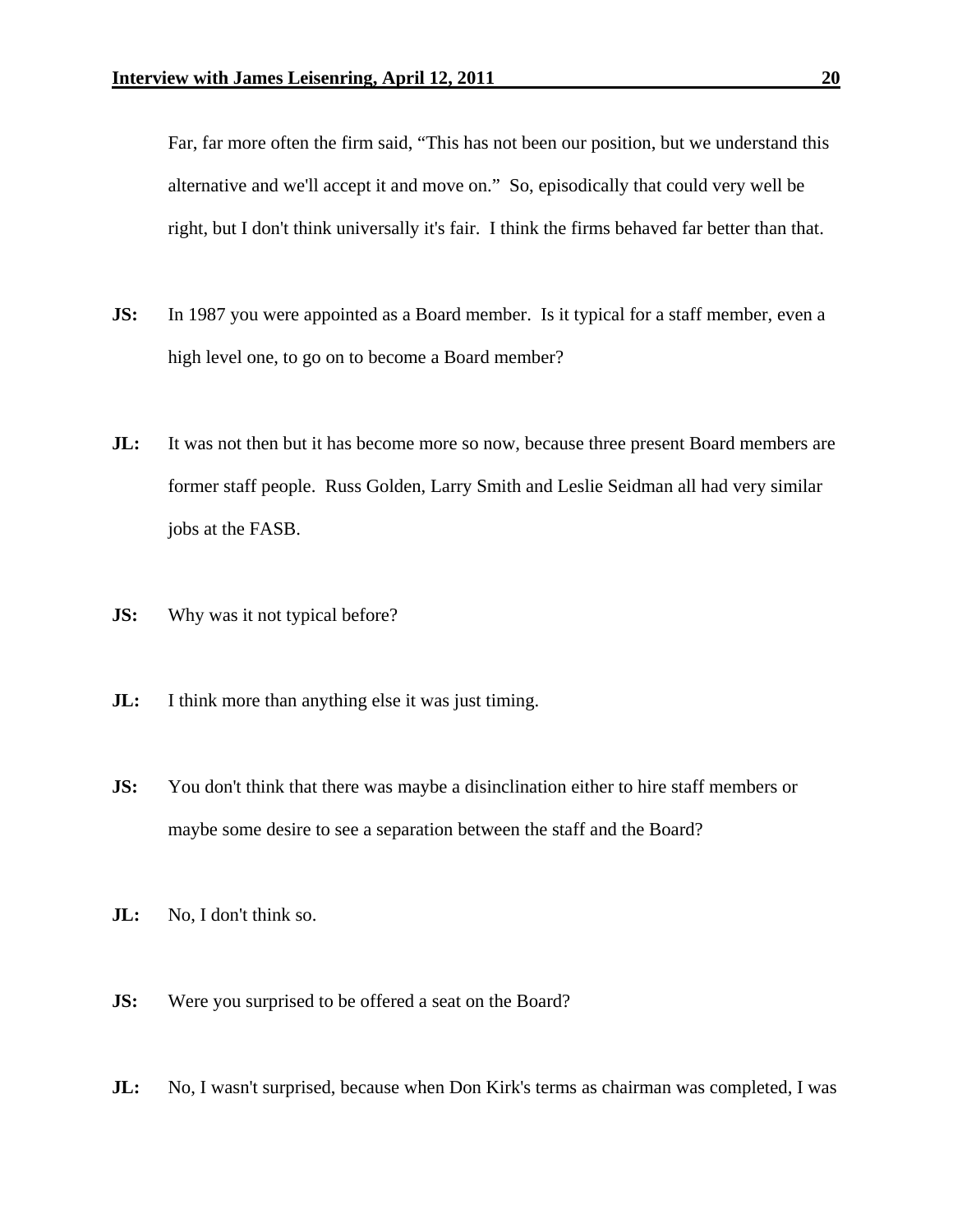seriously considered as a candidate for chairman of the FASB, along with an existing Board member at the time, Arthur Wyatt from Arthur Andersen. Art and I were two of several candidates, interviewed for the chairmanship. My personal opinion, at the time of the interview, was that Art was far better qualified than me. He was several years older and I was perfectly content to be research director if he was chairman. Art did not end up becoming chairman, Denny Beresford did. But Denny asked me to stay as research director when he was appointed, and I did.

 I think there was a notion that I needed more time and experience but it did not take very long until there was an opening on the Board. Art Wyatt resigned as a Board member and I replaced him on the Board.

- **JS:** Were you giving any thought at that time to going back to private practice?
- **JL:** I was giving some thought to it.
- **JS:** It's understandable.
- **JL:** Yes, well, if nothing else, my age was such that if I was going to make a move back to private practice, I was going to have to do it. I did think about it, but those thoughts did not go very far.
- **JS:** How did the experience of being a Board member compare to what you expected before?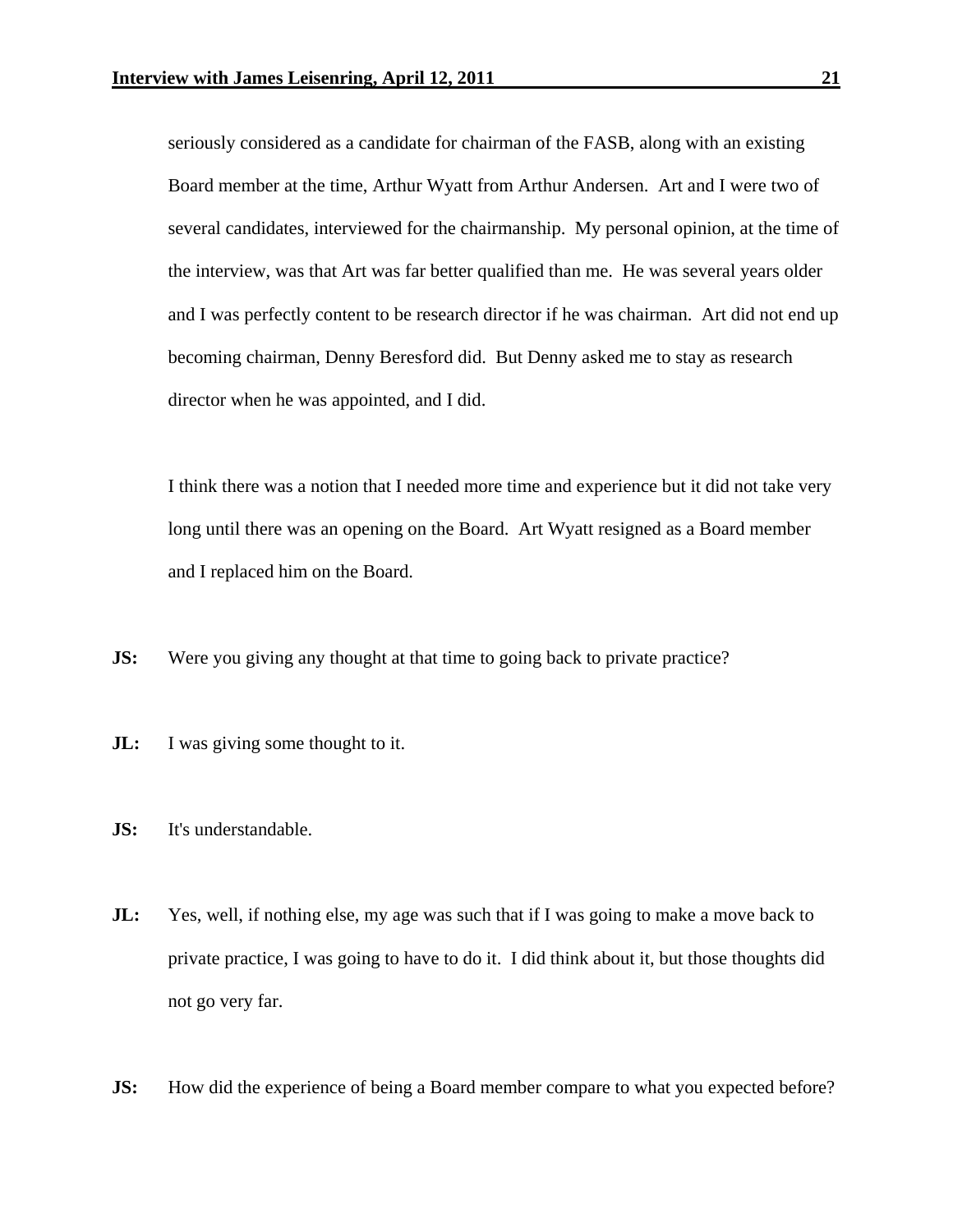Were there any surprises? You probably knew the position pretty well after having been at the FASB for so long.

- **JL:** No, the Board member job was as I suspected it would be.
- **JS:** As much fun?
- **JL:** As much or as little fun as I expected it would be. So yes, I was not surprised, unlike some Board members who have been appointed and who were significantly surprised by the job. That is understandable, I think. But I was not. Board membership was to me, however, not as much fun as Director of Research and Technical Activities.
- **JS:** What were some of the most important issues that were going on at that time, when you joined the Board? Do you remember?
- **JL:** Liabilities and equity, we were beginning our involvement with stock options; and other post-employment benefits, other than pensions. Those were the big issues that continued on. And it was clearly obvious what would become the issue that is still the issue, financial instruments. It was obvious to everyone that financial instruments was the 800 pound gorilla in the room.
- **JS:** So you knew it was going to be a very sensitive issue. But already in 1991 the FASB was able to issue a standard on financial instruments.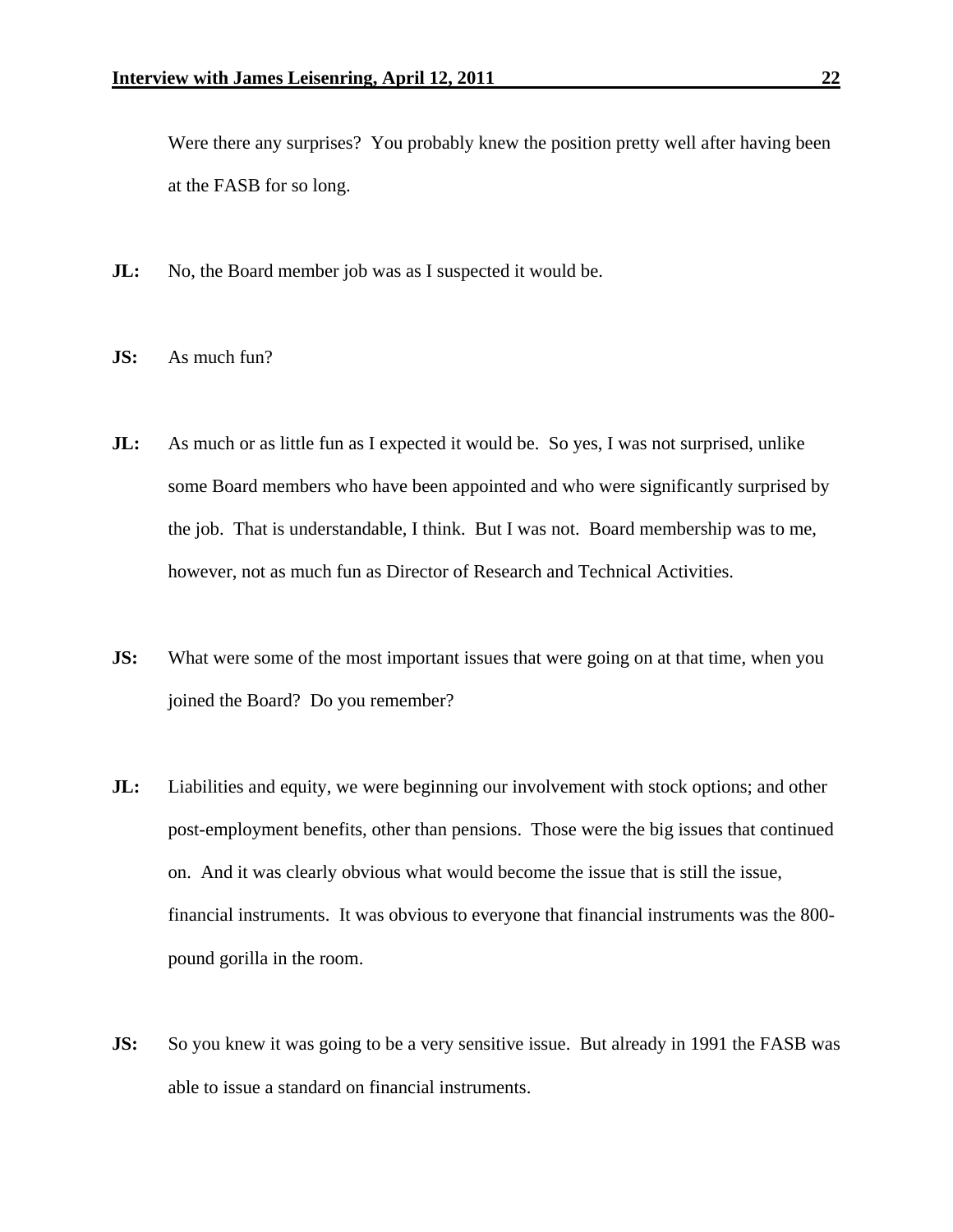- **JL:** Yes, but not comprehensive enough to deal with all of the issues that needed to be dealt with. Financial instruments was divided into several projects. We knew that accounting for financial instruments was a huge issue. We had to deal with impairment of financial instruments, marketable securities, derivatives, and not just accounting for derivatives, but hedging. We still had not resolved the distinction between liabilities and equity and in the structuring opportunities that still exist in this really cumbersome literature for the distinction. So we issued several standards, but some would argue to this day that we have still have not resolved the issues, because we have inconsistencies and the complexity of the path we took is overwhelming.
- **JS:** Is the major problem the complexity of the issue as a research issue or is it simply politically difficult to pass standards?
- **JL:** It's both. It's politically difficult to pass some things. We certainly had our political problems with aspects of financial instruments. But that is not as difficult as people just not wanting an answer that would resolve, in many respects, much of the complexity. I think that an enormous amount of the complexity has to do with measuring things differently and setting the boundaries for when something is in bucket A versus bucket B versus bucket C for measurement distinction. Those bright lines bring about a lot of complexity.

The way to remove that complexity, which would instigate, perhaps, a different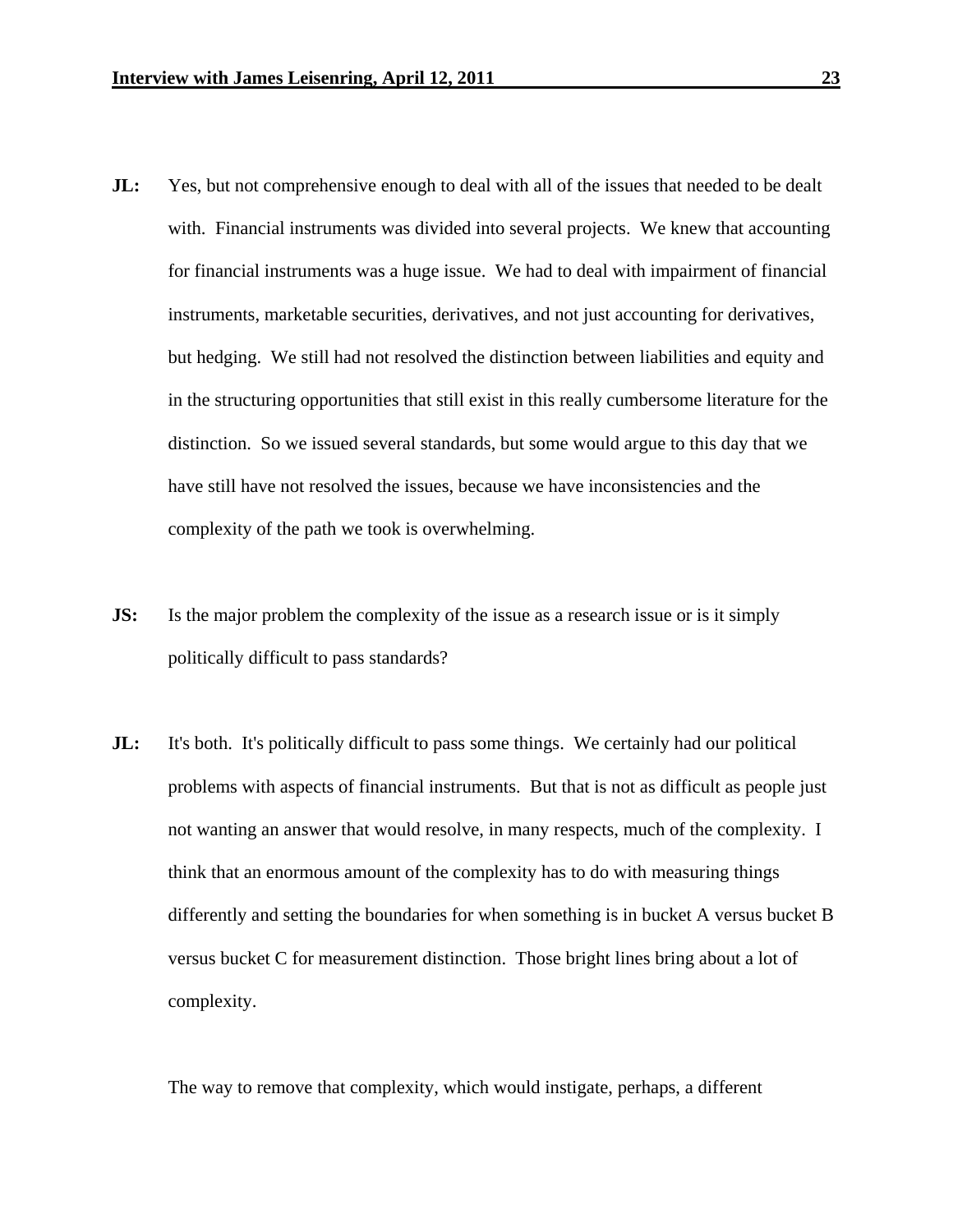complexity, would be to measure all financial instruments at fair value, rather than just some at fair value and, inevitably, the lines between when they are and are not. People seem to like that complexity, because they certainly do not want to measure all financial instruments at fair value. That becomes one of the political realities – the objection to full fair value for financial instruments.

- **JS:** People claim that the fair value with things like derivatives becomes a little bit difficult to determine.
- **JL:** It is difficult to determine, but we have no ambiguity that derivatives are to be measured as fair value. So in some respects, there's a disingenuity to some of the arguments, because the most difficult financial instruments are at fair value. Some of the more easily measured ones are not. So it is not purely an issue of complexity over the estimation of fair value.
- **JS:** You mentioned stock options a little bit earlier. Did you expect that stock options would be as controversial as it turned out to be?
- **JL:** No, I would not have estimated that. That was naiveté, to be sure. However, at the time we proposed putting stock option accounting on the agenda, seven of the big eight firms encouraged us to do so. A resolution was needed because people were getting more and more adventuresome about accounting for stock options.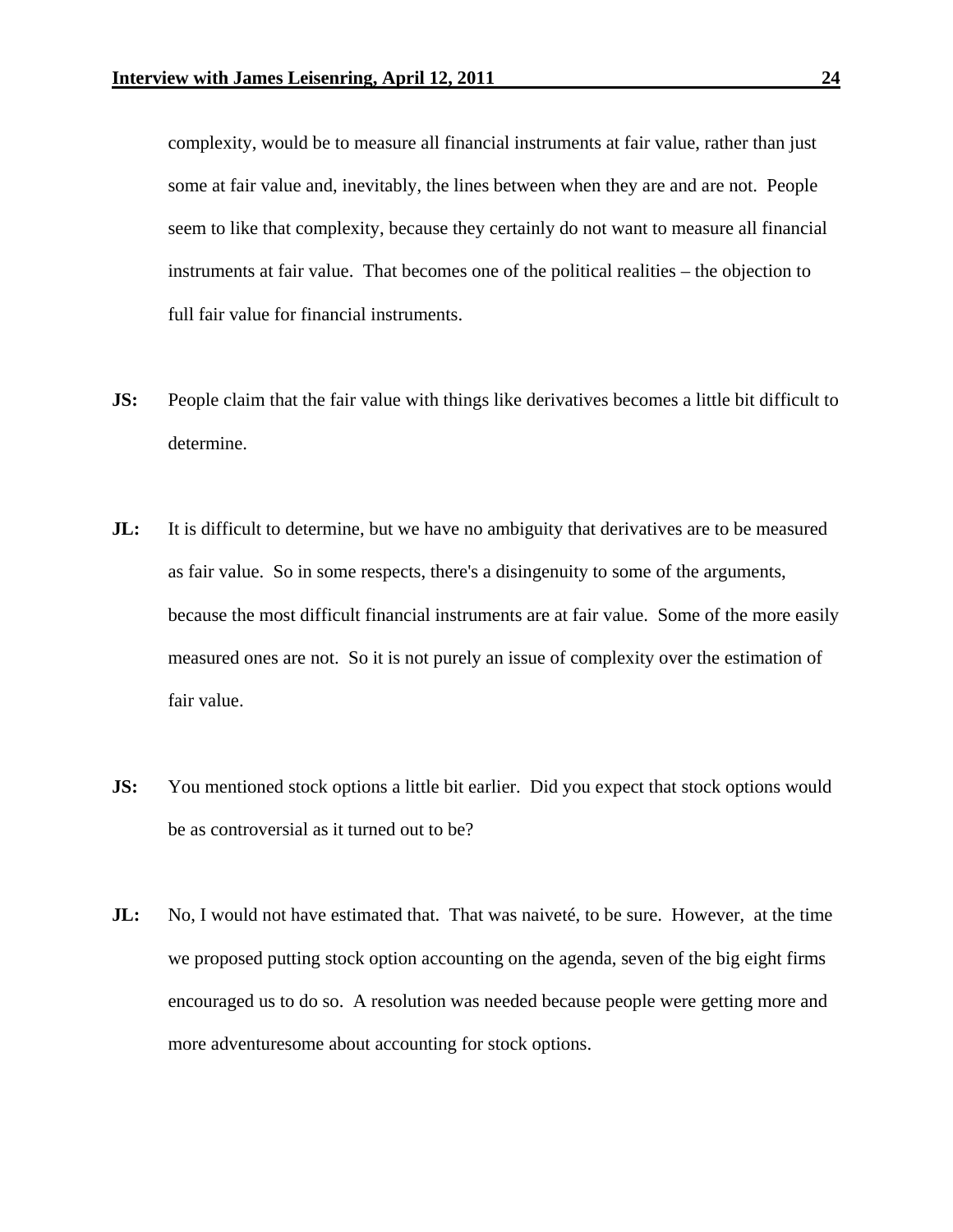People misstate the issue when they say that stock options were not accounted for. That's not so. Certain stock options were measured; so-called variable option plans were accounted for. Fixed plans were accounted for at intrinsic value at grant date. As long as you issued a fixed stock option that was not in the money, there was no accounting for that and there was no subsequent measurement of change in the intrinsic value.

 It is not particularly anomalous that an equity instrument was not subsequently remeasured. If you believe a fixed option plan is an equity instrument of the entity, and certainly that is what the definitions would suggest, we don't re-measure common stock of the entity either. The anomaly was that on day one the accounting was that just because it was not in or out of the money, it did not have value, and consequently, no compensation expense.

 Compensation expense with respect to fixed plans, not variable ones, is what was ignored. People wanted to make plans that were variable, but to account for them as fixed.

- **JS:** In 1993, the FASB finally issued its exposure draft on the issue of stock options that proposed to require the valuing of options at fair market value on the day they were granted.
- **JL:** That's not exactly true. The exposure draft did propose to have them measured on the date of grant. It wasn't exactly fair value. It's fair value-related. But yes, you're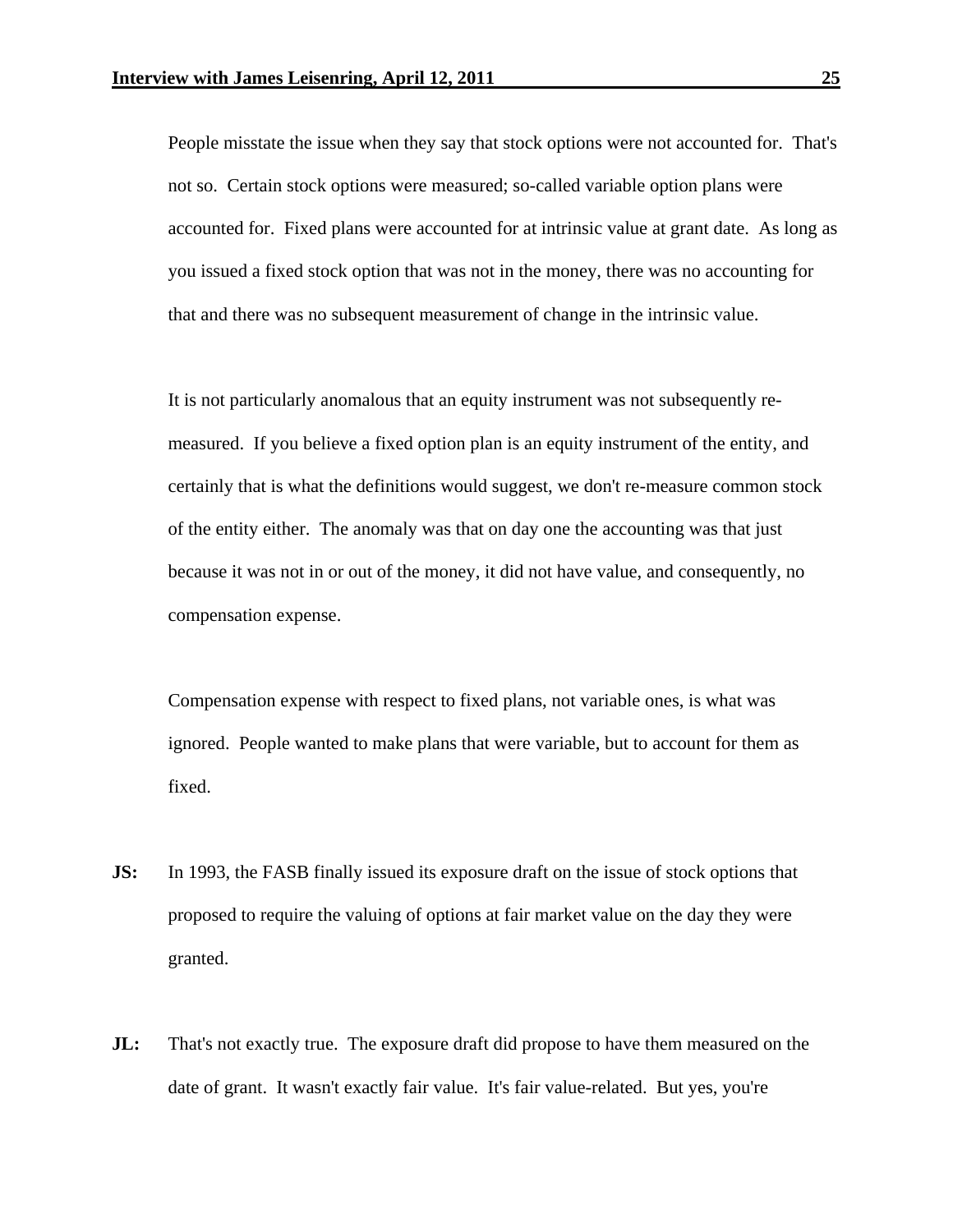essentially correct.

- **JS:** Okay. For a non-accountant, this is close.
- **JL:** For a non-accountant, you did fine. (Laughter.)
- **JS:** Thank you. Was the Board united on this exposure draft?
- **JL:** Exposure draft, yes.
- **JS:** Once the draft was issued, obviously the backlash began. At this point, the FASB seems to have had to do quite a bit of public outreach to try to sell its proposals to the public.
- **JL:** There was a significant amount of contact with constituents all over the country. Obviously there were sections of the country, where employers extensively used stock options, that were more opposed to the proposal than others. It became a different issue than people described it as. I think the issue became executive compensation and scrutiny of executive compensation. That got everybody interested.
- **JS:** Do you think this public outreach initiative was that unprecedented in the history of the FASB? Had they ever had to reach out to the public on this?
- **JL:** Oh, yes, the FASB often had controversy and significant public contact. Early on, in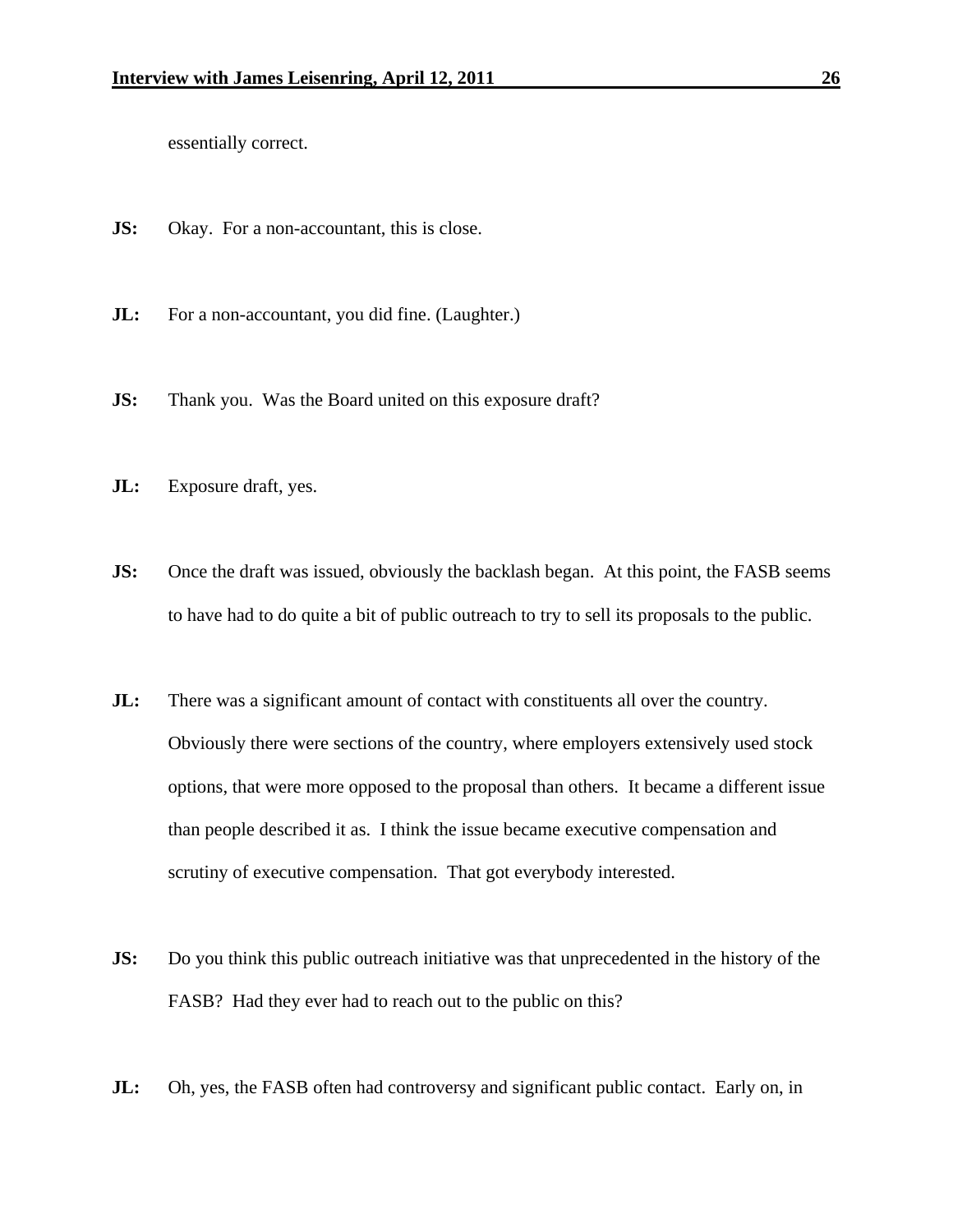many respects, there was not any more public outcry over the answer than there was, for example, over pension accounting or certainly over oil and gas accounting. There had been many issues with significant public outcry and significant public outreach, in terms of trying to reach a mutual understanding of what would improve financial reporting.

- **JS:** Was there a coordinated media strategy or did you all try to work in an organized way to sell the message or to sell the plan?
- **JL:** I'm not going to admit that we were disorganized. So yes, there was a coordinated strategy of sorts. I don't think that we had the resources to keep up with everyone else in terms of organization and the money to be spent in fighting it. One organization later on, when I was an IASB member, at an IASB advisory council meeting said that they had spent \$75 to \$90 million fighting the FASB on stock options. Obviously the FASB did not have those kinds of resources.
- **JS:** Did you go out and speak in public about the proposal?
- **JL:** Constantly, constantly.
- **JS:** Any happy memories from that time?
- **JL:** Very few happy memories. A few interesting encounters, yes, but not very many happy memories.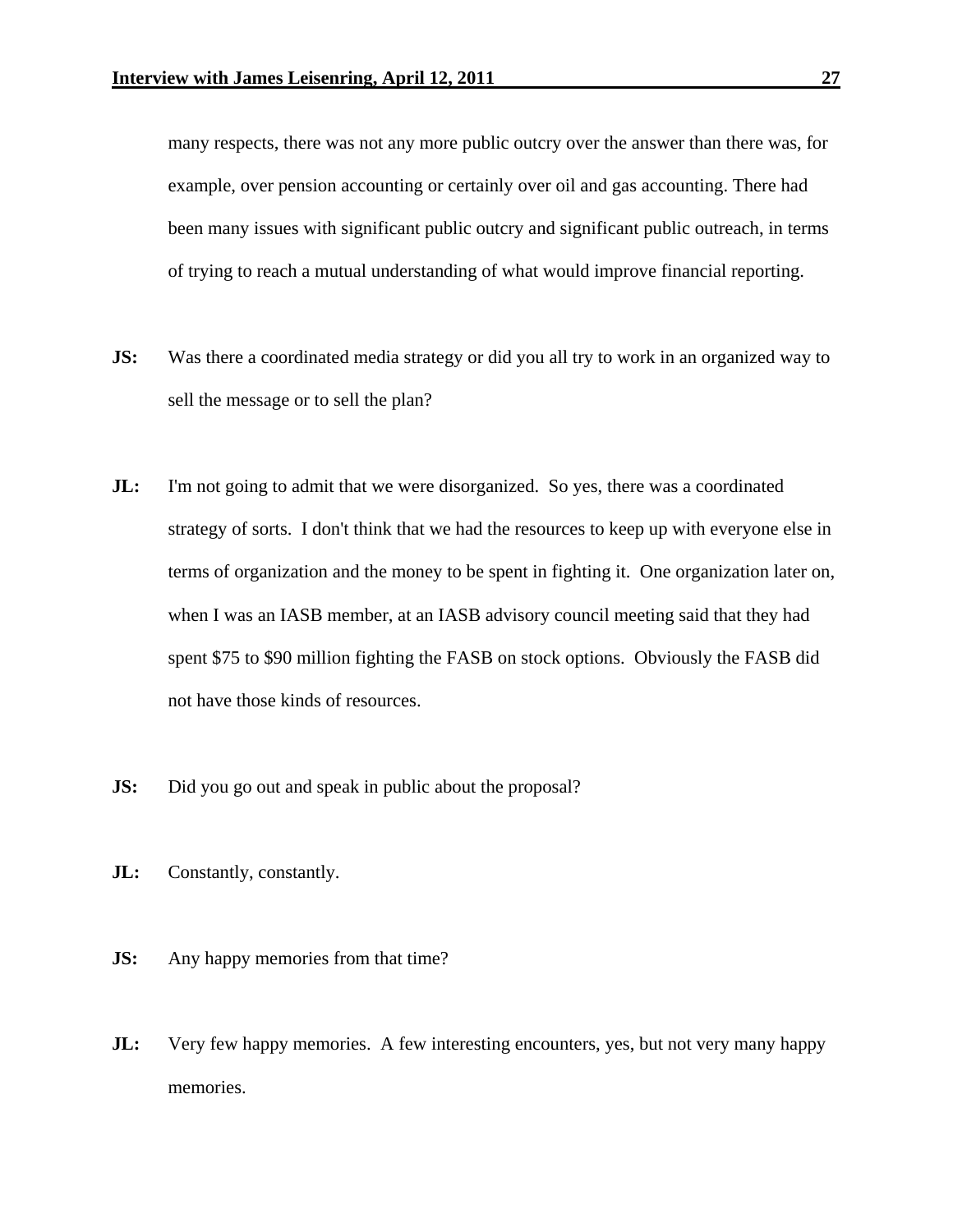- **JS:** I read one report in an Oregon newspaper that said in 1994 you had been heckled by an audience at a presentation there.
- **JL:** Yes, that's true.
- **JS:** People were very angry?
- **JL:** Heckled might be a mild term. In all fairness to both the audience and to me, the meeting that I believe the article refers to was instigated by Senator Wyden, who at the time was very involved with accounting issues because of his committee assignments in the Senate. Senator Wyden asked that I come out and speak with his constituents that he arranged. He certainly tried very hard to run the session as though it was trying to be mutually educational.
- **JS:** Was he supportive of the FASB's efforts?
- **JL:** He was silent about that. I suspect that Senator Wyden was sympathetic because he always seemed very strongly interested in improving financial reporting. I doubt that he would think that zero compensation was the right answer. Of course, he had a lot of constituents that thought that was exactly the right answer. I think he was very fair about the way I was treated and the way he treated the Board, unlike some other Senators, who were not particularly fair about the issue.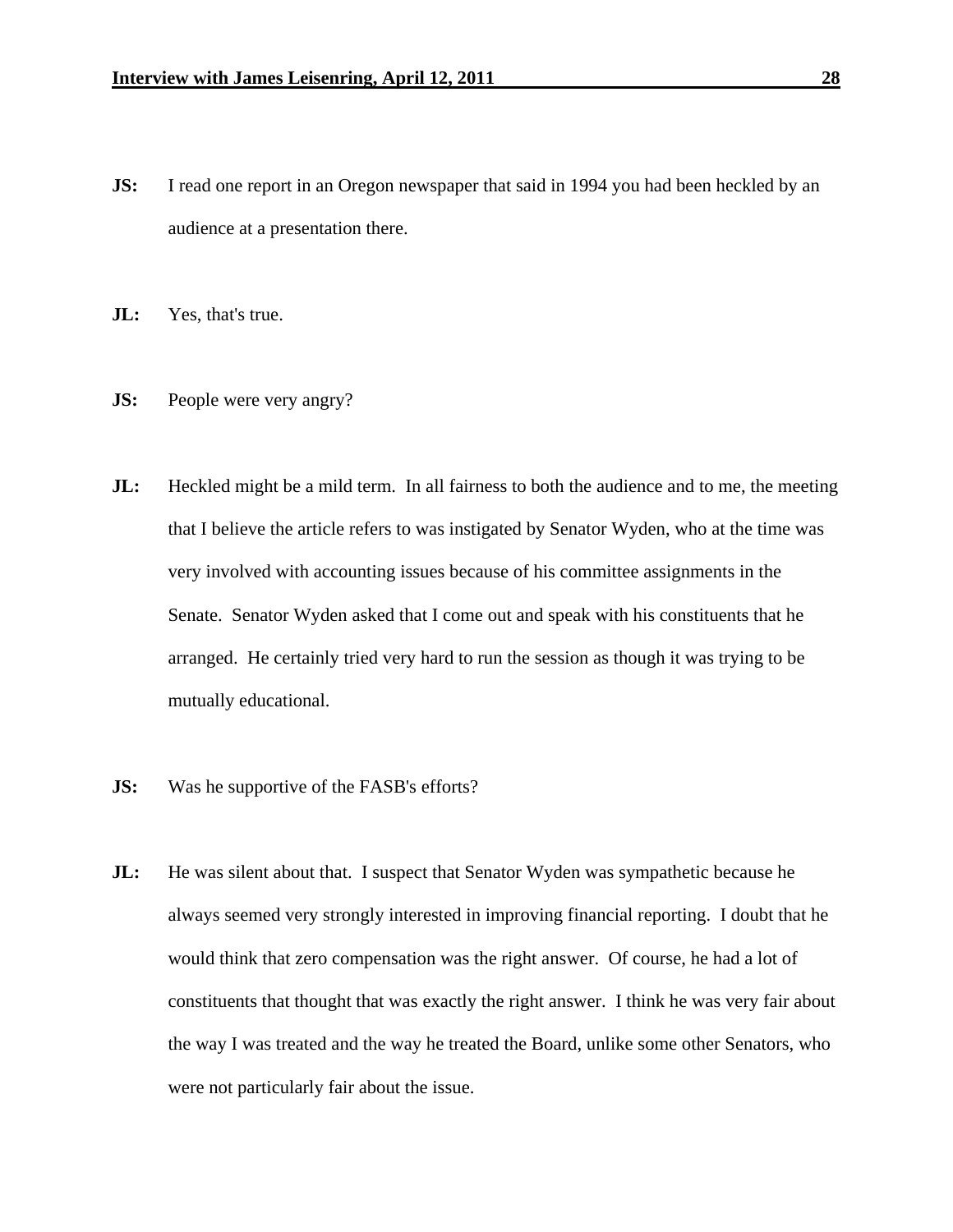- **JS:** So you had to do a lot of outreach to Congress as well on this issue?
- **JL:** A lot of outreach to Congress; a lot of outreach to constituent groups. Yes, sir.
- **JS:** Eventually, over the course of 1994, the Board finally decided to abandon the exposure draft, as it was currently stated. Did that cause any discontent within the Board itself? Or was there any opposition to that?
- **JL:** Certainly there was opposition on the Board from Neel Foster and I. We dissented to that the statement. So yes, we were opposed. I have said before that I don't think anybody on the Board changed their mind about the technical issue whatsoever. I think many felt very threatened that Congress would, in a sense, blow up the Board and private sector accounting standard setting.

 Neel and I thought that if every time the issues just got hot enough we were going to back down, we did not serve a significant purpose anyway, so we might better stand and fight. My personal opinion was this was an easier issue to fight than some other controversial issue, because surely zero was not the right answer for compensation expense and that was easily understood.

 But remember what I said about the amount of money being spent in opposition. The FASB did not have those kinds of resources so I think collectively, the Board may well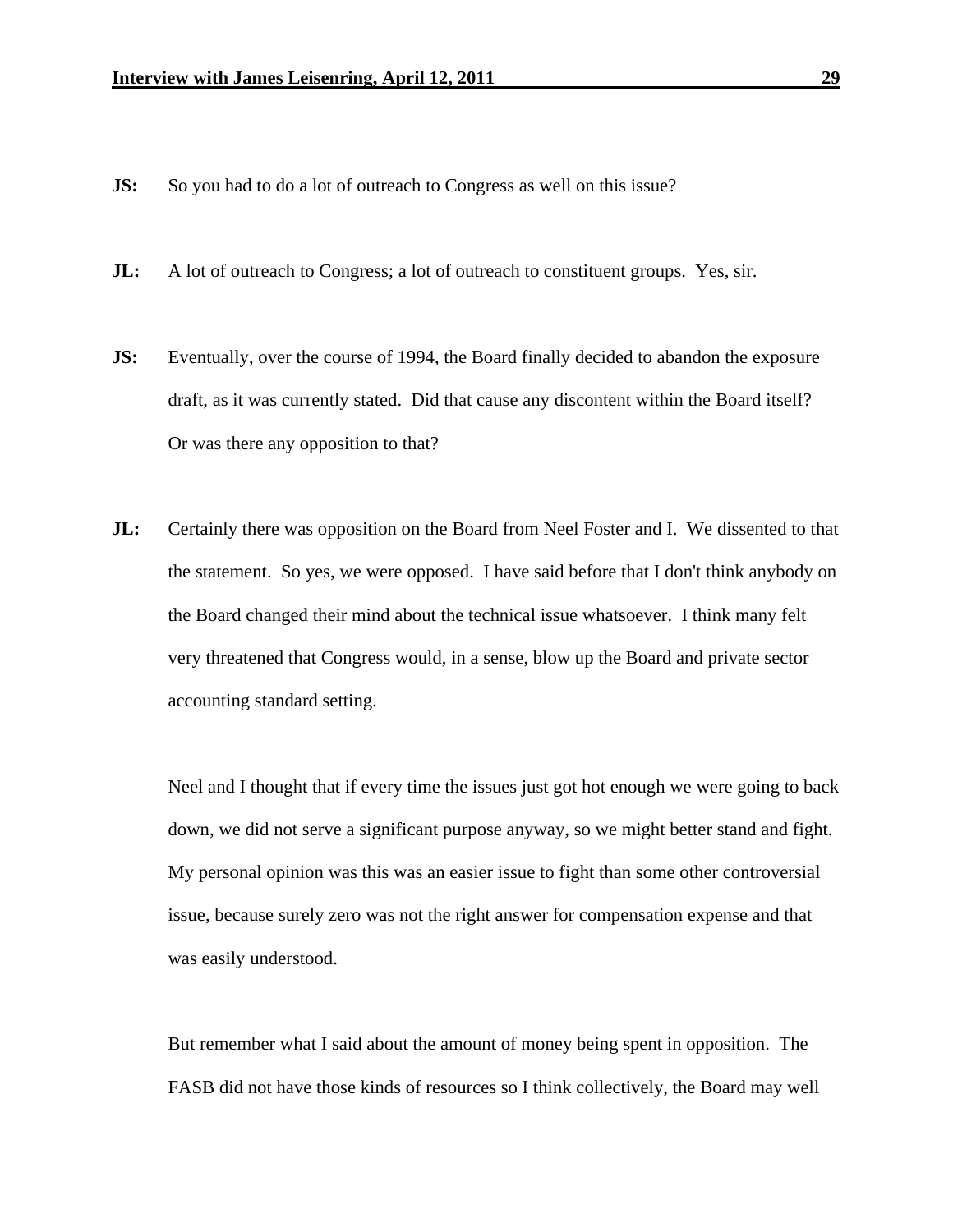have been right. Neel and I were certainly right over the technical issue, and right that caving in to political pressure was not the right way to set accounting standards.

- **JS:** There were even some calls from Congress for legislation that basically would have put the FASB out of existence.
- **JL:** Oh, of course there was. The Senate voted something like ninety-two to eight, in the Sense of the Senate resolution, that we should not require what was proposed.
- **JS:** Of course, eventually the FASB did issue a statement on stock options. But two of the Board members, including yourself, refused to endorse that standard.
- **JL:** Well, it was disclosure-only and not recognition of measurement, which was why Neel and I dissented.
- **JS:** In the text of the standard, it spells out the reasons for the dissent in pretty frank terms, basically referring to the political environment. Is it typical for a standard to have that kind of language in it?
- **JL:** Well, it is not in the standard. The language is in the alternative view or dissent. The dissenters have a right to say what they want to say, as long as they are accurate about what they are saying. Yes, there have been times that the language has been somewhat harsh by dissenters, although perhaps the dissent was more directed at the politics than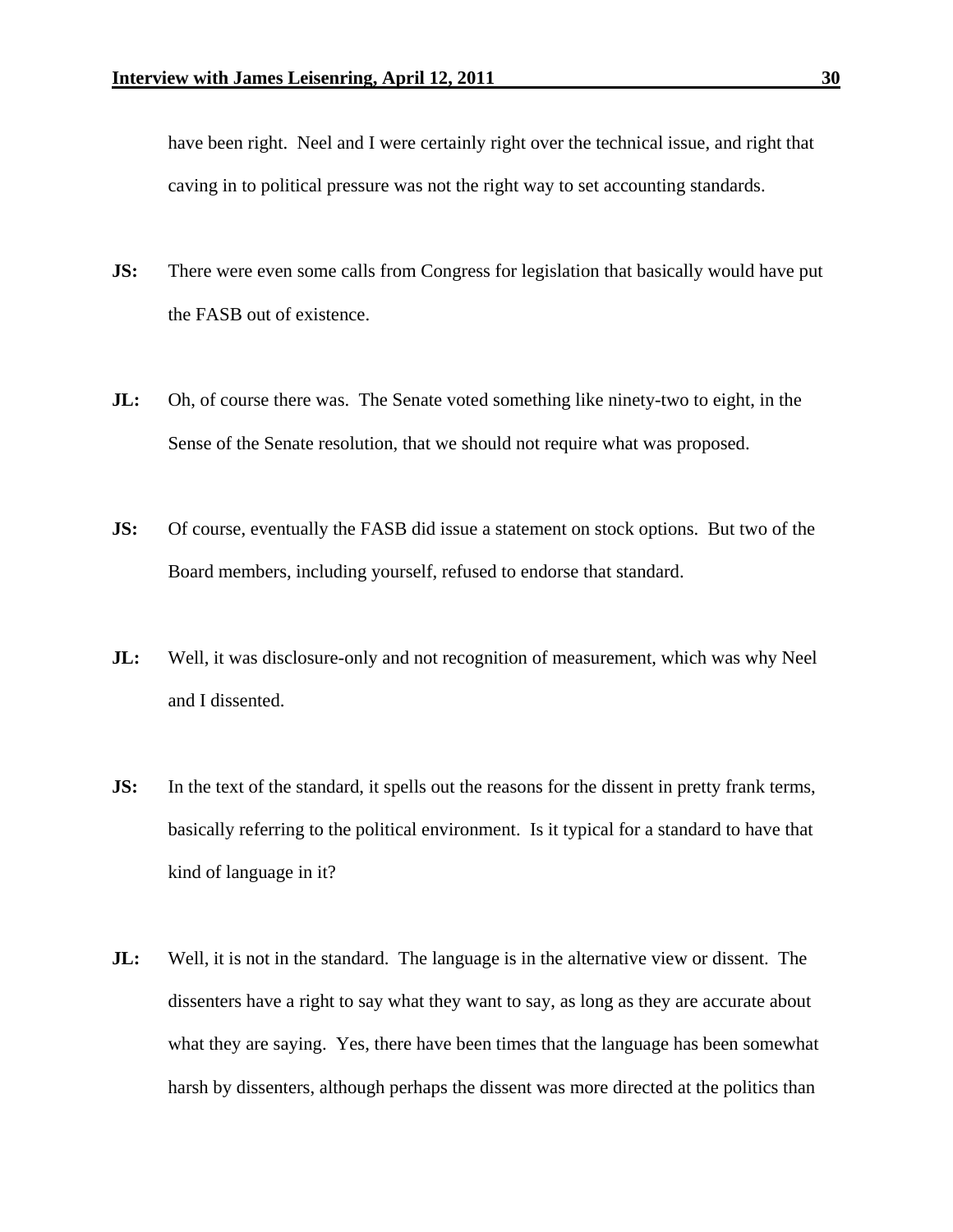most of the others, but not an unusual dissent, no.

- **JS:** I think we covered stock options pretty well, there. What about derivative instruments and hedging activities? In 1998, the FASB issued a statement on derivatives. Do you remember what this required?
- **JL:** Sure, I remember what it required, in excruciating detail, I'm afraid. It was problematic as well. Politically, people did not like that standard either. It was not a model of the way standards necessarily should read, because it starts with the definition of derivatives – that derivatives should be accounted for at fair value – and then goes on and makes enough exceptions to that that it is mind numbingly complex to know whether you're in compliance. The FASB has made proposals more recently to simplify the standard and I think that is still a high priority for them to do that.

 The alternative for almost all derivatives is not account for them at all, other than on a cash basis, because there is no historical cost of most derivatives. There are option premiums one can have prepaid forwards and the like, but for all practical purposes, you either account for derivatives at fair value or you don't account for them until the contract is settled. The question really was how broad is the definition of derivative? That's where the exceptions and much of the complexity came from.

 Another area of complexity comes from hedge accounting, which allowed you to mark the hedged item to market as well, when a derivative was used for a fair value hedge.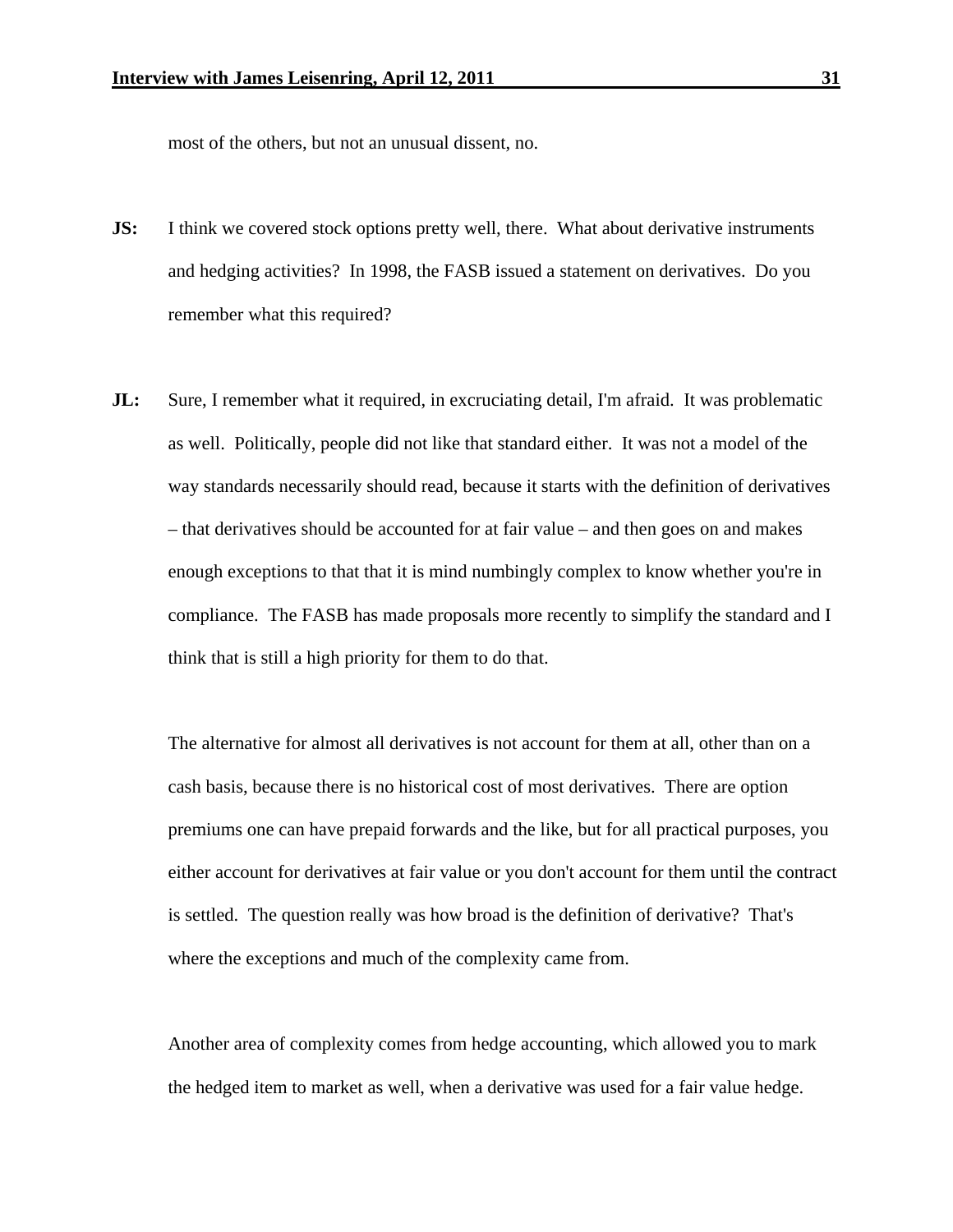Any ineffectiveness had to be measured, because you were not allowed to use hedge accounting if the derivative instrument is not an effective offset. Therein lies a lot of the complexity.

- **JS:** Many judgments to make, I guess. Why do you think it was possible to issue this standard and not the stock option standard? They were both very politically difficult.
- **JL:** I think it was the attitude of the Board. At the time, over stock options, the Board made a decision, as I suggested, perhaps an expeditious one, in terms of resources and the threatened existence of the Board. Although I would tell you that I thought the existence was far more threatened over derivatives than it was over stock options.
- **JS:** Why would you say that?
- **JL:** Well, first place, legislation got farther in Congress and there was as much or more Congressional interest. It was much more difficult to describe to people why it was important to account for derivatives than it was for stock options. The man on the street sort of knows that if you are granted a million stock options, you've probably got something. Why wouldn't that be compensation?

It is far more difficult to try and convince and explain to people that are unaware of some of the nuances of the derivative issues. It was a very difficult time. The Board and then-Chairman Jenkins felt very strongly that the question of accounting for derivatives was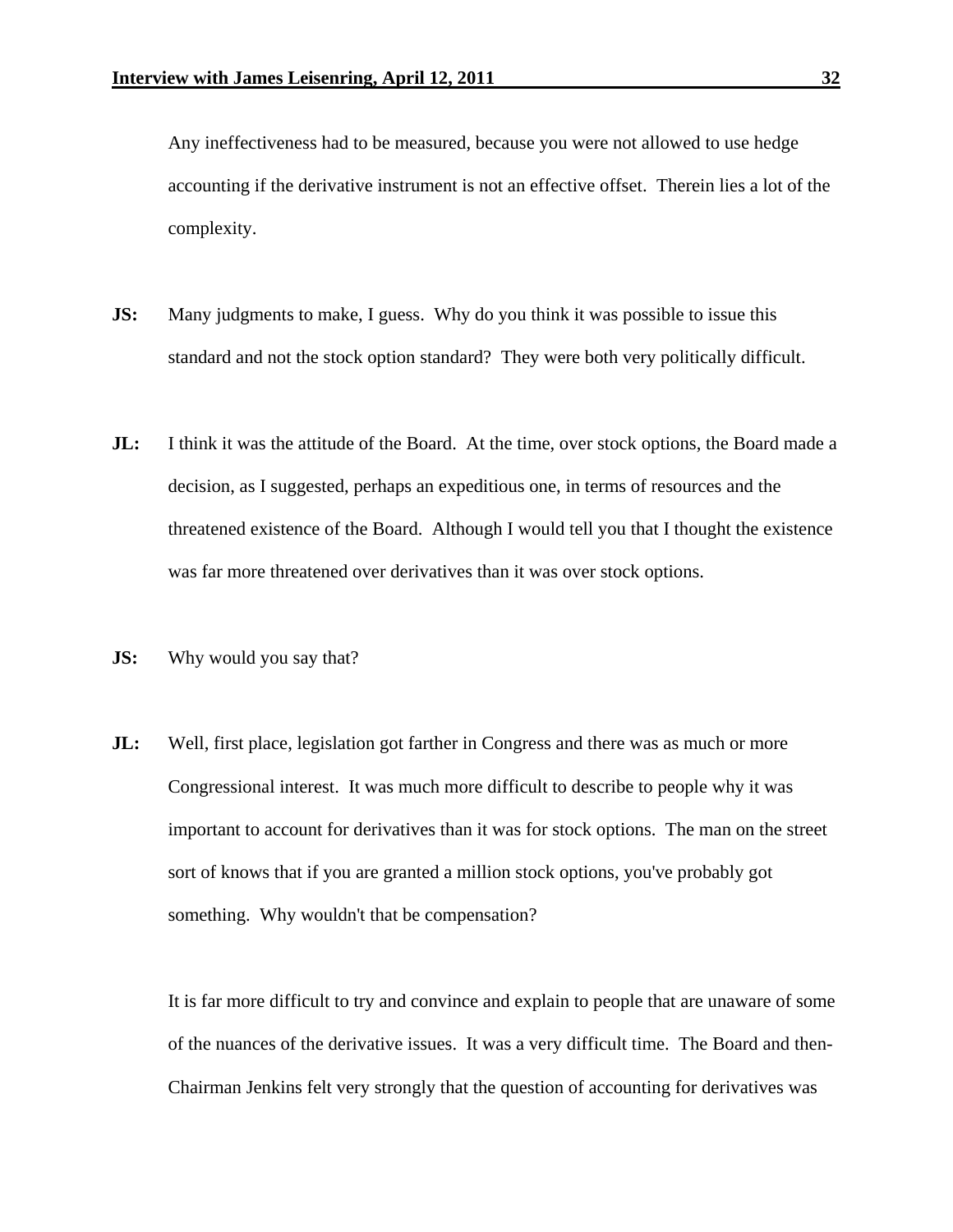imperative.

- **JS:** In 1996 the FASB also decided to open up the issue of business combinations, which had been a very controversial issue back in the 1970s. So clearly you were not shying away from difficult issues.
- **JL:** No, I don't think the Board can be described as having shied away from difficult issues. At least they have not avoided putting difficult things on the agenda. They may shy away from the optimal answer at times in the deliberations and final conclusion. Again, business combinations was extraordinarily controversial at the time; but again, not difficult to think about in terms of why should you be able to structure the deal with a few little tweaks and get a completely disparate accounting result?

 By the way, most things that you pay a million dollars for, in our present accounting model you record at least initially at a million dollars. You do not give up a million dollars worth of payment in stock to record something perhaps at \$100,000. It was anomalous accounting to do pooling of interest accounting. I think that this was more easily understood by people than the derivatives issues.

**JS:** Let's talk about some international issues at the FASB. When you joined as research director in 1982, were international issues something that the FASB was looking at all?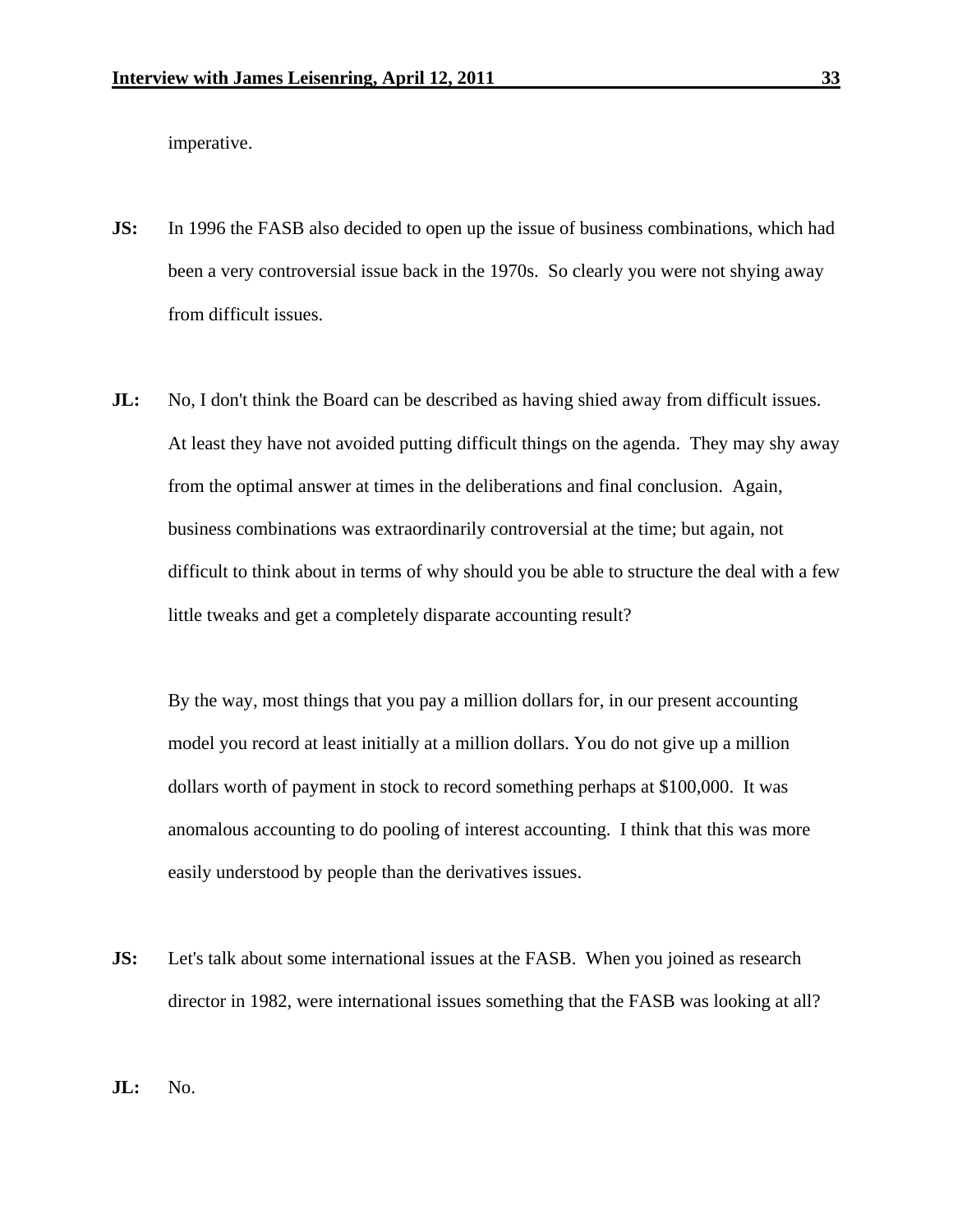- **JS:** When do you recall it becoming a serious object of interest?
- **JL:** Gradually. It was not that they were ignored. There was just not any thought that we ought to contemporaneously debate any issue. There was not any thought that we necessarily ought to get to the same answer as any other standard setter. Remember that there was a huge, six inch stack of standards in the United States but not internationally. There was as much interaction at some times, with the Canadian standards board or the U.K. standards board as there was with the International Accounting Standards Committee (IASC).

 The IASC would visit, a representative or the chairman would come and Don Kirk and I or a couple of Board members would meet with them. But there was not huge interest.

- **JS:** In 1991 the FASB admitted its mission statement to add an international objective. What had changed by then that made it so important?
- **JL:** At that time, the IASC asked us to go on an advisory group they had formed. We did not choose to do that. I went to one meeting. It was totally ineffectual, in my opinion. At the same time, it was becoming pretty obvious that the world's markets were becoming far more integrated and accounting differences were becoming more significant; it was obvious to ask why. Why are accounting standards different?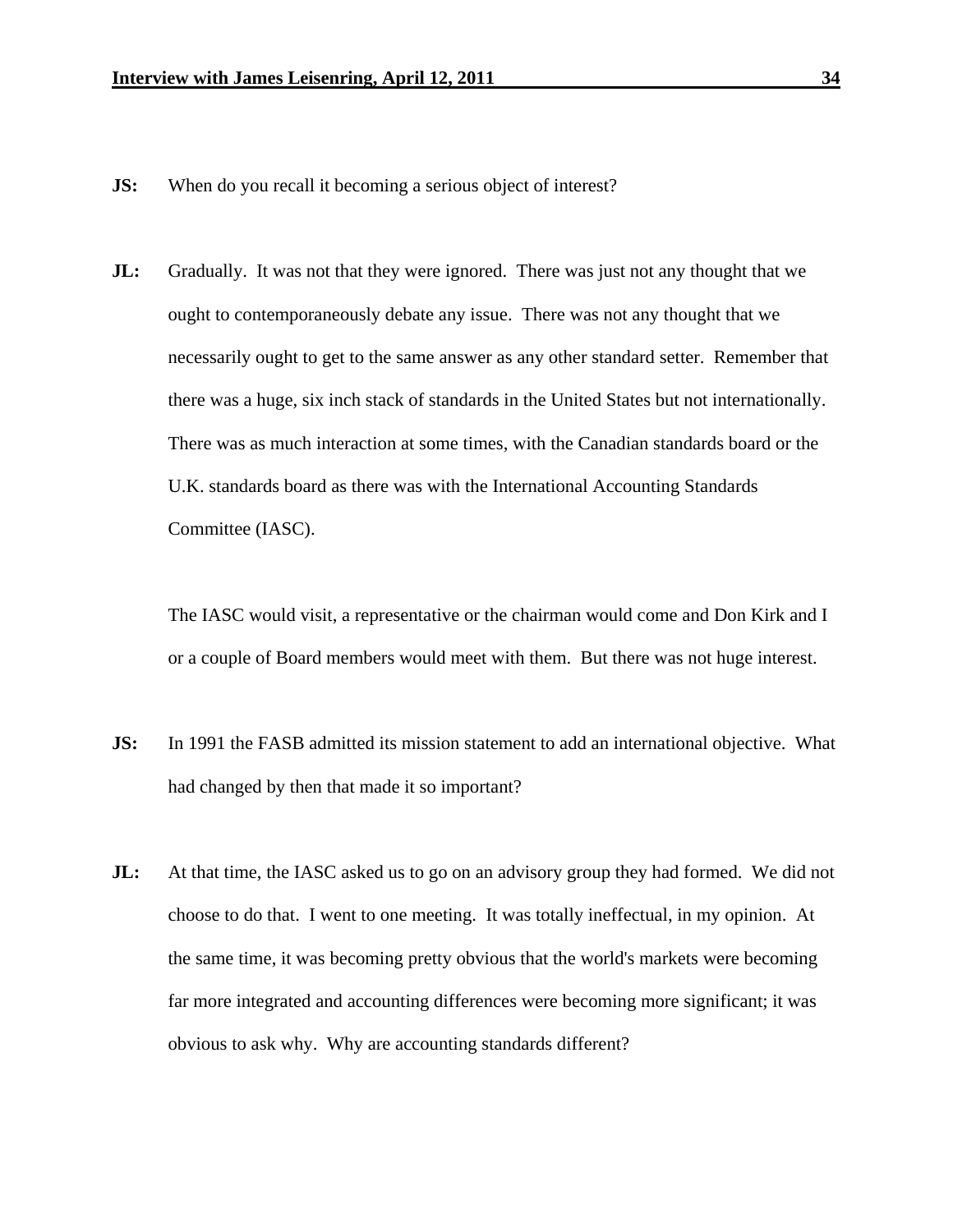There was a slow process of recognition that we ought to get more involved internationally. But we were not inclined to be on the IASC Advisory Group. Then the IASC came to us and asked if we would be willing to be at their board table, with privilege of the floor, but no vote. We said yes, we were willing to do that. That really got us involved more with their issues as they were discussing them. I was not the first person with that assignment. A different Board member had it for a board meeting or two. Then I got the assignment and had it for four or five years, and was then replaced by Tony Cope.

- **JS:** What year was this when it began? Do you remember?
- **JL:** I guess it must have been about 1991, right around there. I started attending all of their meetings and they were starting to go through things we were doing or had recently done.
- **JS:** Had you had much exposure to other national systems of accounting? You personally.
- **JL:** None.
- **JS:** What about anyone else within the FASB, some of the research staff?
- **JL:** I don't know that research staff would have, but certainly some Board members and the senior technical people at major firms that would have had to have had a lot international contact; but immersed in the technical issues, not so much. Denny Beresford became a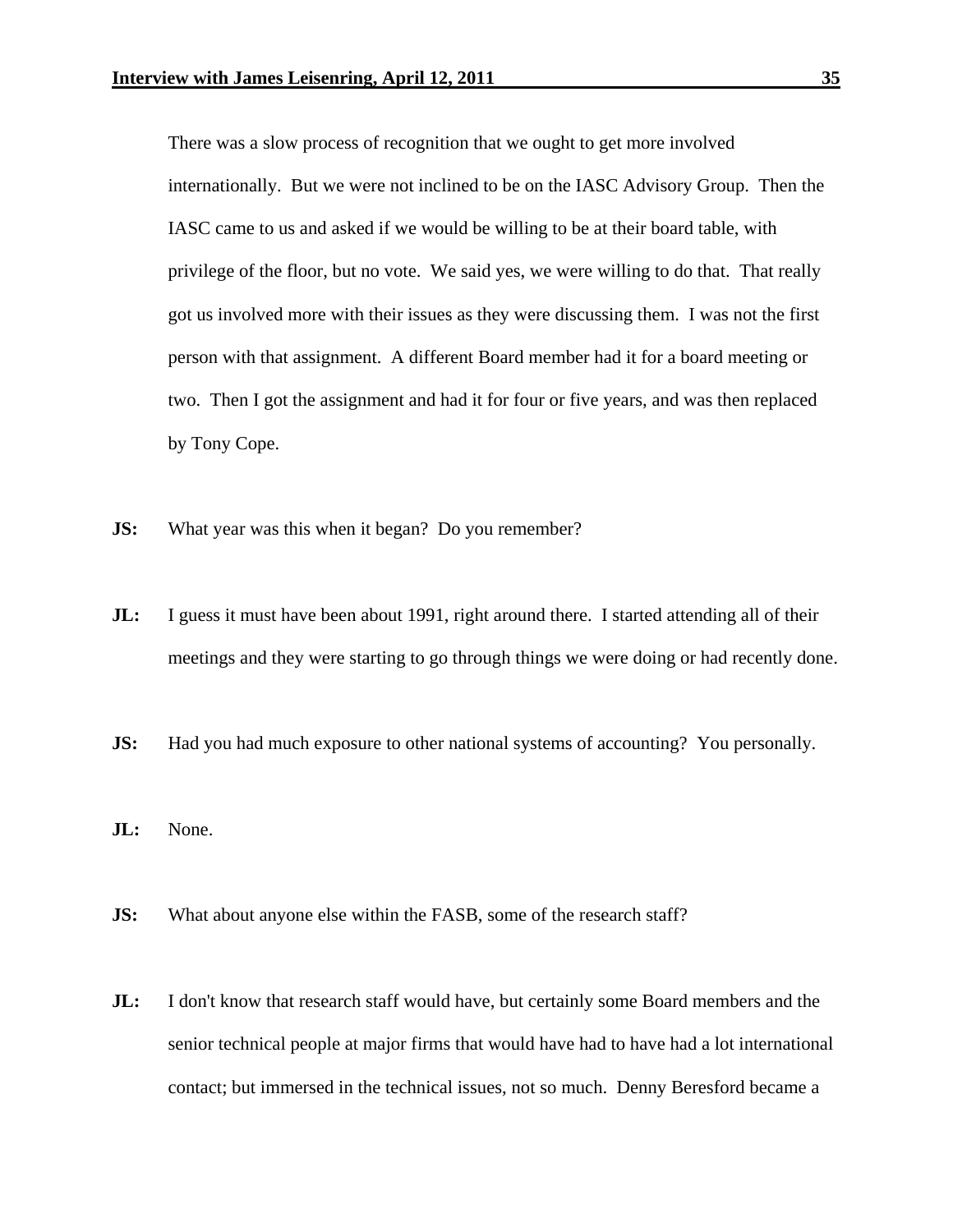chairman of the FASB in 1987. Denny had been on the IASC, so he certainly had knowledge of the institution and he was willing to say yes to seating us at their Round Table.

 I'm jumping years, I know, but in the nineties, it became clear that we had common issues. But the common issues were with the Anglo-American countries. The Brits and us and the Canadians and Australians and the New Zealanders formed the G4+1.

- **JS:** This was in 1993? Tell me about that.
- **JL:** It came about, essentially, over some work that was done by myself and a staff person here named Todd Johnson. David Tweedie was chairman then of the Accounting Standards Board (ASB) in the U.K. David and Todd and I, and a couple others, had several meetings on common issues. For example, the ASB was dealing with pension accounting. They were also dealing with financial instruments although not necessarily all that successfully. They also were trying to develop a framework. We got involved and I got extensively involved in the debates involving the U.K. framework.
- **JS:** That's a very interesting story to me. How did you get involved in the debates in the UK?
- **JL:** Well, it's because David Tweedie asked me to. A couple of the firms were taking them on over the framework project with some of the most disingenuous arguments you had ever heard. I dueled with those firms through op-ed pieces in the *Financial Times* and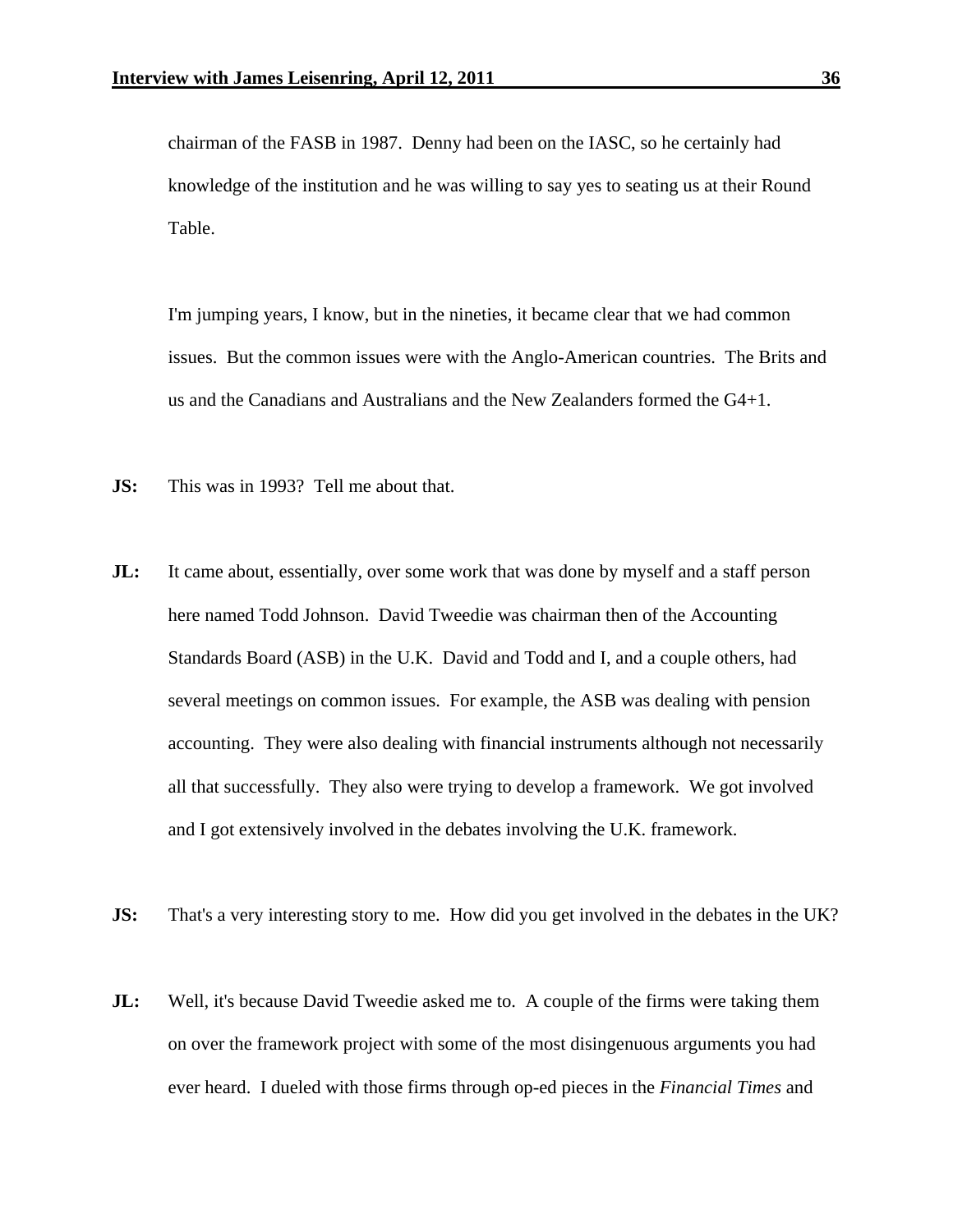elsewhere together with Reed Storey and Todd Johnson. It taught us that the issues were common to all standard setters. That suggested, why not try having meetings between people with a common interest? The G4+1 was thought by some, however, to be a real threat to the IASC. They were not all happy.

- **JS:** They did not see it as something they could possibly –
- **JL:** They initially just wanted the G-4 to go away. We suggested the IASC was more than welcome to participate in any meetings. We had absolutely nothing to hide. Frankly, a couple of the European countries were also pounding the table that they ought to be able to be in the G4. We said, "Fine. The only thing is we're not going to waste our time debating and discussing issues with someone who doesn't have the same conceptual framework." A good many of the European countries disavowed the IASC framework as well as the FASB conceptual framework. They didn't accept financial reporting was for decision usefulness of information to outsiders. We were not going to waste our time debating accounting standards based on some different objective of reporting.

Several countries indicated that, if they had to debate the issues in terms of the framework, they were not interested. The result was that the G-4 consisted of the Anglo-American type countries. I think some of the papers that the G4+1 issued over its existence were pretty good. I accept it is easier to write a really good paper when there are no constituents complaining about the answer. However, I think we taught each other a great deal in the process of developing those papers.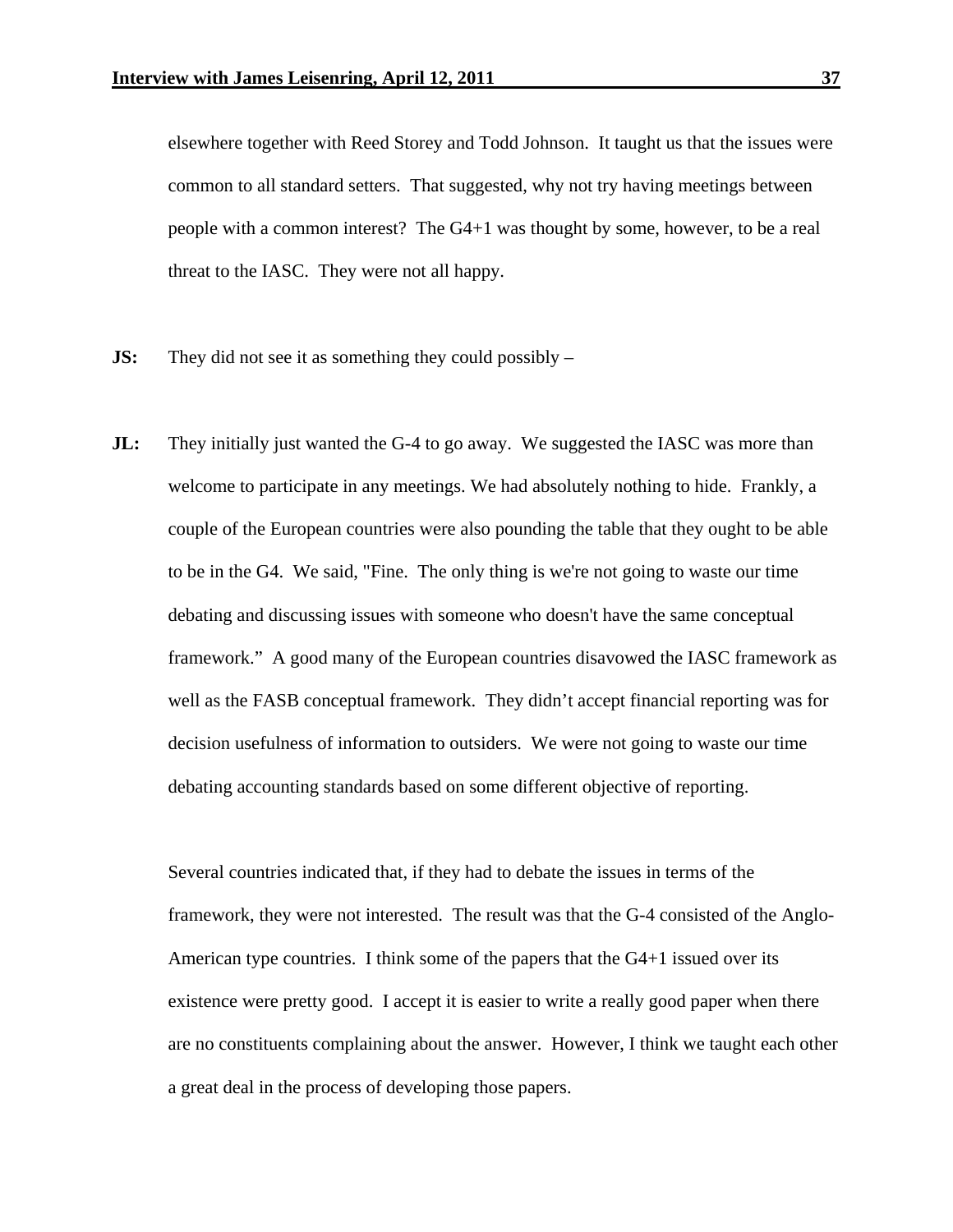In part, the  $G-4 + 1$  may have led to the criticisms that the IASC was just not up to the task of being a truly international standards setter. You have to give the IASC an enormous amount of credit in that they essentially disbanded. They knew their existence as an organization was threatened and they instigated significant change, which is to their credit. The IASC efforts together with those of Ed Jenkins; Mike Crooch, an IASC Board member, who was a later Board member at the FASB; and Tony Cope, who was a FASB Board member, were significant. Those people were instrumental in getting the IASB formed as the IASB currently is.

- **JS:** So the initiative for the IASB came from within the IASC?
- **JL:** Absolutely. Now there were pressures from the outside, but they stepped up and said that we are not functioning in a manner that is going to allow us to be considered a world standard setter.
- **JS:** Was the G4+1 on board from the beginning? Did they think it was a great idea? Or did it take some convincing?
- **JL:** The G4+1 was supportive of the IASB reorganization, absolutely. When the IASB was formed, the  $G4 + 1$  went out of existence.
- **JS:** How important was the IOSCO in bringing this about, that's the International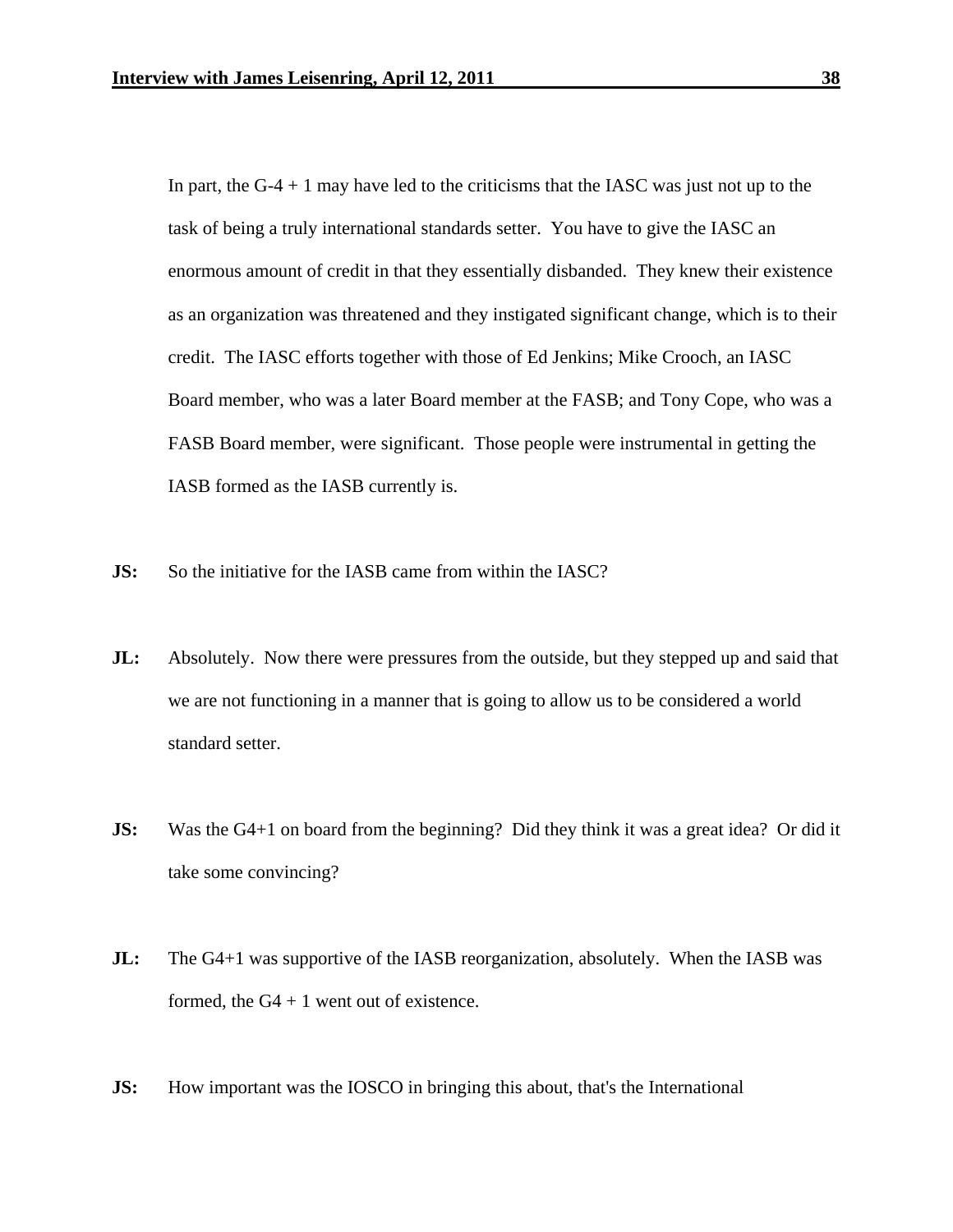Organization of Securities Commissioners.

- **JL:** IOSCO was important because in a sense, if you are going to be an international standards setter you have got to get security regulators' support for doing that. A lot of credit goes to the individuals I mention, but a lot of credit also goes to IOSCO, and particularly the SEC. They were supportive of a reconstituted IASB.
- **JS:** Did the FASB have any interaction with IOSCO at all?
- **JL:** Oh, sure, to some extent, but almost always through the SEC, because the SEC has always been significant in IOSCO activities.
- **JS:** In the mid-nineties, the IASC came up with a plan to reduce what it called the core set of global standards by 1998. Do you remember this plan?
- **JL:** The old IASC? I remember it, but I don't remember details. That was when I was no longer the observer from the FASB. That would have been Tony Cope. So I don't know in detail, but I know that trying to do that and make those standards robust is one of the reasons that they concluded that they internally were not organized in a way that that was going to be operational.
- **JS:** In July 2000, you became the first director of international activities at the FASB. How did you go from being a Board member to being back on the staff?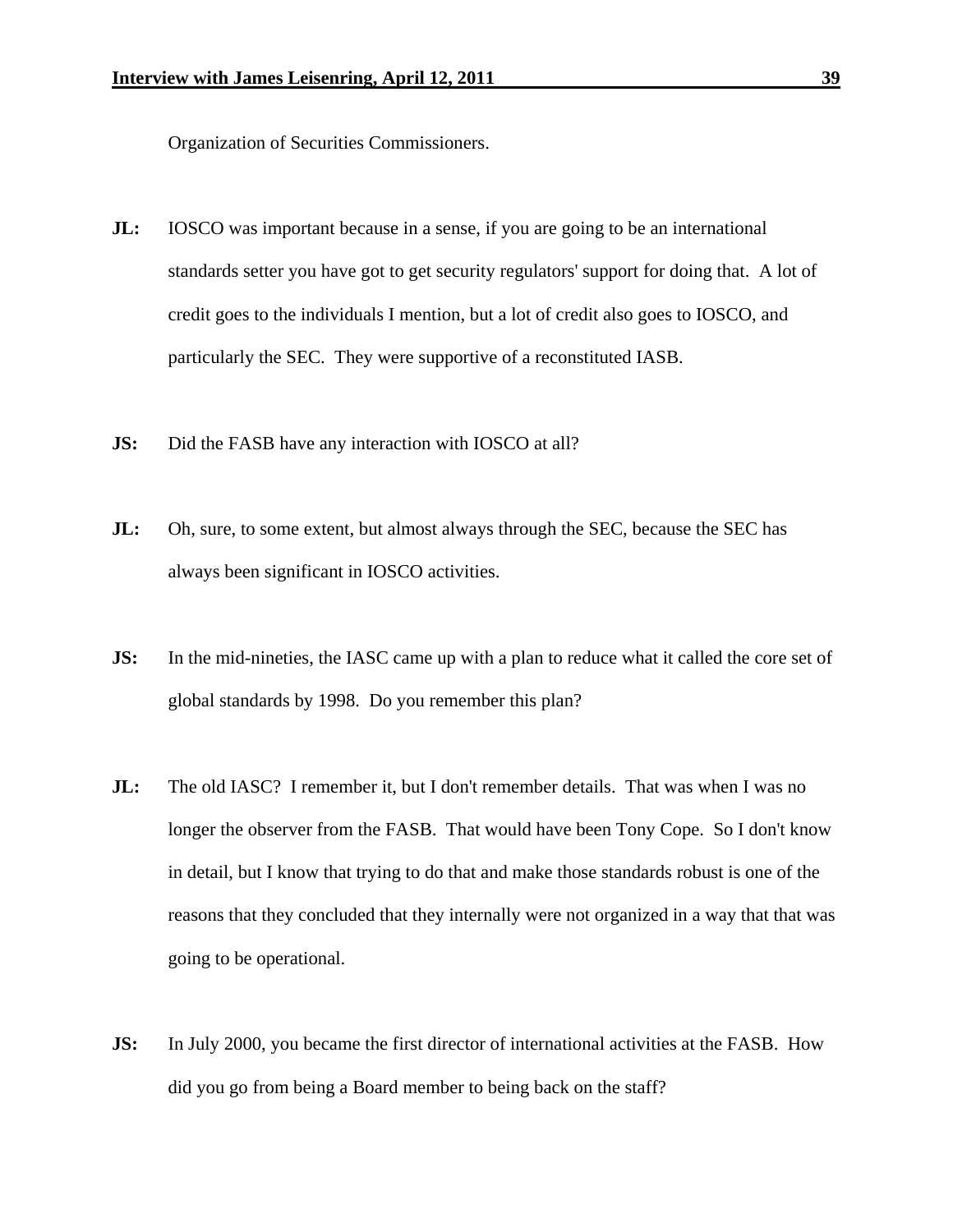- **JL:** That was a title that was dreamed up that sounded good at the time because I had done some international activities. I'd been involved with the G4+1 from its inception. The real reason I stayed at the FASB was two-fold: some international activities as I was the G4 + 1 Chair at the time but also to chair the FASB Derivatives Implementation Group. The derivatives standard was out and was effective and it raised an enormous number of issues.
- **JS:** Tell me about the Derivatives Implementation Group because that group is quite important and it is still in existence today, is it not?
- **JL:** I am not sure whether it still formally exists but if so, it has much less activity that it had at one time. At that time it was like an EITF, structured very similarly, with all the major auditing firms represented as well as others. We were trying to identify implementation issues. Rather than just have the staff at the FASB answer questions issue by issue, we thought many were so pervasive that we needed to have a public due process, so that the public can know what is going on, be aware of conclusions, and participate in the debates.

I was the initial chairman of the group and we just were not anywhere near done with the identified issues when my Board term ended. As a result, Ed Jenkins asked me to stay on to complete that effort. We were not going to have me do only that, so we threw in some other activities and responsibilities, and the title came out director of international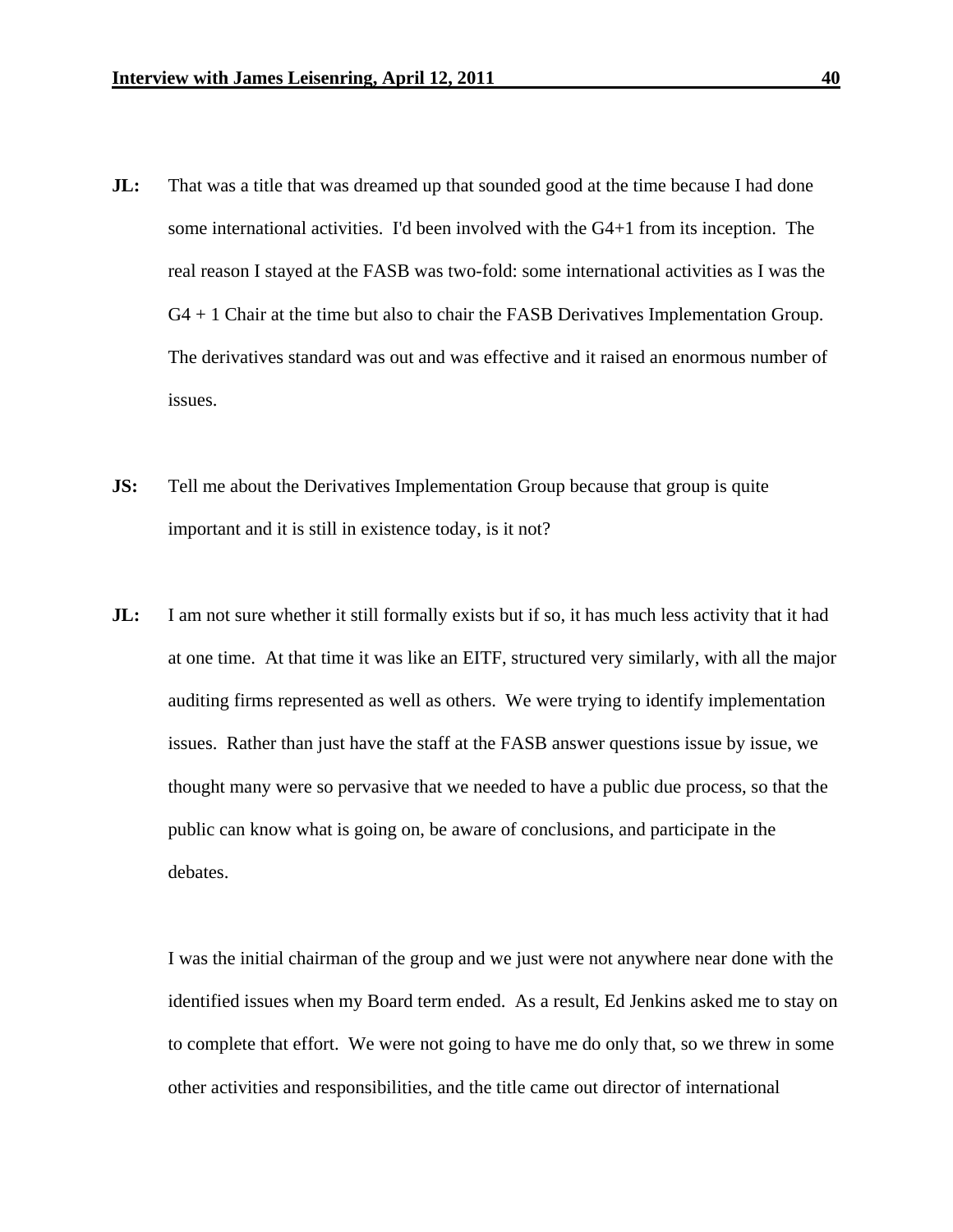activities.

- **JS:** At that point had you already thrown your hat in the ring for possible participation in the IASB?
- **JL:** I did not throw my hat in the ring, per se, but I was asked once they actually were formed if I was interested in being an IASB board member and I said yes.
- **JS:** I see, so you actually said yes the first time, this time?
- **JL:** Yes, I said yes the first time, because I felt very strongly that once reorganized, they had an opportunity to really make some fundamental improvements in financial reporting.
- **JS:** Did they just ask you outright to join the board or was there an interview process?
- **JL:** Oh, no, they had Trustees that went through a very formal selection process and they announced all appointments at the same time.
- **JS:** You had to relocate to London during that period?
- **JL:** No, I lived here. But that's because the initial IASB was formed with six liaison board members from Australia, Japan, Canada, the United States, France and Germany. Each liaison Board member was employed by the IASB but was required to spend half-time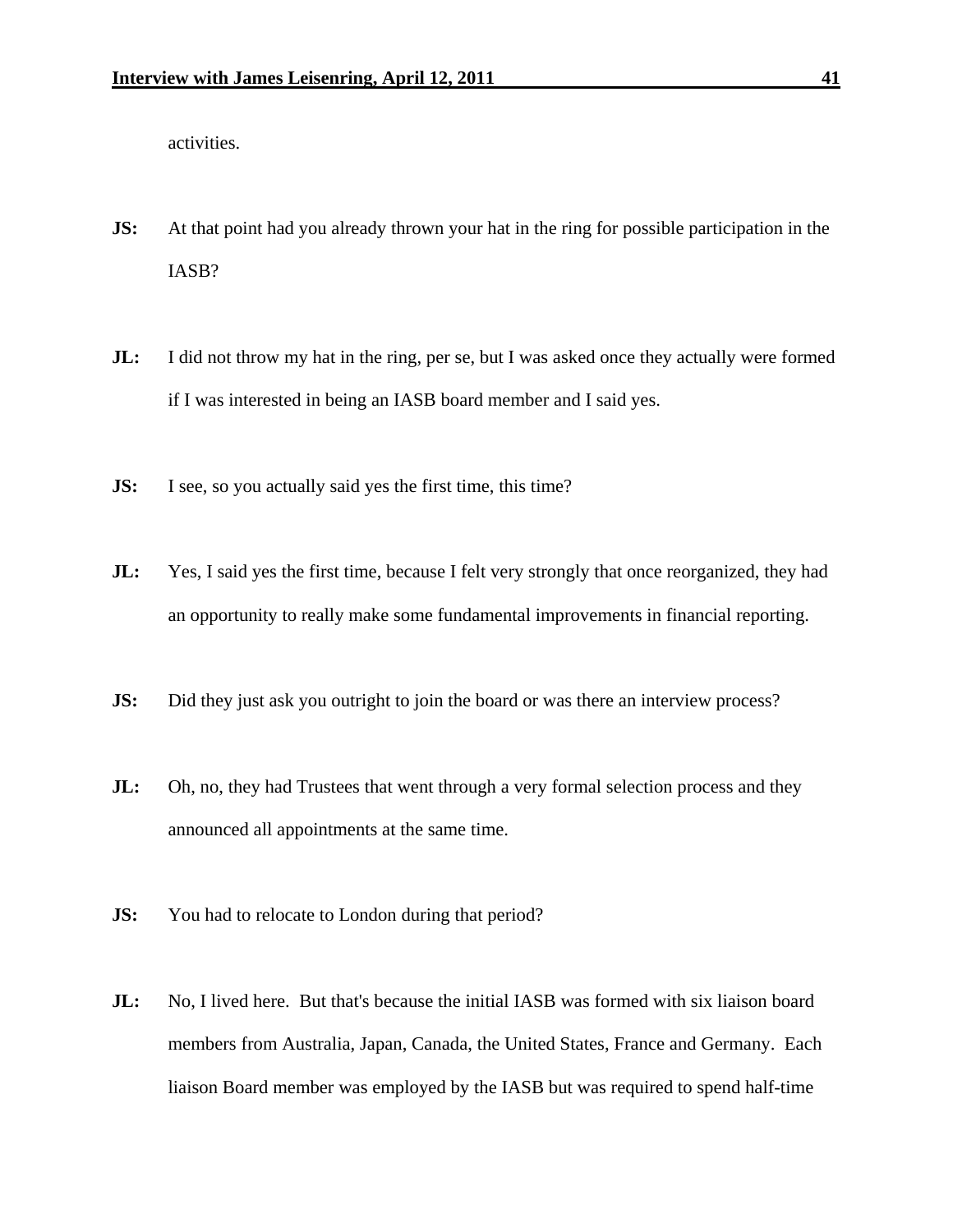with their domestic board and half-time at the IASB.

- **JS:** Did you feel like you were, in any way, a representative of the FASB or were you just a liaison in communicating?
- **JL:** No, I was not representing the FASB's views or vice versa. It was a matter of attempting to communicate with both Boards so that we had a mutual understanding of each other's conclusions and reasoning.
- **JS:** Soon after its formation, any organization has a lot of challenges, for instance, fundraising for an organization like this. Was funding for the IASB already guaranteed at this time? Was that something you had to worry about at all or trustees took care of that?
- **JL:** You would have to ask trustees about funding. Board members properly pay no attention to that.
- **JS:** Did you have to recruit any staff or do anything like that?
- **JL:** We were involved with staff recruitment and interviews, certainly.
- **JS:** So you pulled in people from all over the world?
- **JL:** Yes A lot of staff came from national standards setters, either as permanent assignments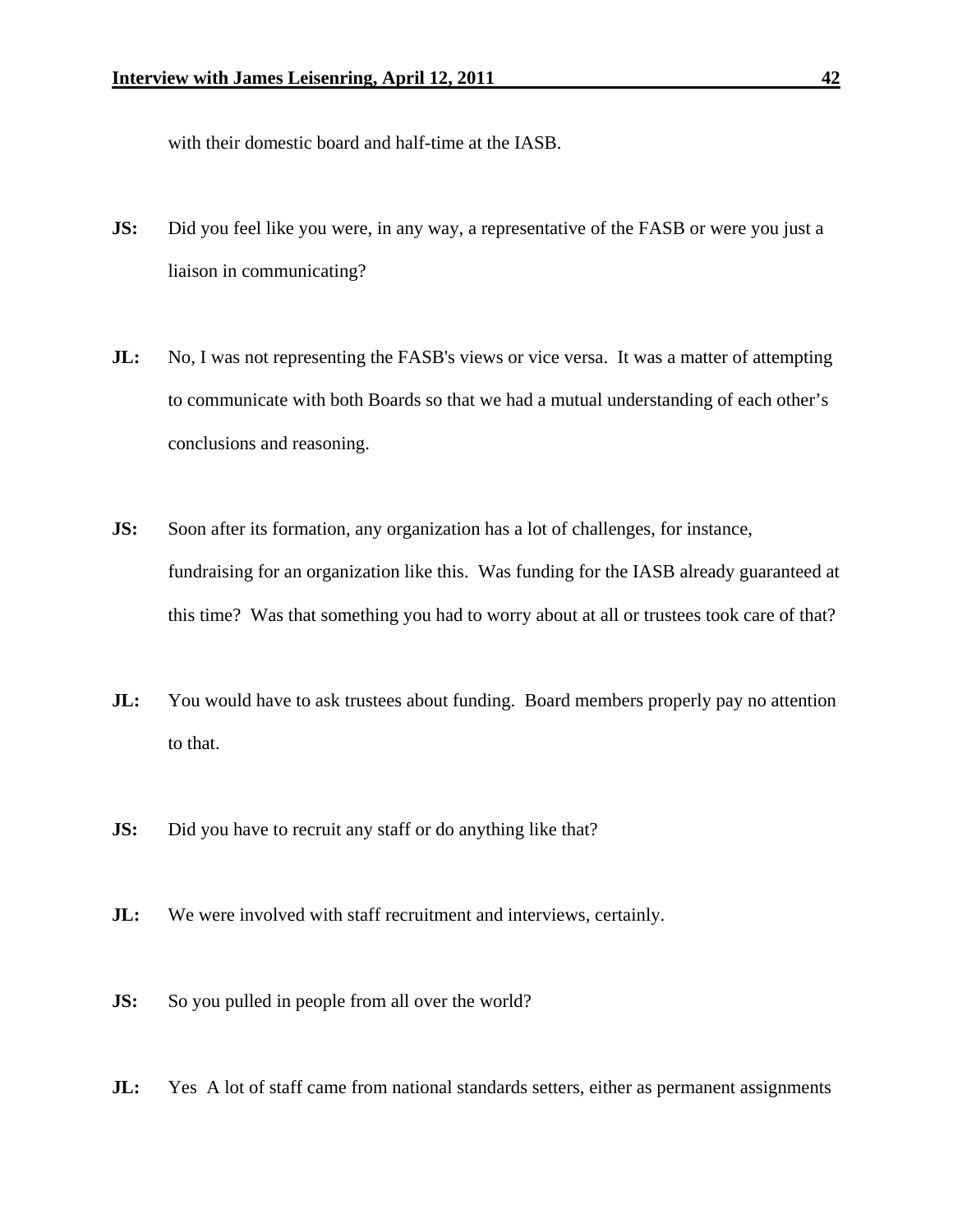or secondments, so that we had a nucleus immediately.

- **JS:** Does it still work that way today?
- **JL:** There is still some of that today, although the IASB now has a significant permanent staff of their own.
- **JS:** It was a new organization, so obviously there were a lot of new procedures to work out. Did you have a set idea in your mind of how your job would be?
- **JL:** I knew how I wanted it to be and they were committed from day one to a very open due process, open meetings and the like. The first thing we looked at was the FASB's procedures. We did that studiously and did some things slightly differently, but by and large said if it was an acceptable process for the FASB, why wouldn't it be for us?
- **JS:** The constituent groups of the IASB are obviously a little bit different from the FASB. How did the pressures of the job differ? I'm mostly interested in a sense of how dealing with lots of different countries –
- **JL:** It is actually amazing the extent to which, in the due process of setting accounting standards, the issues are not terribly different from one country to the other. A given country may have a particular issue they are most interested in for some particular reason, but by and large, constituents from around the world, their participation in the comment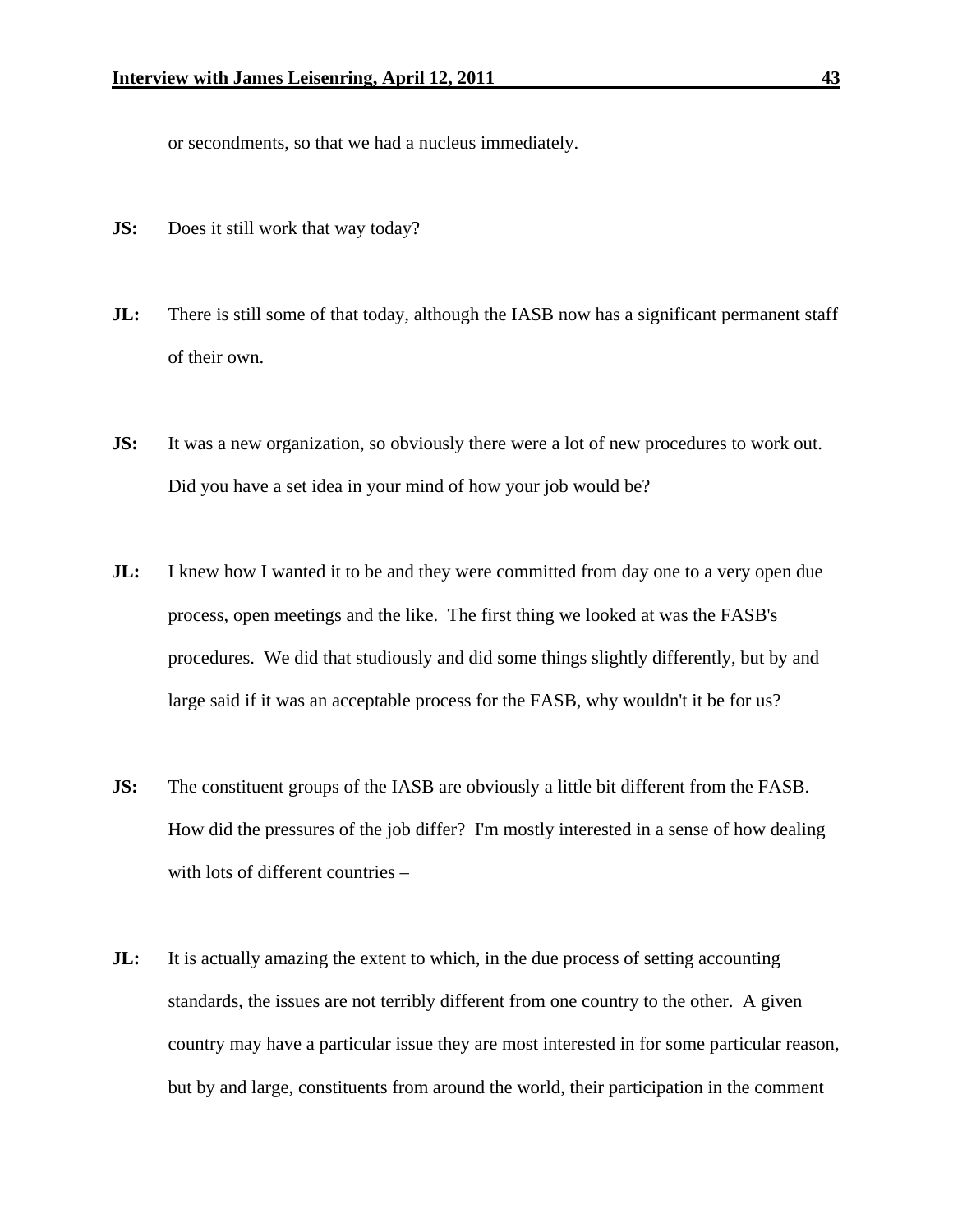letter process, their impact on issues, their analysis of issues, are pretty darn similar.

Now the thing that is different about the IASB and that was troublesome from day one is Europe and the European Commission. The European Commission thought that they were entitled to have an opportunity to dramatically influence the IASB. When you set up a policy of saying that you have adopted something when you have not adopted the standards up front, but have an extraordinarily cumbersome political process to endorse the standards that are issued, standard by standard, has resulted in a process much more political than it should be. The attitudes are quite different and not healthy at all. This has put an enormous amount of pressure on the IASB. I have tried to defend the IASB when they are criticized for all the pressure the European Commission puts on the IASB. The IASB can't help it that the European Commission chooses to apply that pressure. What you have to judge is what their response to that pressure is. Unfortunately, it has not been satisfactory at all times.

- **JS:** We definitely want to talk about that a little bit more later and maybe in regards to some of the specific issues that you all dealt with there. When you first started out at the IASB, how did you go about setting initial priorities?
- **JL:** The IASB Board set what we thought should be on the initial agenda. A good many of them were obvious as they were already on the IASC agenda, or we already knew we did not have a standard on a given subject. We also knew that the standards we inherited, the IASC standards, had a lot of purposeful ambiguity in them. They also had contradictions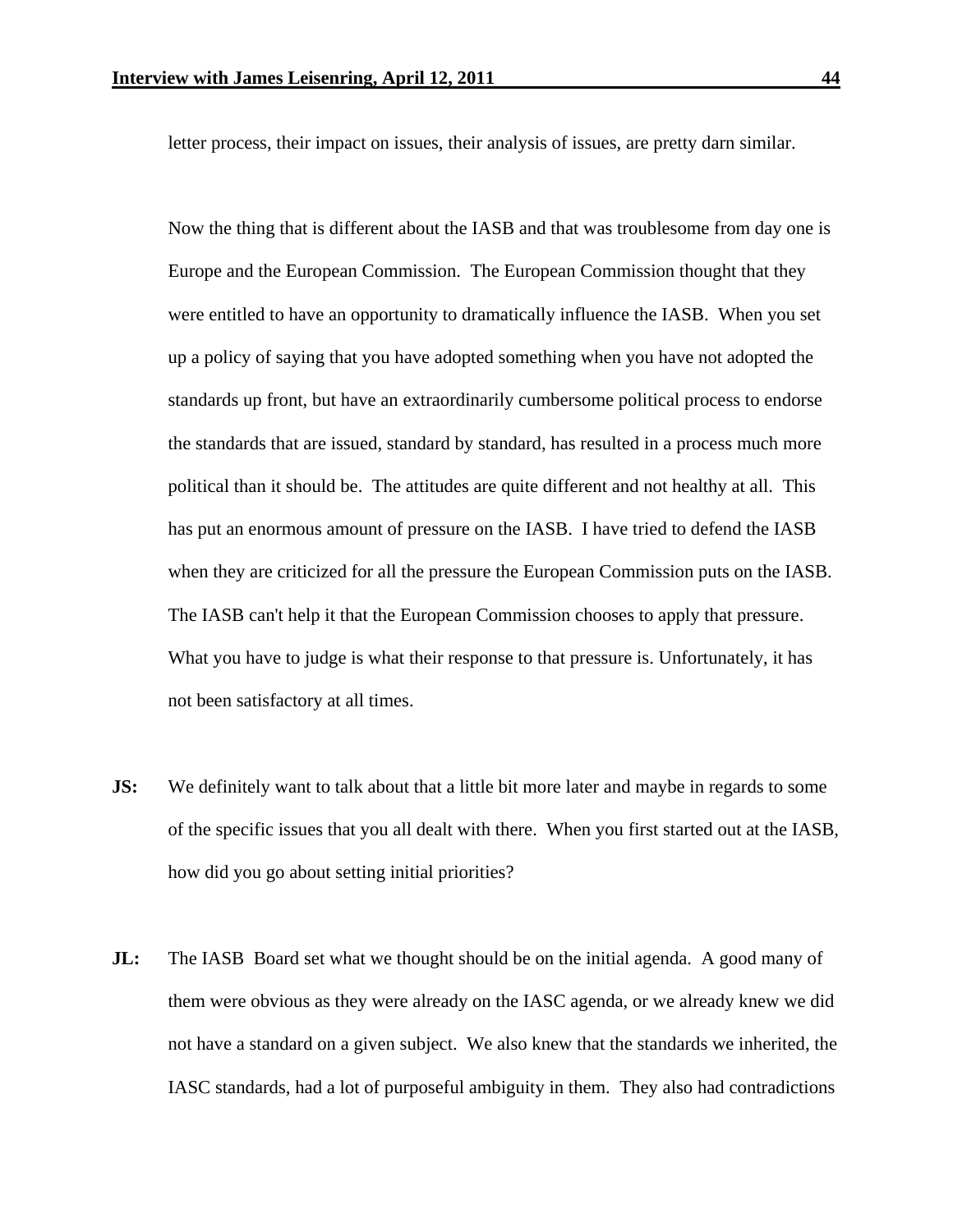and internal inconsistencies. The most significant effort in the first two or three years was a significant cleanup of those inherited standards. Some of the best work the IASB has done has been doing that. They certainly improved them dramatically in that process.

- **JS:** Two of the big issues were stock options and business combinations.
- **JL:** Business combinations was on the agenda because poolings of interest were still allowed in the international literature and we knew that had to change, or at least, thought that it should.
- **JS:** Did the FASB and the IASB work together on that?
- **JL:** They did on BusCom 2. FAS141 was already done in the U.S. We put stock options on the agenda because some of us who did not like the FASB answer wanted a superior answer and did not believe that it was sustainable to have no IASB standard whatsoever on stock options. We put it on the agenda and probably pushed the FASB into putting it back on their agenda earlier than they might have without IASB activity.
- **JS:** Let's talk about the political context at this time. This was when many of the big accounting scandals were starting to come out. Enron hit, really in the course of 2002. How did that impact the IASB's work?
- **JL:** I don't think it impacted the IASB's work at all. I think it impacted perceptions about the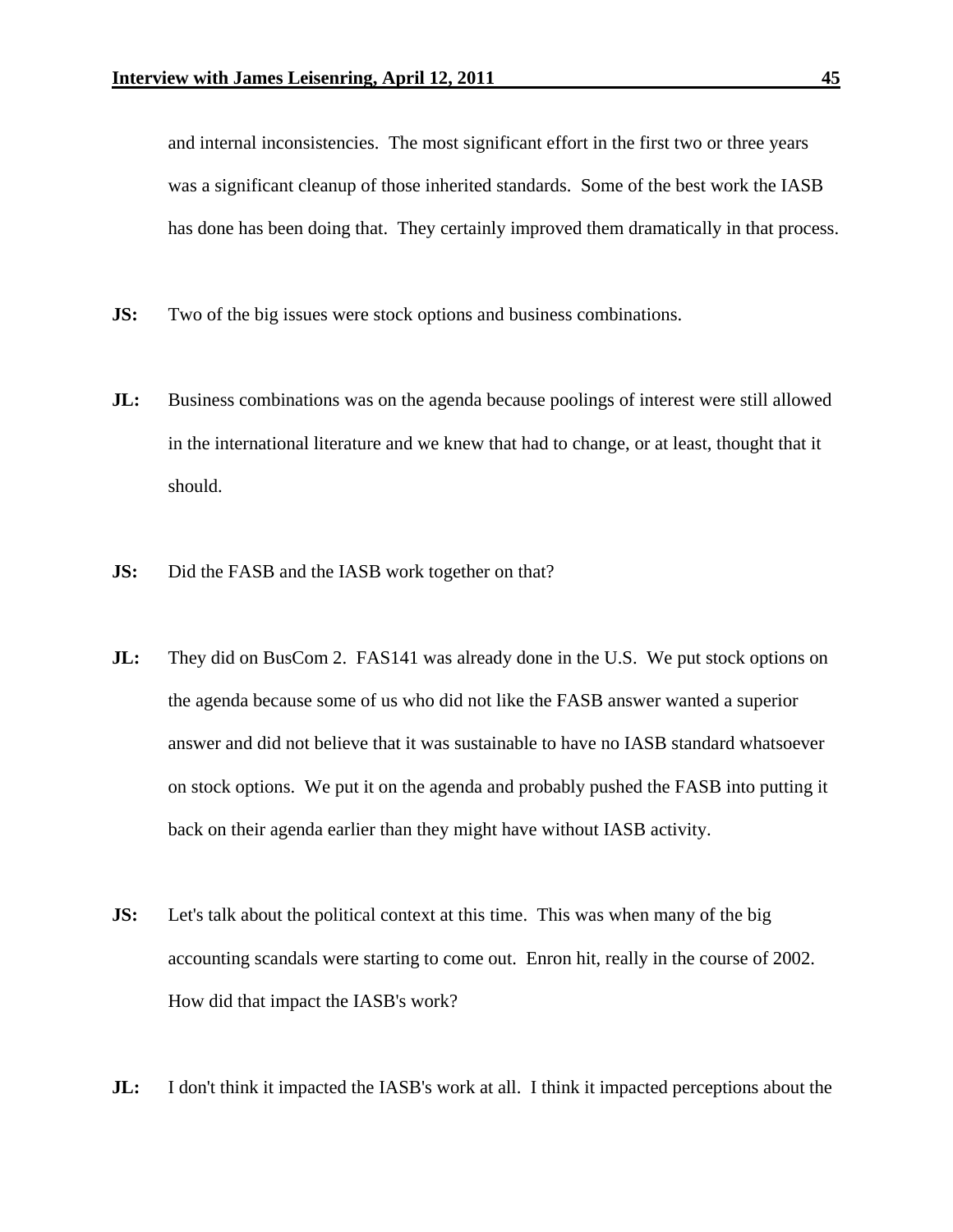IASB and the FASB and accounting standards. It has had a not very desirable effect that lingers. There's a real tension in that the IASB likes to call their approach principlesbased. I have publicly said I have no idea what they mean by that, but I know what some constituents mean from reading letters and conversations. What they mean is a standard that's not very rigorous and allows implicit alternatives, because they would say, "Well, we're just allowing judgment." The parameters of the judgment desired are so wide at times that it would be difficult to say that you had produced an accounting standard.

Enron and the like caused the rest of the world to say, "See? The U.S. way of more detailed, robust standards does not work because they are too easy to get around." Well, that's a vacuous statement. People at Enron ignored the standards, so I don't think the argument is forthright. Also, if the standard allows one to do virtually anything, there is nothing to try and avoid.

- **JS:** There's a big debate even in the United States over whether things like Enron were caused by accounting standards. You could well say that it was an enforcement issue or a professional standards issue.
- **JL:** Absolutely, not particularly an accounting standards issue, although unfortunately, the things that Enron ignored were not the best of the accounting standards in the United States. I think they obviously could be and should be improved, and have been, in some respects, in response to Enron. I don't know whether it would have mattered what standard was in place. They were ignoring the standards anyway.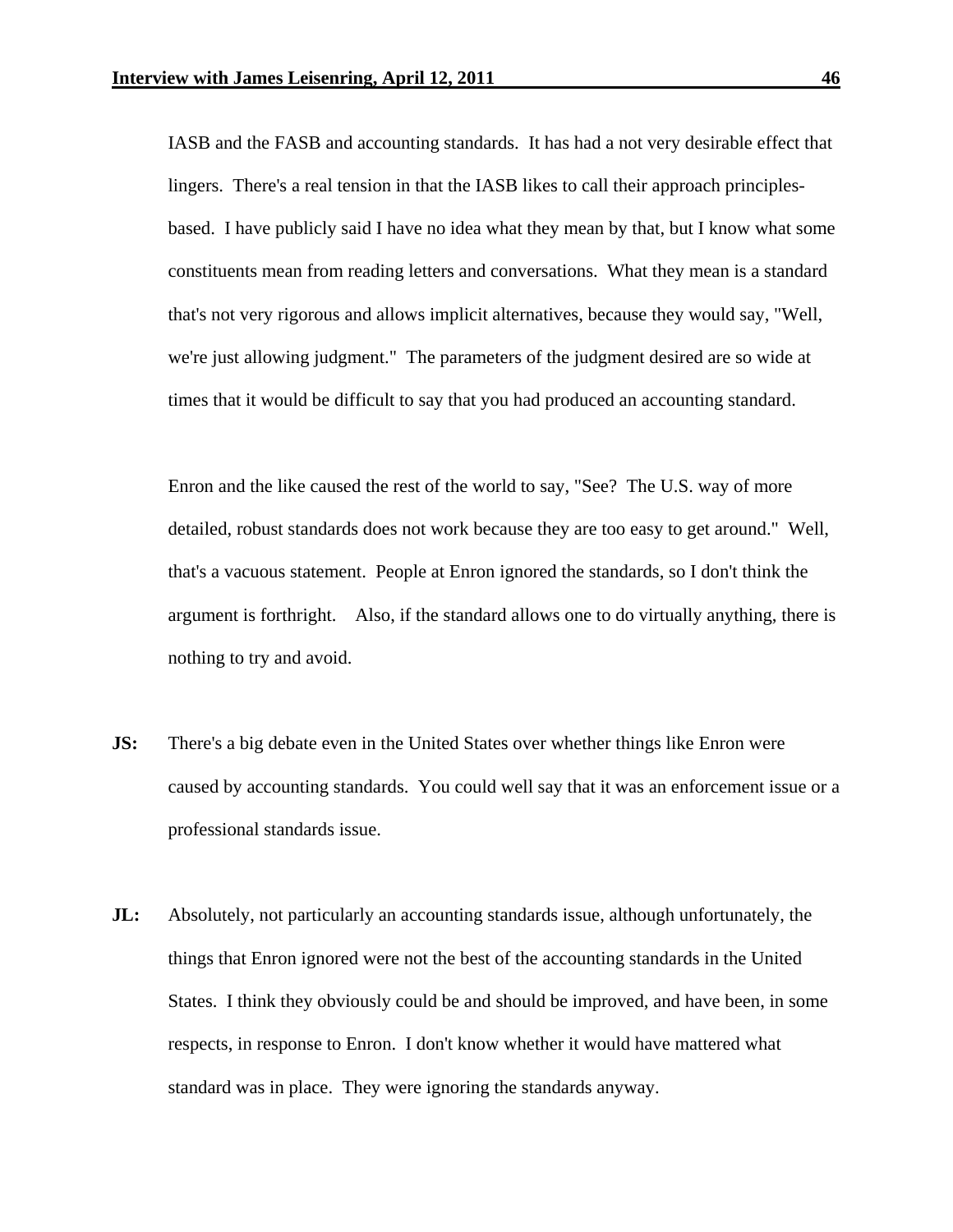- **JS:** Just to switch back to national U.S. standards for a second, were you asked to offer any input into the process that led to Sarbanes-Oxley?
- **JL:** I personally was not involved in Sarbanes-Oxley, no. Both Board chairman in that period, Ed Jenkins and then Bob Herz, had significant involvement with, particularly I believe, Senator Sarbanes.
- **JS:** What did you think of the creation of PCAOB?
- **JL:** I have no opinion on auditing anymore. I'm not qualified to answer auditing questions. I haven't audited anything in twenty-eight years. I probably have nothing to add to that subject.
- **JS:** Were you involved in the creation of the 2002 Norwalk Agreement, between the IASB and the FASB?
- **JL:** Sure, both boards were. Both boards were significantly involved in the agreement, although more has been made of that agreement than I think is necessary, because both Boards had been working together anyway.
- **JS:** But it sent a signal.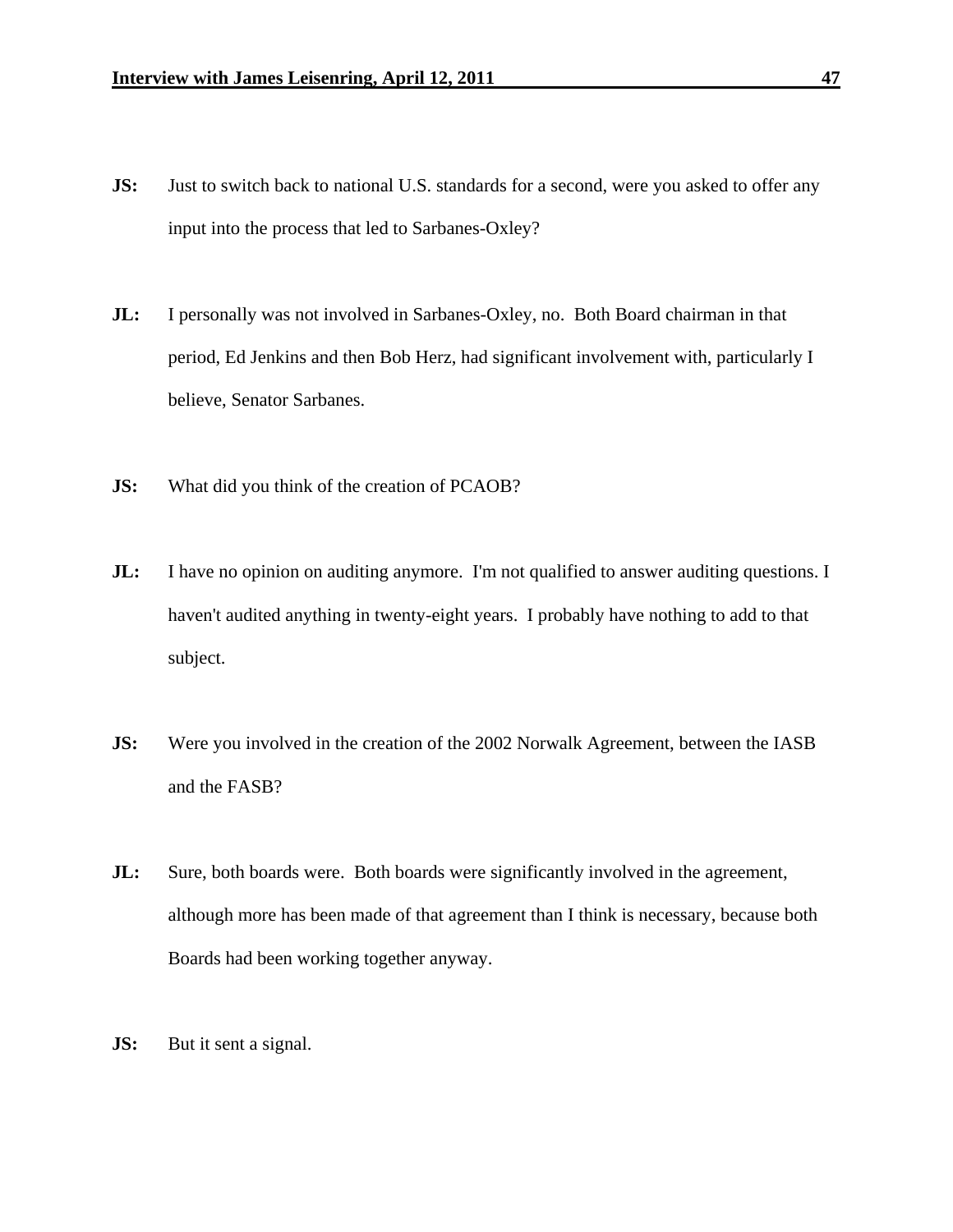- **JL:** It sent a signal and a perception and that's why it was done. Yes, we were all in agreement about it. I don't think it was controversial internally, or even externally, because people that had watched the process could see we'd been working together, and everyone knew our respective agendas.
- **JS:** Whose idea was it to work on business combinations?
- **JL:** Business combinations, I don't think that there was any debate within the IASB on day one to put business combinations on the agenda because of the anomalous pooling accounting. It was widely recognized as a major international issue.
- **JS:** Then in October 2004, at a joint meeting, the FASB and the IASB decided to add to their agendas a joint project on creating a conceptual framework. What was the goal behind that project?
- **JL:** We both had conceptual frameworks, and they are very, very similar, so we were not creating a framework. That shouldn't be a surprise. The FASB framework was in place when the IASB framework was written. There are several frameworks around the world and they all are very similar. There are nuanced differences and wording differences so that sometimes those words make more difference than you might think they would.
- **JS:** Can you give me an example of that?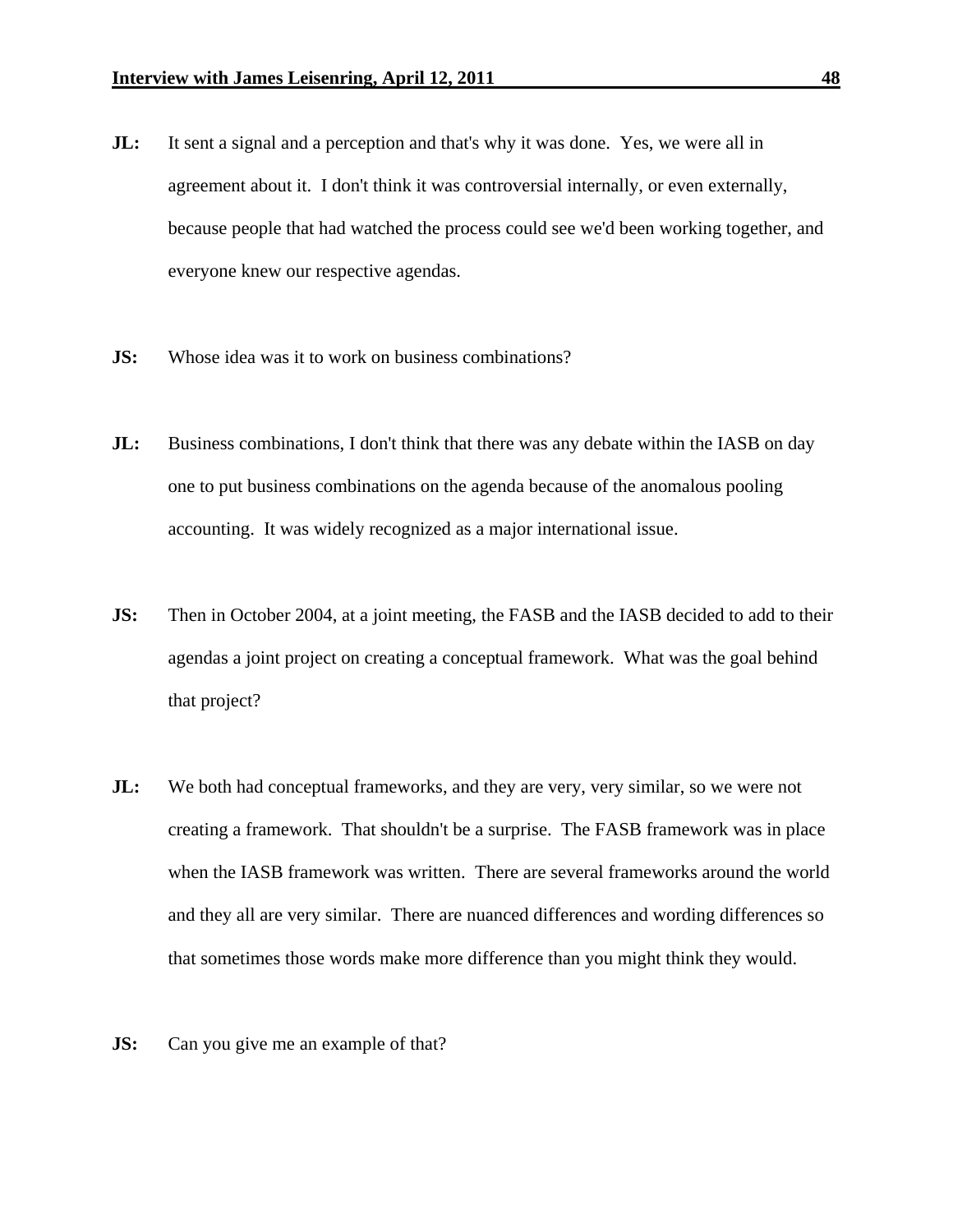**JL:** Yes. The definitions of assets and liabilities. They are slightly different. Since these are fundamental, you must have a common understanding of what you mean by those definitions. There were differences even in the words involving the objective of financial reporting, decision usefulness and qualitative characteristics of useful information. We decided to just take the two frameworks because they were very similar and not start over, but determine what we could agree on around the objective of financial reporting, which is now completed, and what we could agree on about qualitative characteristics of decision-useful information, which is now completed.

The Boards are in the process of defining the reporting entity, which curiously has never been in either framework. Where we have bogged down is on recognition and measurement and the elements definitions. We worked very hard for about a year on those issues, but the framework has been put on the back burner, to accomplish June 30, 2011 goals.

My personal opinion is that the project is still the most important one on the agenda of either Board. I don't know what will happen to it after June 30, 2011. I also know that the failure to address the framework has resulted in inconsistent answers that are forthcoming in some of the memorandum of understanding projects. It also has been very inefficient for the standards setting process, because the same issues are debated over and over again in the context of the separate projects.

**JS:** The first memorandum of understanding that you were talking about was in 2006. Do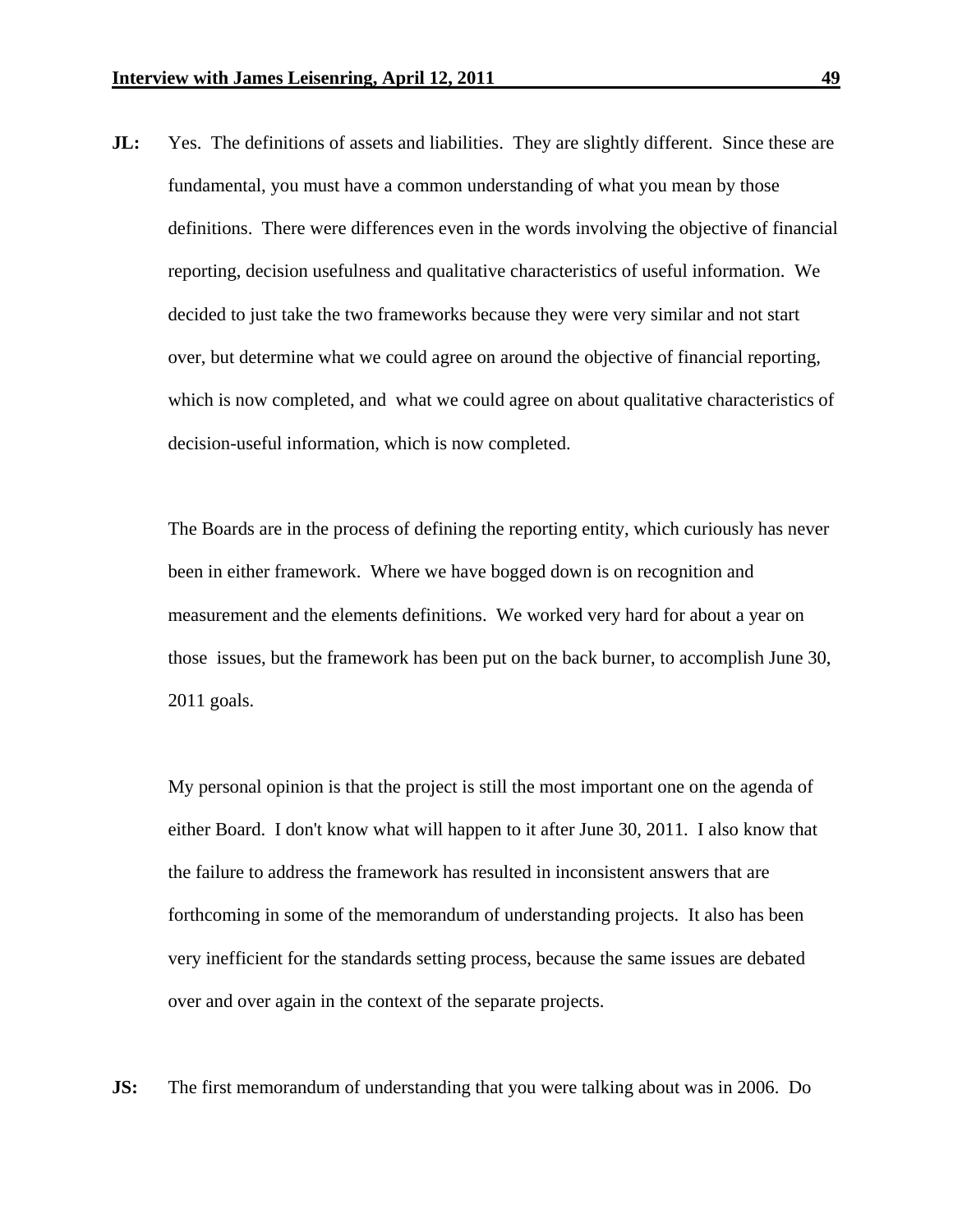you think that that's the right way to go about achieving convergence, to set memorandums of understanding and then work on each issue individually? Is that the best way to do it?

**JL:** I think the 2006 decision was the right decision. Perhaps its implementation, in hindsight, has been sub-optimal. But the 2006 memorandum of understanding was instigated when Chairman Donaldson was at the SEC with Don Nicolaisen as the chief accountant. The alternative to doing what was agreed is called a differences approach. You take a look at differences and conclude there are these 75 things, or maybe 575 things, that are different between U.S. GAAP and IASB, so put all of those on the agenda and resolve them.

At first we were using a different approach for some issues by trying to select which standard had the preferable answer. But we had more difficulty identifying what was preferable than perhaps one might have thought. More importantly, at that time, the leadership of the SEC, with the concurrence of the European Commission and others, said, "Quit trying to reconcile all the differences. Back up and say, 'What are the really major differences? What areas are significant and what areas have very unsatisfactory literature, both in the United States and internationally?'" In other words, where are your big problem areas? What were identified became the MOU projects. Those issues were identified as ones where the accounting standards were deficient. Don't try and reconcile bad standards. Leases would be the poster child for that. Start over. That process was instigated then and properly so.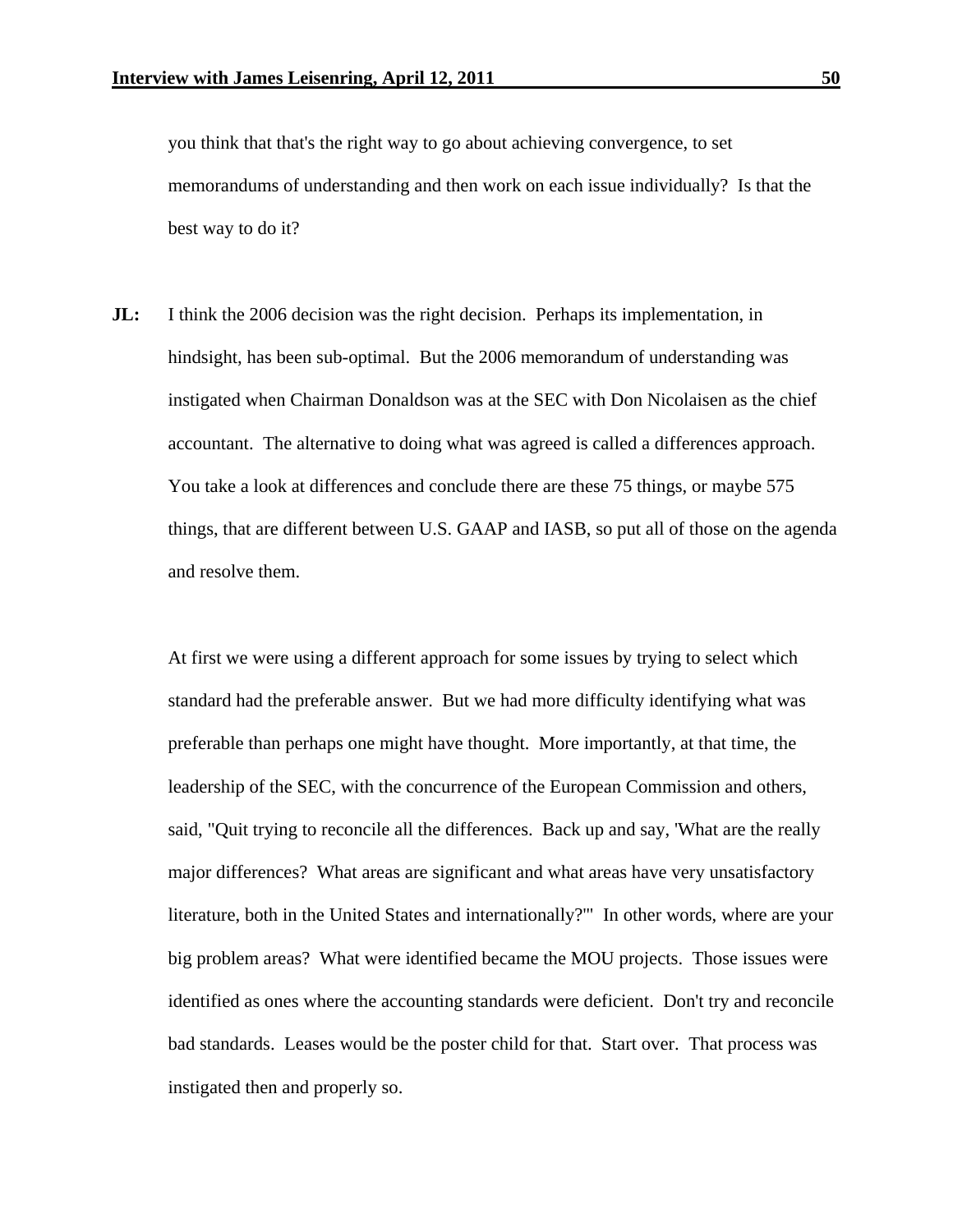Now I think what was wholly unrealistic is suggesting that such a long list of vexatious issues that had troubled people for twenty-five years were going to get resolved by June 30, 2011. It's ludicrous to have reached that conclusion. Of course, they reached it and reached it again later on by reaffirming it but changing the definition of what constitutes "done." One of the ways you can get done with things is change the definition of "done."

As a practical matter, many of the issues on that original MOU are not done at all and have not even been seriously worked on. Work has been attempted, but when answers were not forthcoming, the issues were dropped to concentrate on the issues of financial instruments, revenue recognition, leases, and the fair value project, which the IASB and FASB will get done – but remember, that's because Statement 157 was already done in the United States. Another priority became insurance accounting, which was not even on the MOU, but is a priority of the IASB. The revenue recognition, insurance accounting, and leases projects have been where almost all of the energy of the last year or two has been spent, plus our old favorite, financial instruments.

- **JS:** That has been a source of tension between the IASB and the European Commission.
- **JL:** It is also a tension between the IASB and the FASB, because the IASB went ahead and issued, because of the demands of the European Commission, IFRS 9. The Commission said it was essential that it be done by a given date so that it could be adopted, and then they chose to not endorse it, so it could not be adopted anyway. Now there has been a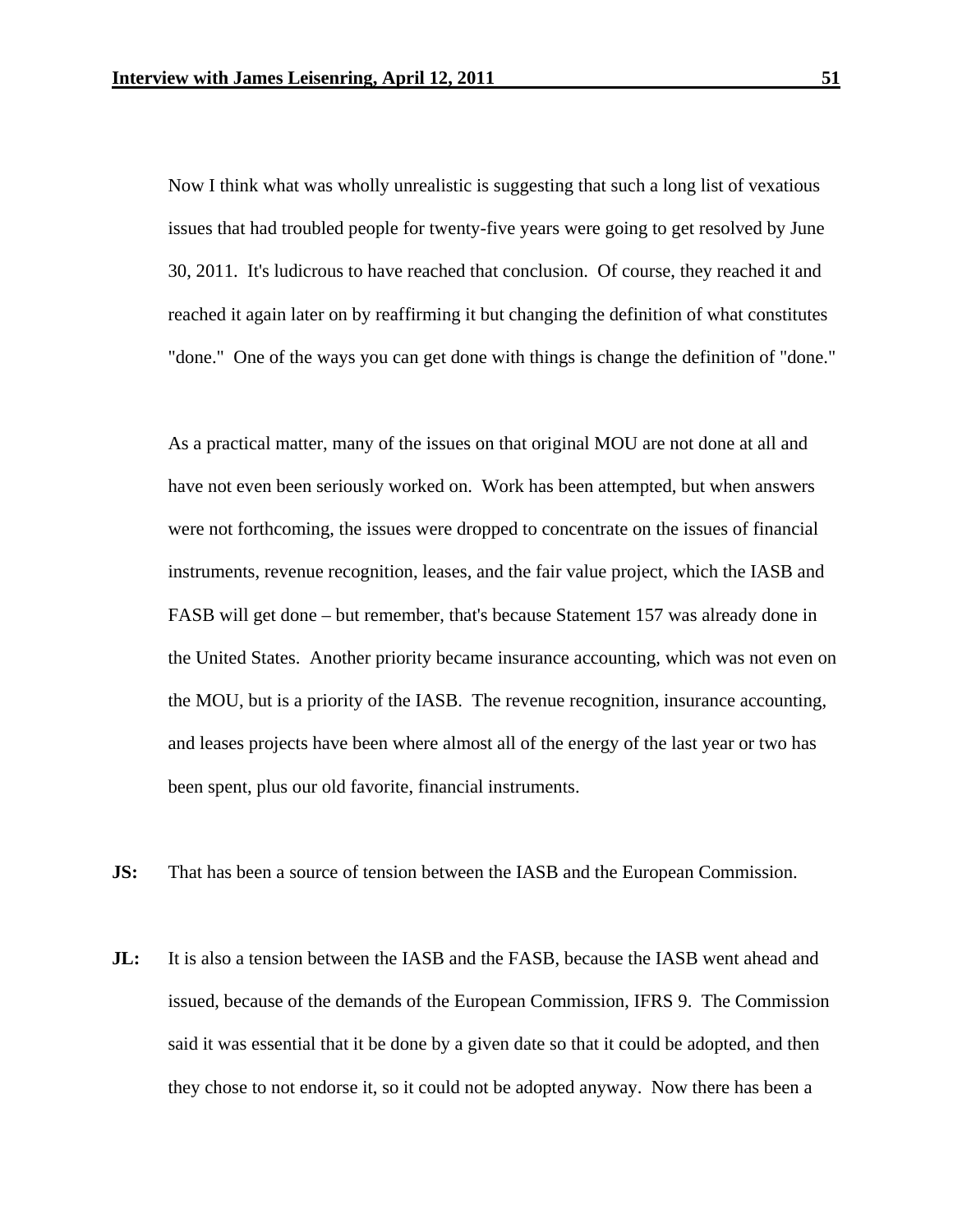line drawn, but it has demonstrated that the only way to achieve convergence is to contemporaneously work on the issues.

Where we get in trouble is when one board moves ahead of the other, because no matter which one that is, once one board has resolved an issue, the other board feels somewhat compelled to get that same answer, which they might not be inclined to do. Then there becomes, as the boards call it, a leap-frogging approach, where one can never get done. I think clearly the right answer is what we started out to do, which is identify the major issues, simultaneously debate them and resolve them, but the pace of that did not satisfy certain groups for reasons that, in some respects, I don't understand, because the alternative approach will not get done either.

- **JS:** So now that you have delivered a very effective critique of deadlines and people's willingness to stick to them, I'm a little hesitant to ask you my next question, which is whether you would care to wager a guess as to what date we will be able to declare a convergence between American and international standards.
- **JL:** I don't know, because I think a lot of that depends on what happens politically. One scenario could be never. Another scenario could be in some number of years.
- **JS:** So you think that will be the key?
- **JL:** What is important to remember is the list of projects on the MOU. Remember that list is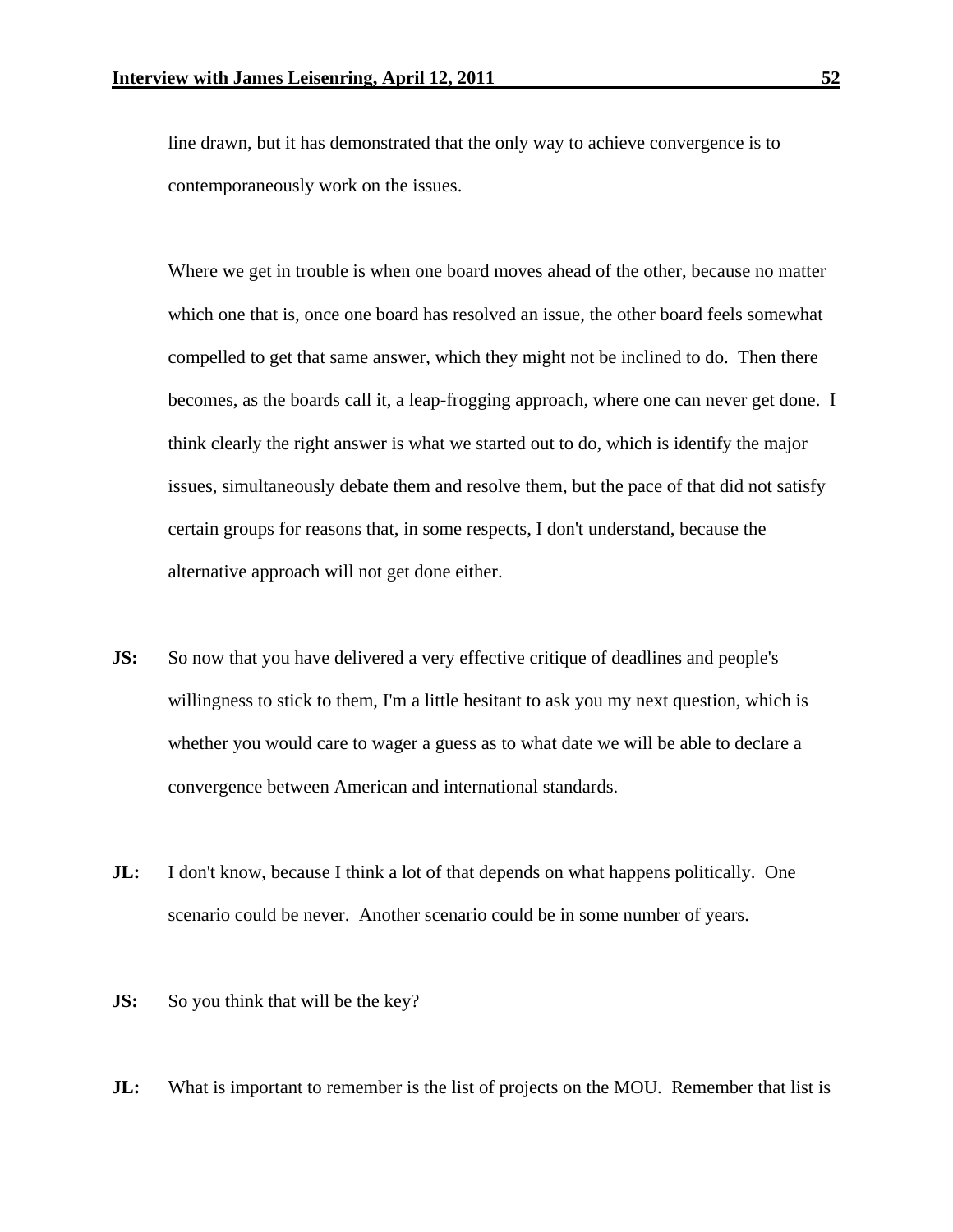what was judged deficient in U.S. accounting as well as international. Many of those needed improvements have yet to be made.

- **JS:** Let's talk briefly about the last year. You left the IASB in June 2010. What made you decide it was time to leave?
- **JL:** My terms were up.
- **JS:** That's a pretty good reason.
- **JL:** Yes, I had no more terms to serve, so it was easy.
- **JS:** You found a place back here at the FASB?
- **JL:** Bob Herz and Russ Golden, who was then the director of the staff here, both asked me to stay here in part because the convergence process was still going on and obviously I had a lot of IASB familiarity and a lot of FASB familiarity as well. I said yes. I like working on the technical issues and that is what I have been doing, working on almost exclusively technical issues.

Plus, they have been under such an extraordinary meeting schedule that the ability for board members of the FASB to do the things that they, themselves, would like to be doing, such as public speaking, has been limited. I have been doing some of that for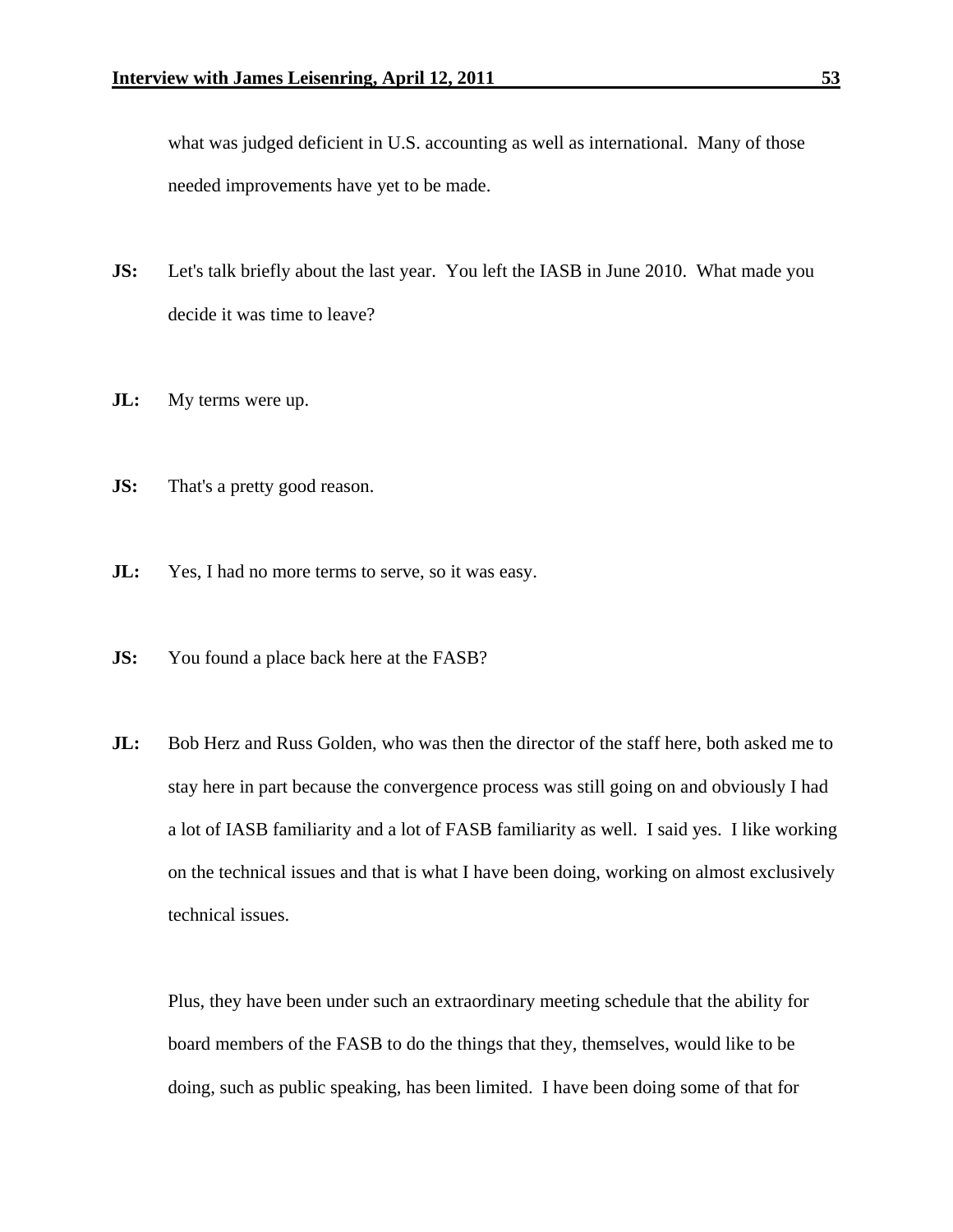them as well. It has so far been a nine or ten month experiment, but working out all right, I think.

- **JS:** That's good to hear. Let's just wrap up with a final couple of questions. I just wanted to ask you about the relations between the FASB and the SEC, based on your broad experience. Do you think they worked well together?
- **JL:** I think the SEC and the FASB have always worked well together. There have been episodic tensions at points in time when they could have worked differently than they did, but I think there has been a commendable relationship between the two.
- **JS:** How much difference do you think that it makes who is commissioner of the SEC and, who is the chief accountant? How much difference do personalities make?
- **JL:** Well, personalities can make that relationship work easier or less easy. I don't think there is any doubt about that. Overall they have a mutual interest in having the relationship be a sound one. There might be tensions over some issues, but I think the bigger picture always prevails and people decide, we have to have this work out. I don't see how that changes.
- **JS:** Are there any final thoughts, looking back on your long career in accounting?
- **JL:** No.